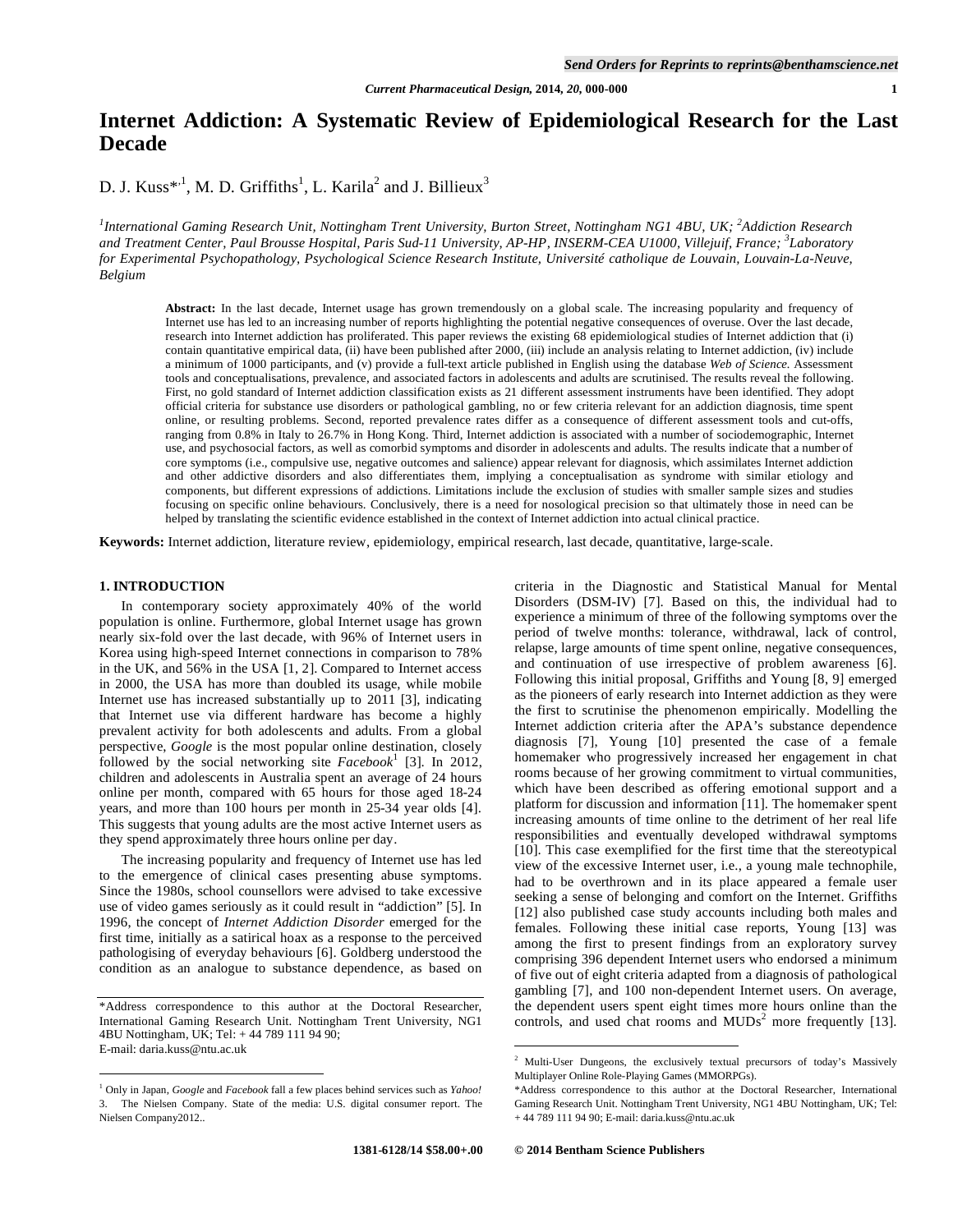These early studies can be seen as the beginning of empirical research into the area of Internet addiction.

 Since these initial efforts to shed light upon an emerging mental health problem, empirical research into Internet addiction has greatly increased. Various terms have been used to name the condition, including compulsive computer use [14], Internet dependency [15], pathological Internet use [16], problematic Internet use [17], virtual addiction [18], and Internet addiction disorder [19]. Recently, the APA [20] published the updated version of the DSM and included Internet Gaming Disorder in the appendix as condition that requires further empirical and clinical research. In the DSM-5, Internet Gaming Disorder includes nine criteria, namely preoccupation, withdrawal, tolerance, loss of control, continued use irrespective of problem awareness, neglect of alternative recreational activities, escapism and mood modification as usage motivations, deception, and jeopardisation of relationships and job. This clearly situates the behaviour within the new diagnostic entity of Addiction and Related Disorders. Five or more symptoms need to be met over a 12-month period for diagnosis which must cause the individual clinically significant impairment or distress [20, 21]. The conflation of Internet use and online gaming in this diagnostic category creates further diagnostic imprecision as seven out of the nine criteria relate to gaming specifically. Therefore, although the inclusion of Internet Gaming Disorder in the research appendix of the DSM-5 emphasise the necessity for further research, the new research diagnosis appears somewhat crude and vague, further complicating a clinical evaluation. Although empirical research over the last decade has significantly increased, the classification of Internet addiction is still controversial as no gold standard of Internet addiction assessment has emerged. A number of review papers on Internet addiction have been published since 2005 [22-25]. Some of the most recently published reviews specifically integrated treatment outcome research [26-28] and comorbidity [29], while others have looked at the biological basis and the psychological factors involved in the aetiology for the disorder [e.g., 30, 31]. Another study [32] suggests that current Internet addiction assessment tools tap into the following dimensions of addiction: compulsive use, negative outcomes, salience, withdrawal symptoms, mood regulation, escapism and social comfort, which are comparable with Griffiths' [33] behavioural addiction components. These reviews highlight the dissimilarity in assessment across studies that impede the possibility of cross-comparisons as well as an evaluation of the epidemiological prevalence rates across samples. In order to elucidate the potential problem of Internet addiction, the aim of this paper is to review the epidemiological Internet addiction research of the last decade. This review sets out to answer the following research questions: (i) what is Internet addiction (i.e., how is it assessed)?, (ii) how common is it?, and (iii) what are the associated factors?

## **2. METHOD**

 A literature search was conducted using the database *Web of Science*. This database was used as it is more comprehensive than other commonly used databases, such as *Psycinfo* or *PubMed* because it includes various multidisciplinary databases. The following search terms (and their derivatives) were entered with regards to Internet addiction specifically: 'Internet' or 'online' and 'excessive', 'problematic', 'compulsive', and 'addictive'. Studies were selected based on the following inclusion criteria. Studies had to (i) contain quantitative empirical data, (ii) have been published after 2000, (iii) include an analysis relating to Internet addiction, (iv) include a minimum of 1000 participants, and (v) provide a fulltext article published in English. For comparison purposes, studies focusing solely on particular online applications (e.g., gaming, social networking) were excluded from analysis. The databases were searched in April and May 2013. The initial search yielded 1,332 results. Following a thorough inspection of the articles' titles

and abstracts, the articles not meeting the inclusion criteria were excluded. Data were organised with regards to assessment approach, prevalence, and factors associated with Internet addiction.

## **3. RESULTS**

 A total of 69 epidemiological research papers were identified from the literature search that met the initial inclusion criteria. However, one study [34] had to be excluded as it did not provide sufficient information on how Internet addiction was assessed. Therefore, a total of 68 studies were included in this literature review. The first part of the results section will present the assessment approaches adopted, as they highlight the various conceptualisations of Internet addiction, which will be classed in accordance with the specific samples used, namely adolescents and adults. Three main diagnostic assessment approaches comprised Young's Internet Addiction Test and Internet Addiction Diagnostic Questionnaire [13, 35], Chen *et al*.'s Chinese Internet Addiction Scale [36], and various miscellaneous approaches for classification. The next part will summarize the reported prevalence rates, which will be followed by the last part that outlines the factors that that have been found to be statistically associated with Internet addiction.

### **3.1. What is Internet addiction? Assessment tools and Conceptualisations**

## *3.1.1. The Internet Addiction Test and the Internet Addiction Diagnostic Questionnaire*

 Two related, but slightly different tools for Internet addiction assessment have been developed by Young [13, 35]. The Internet Addiction Test (IAT) [35] is a 20-item self-report scale that assesses Internet addiction as based on criteria for substance dependence and pathological gambling [7]. The criteria include loss of control, neglecting everyday life, relationships and alternative recreation activities, behavioural and cognitive salience, negative consequences, escapism/mood modification, and deception, and are rated on a Likert scale ranging from 1 ("not at all") to 5 ("always"), allowing a dimensional rather than categorical assessment. Internet users are classed as having significant problems due to Internet use if they score 70-100, and having frequent problems when scoring 40-69 [35]. The internal consistency of the IAT has been reported as satisfactory, with a *Cronbach's alpha* of .84 [37]. The IAT does not contain a temporal dimension by asking the participant to rate the presence of the symptoms over a specified period of time. Moreover, the cut-offs appear rather arbitrary as they are not based on empirical considerations, such as a clinical evaluation of disorder severity based on the presence and impact of symptoms. A recent study [38] including a Greek adolescent sample indicates that a lower cut-off point of 51 presents the highest specificity and sensitivity. This finding raises issues concerning the cultural context of analysis, suggesting that sociocultural factors impact upon Internet addiction assessment.

 The Internet Addiction Diagnostic Questionnaire (IADQ) [13] is a parsimonious 8-item self-report measure based on the diagnostic symptoms of pathological gambling [7]. The criteria utilised for the IADQ include preoccupation, tolerance, loss of control, withdrawal, negative consequences, denial, and escapism. Two of the original ten criteria for pathological gambling (i.e., committing illegal acts to finance the behaviour and reliance on others for money) were omitted to produce a "slightly more rigorous cut-off score" [13]. Endorsing five or more of the criteria indicates Internet addiction.

### *3.1.2. Chen's Internet Addiction Scale*

 Chen's Internet Addiction Scale (CIAS) [36] was the most frequently used scale in the included empirical research papers as a total of 16 studies made use of it to assess Internet addiction. The CIAS is a 26-item self-report measurement scored on a 4-point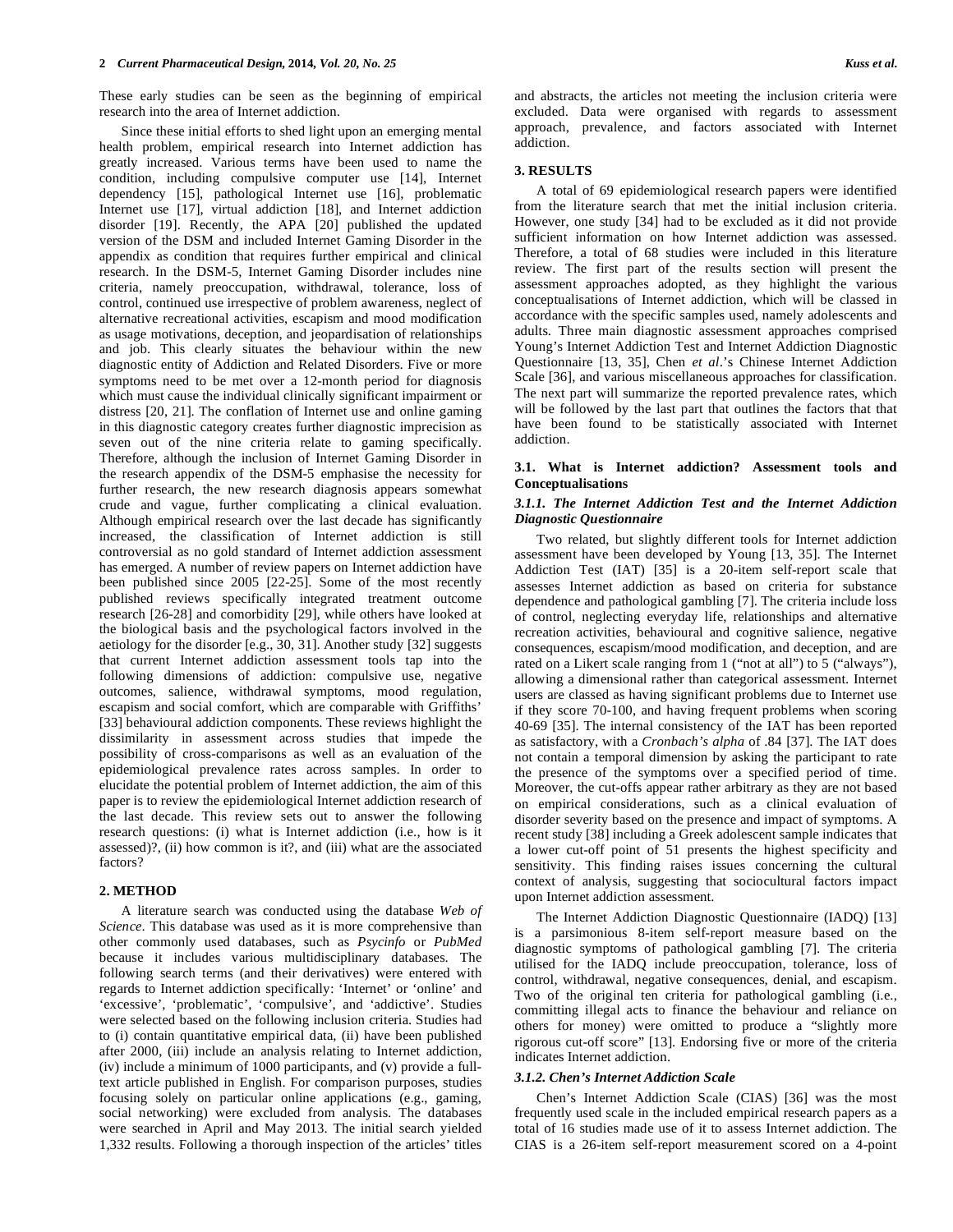Likert scale, assessing the core symptoms of Internet addiction, tolerance, compulsive use, and withdrawal, as well as related problems in terms of negative impact on social activities, interpersonal relationships, physical condition, and time management. In addition to this, it inquires into weekly online hours and Internet use experience. The internal consistency of the scale was found to be good, with *Cronbach's alpha* values between .79 to .93 for the respective subscales [36]. It has also been reported that the screening cut-off of 57/58 points has high sensitivity, and the diagnostic cut-off point of 63/64 as performed by psychiatrists revealed the highest diagnostic accuracy with 87.6% of patients diagnosed with Internet addiction appropriately [39]. Adopted cutoff points for Internet addiction varied marginally between studies, as scores of 63/64 or 67/68 have been used as cut-offs for Internet addiction classification, without the respective authors specifying reasons for their choice, such as the instrument's factor structure.

### *3.1.3. Miscellaneous Diagnostic Assessment Tools*

 The remaining assessment tools represent a plethora of newly designed measurement instruments or alternative criteria based on which Internet addiction and Internet use-related problems have been categorised. A total of 21 studies were identified that used miscellaneous criteria. Of these, 14 studies used miscellaneous criteria to identify Internet addiction in adolescents [40-52]. In addition to the adolescent samples, miscellaneous classification criteria for Internet addiction have been used in adult samples, including a total of eight studies [53-60]. Classifications vary tremendously, ranging from the adoption of official criteria for substance use disorders or pathological gambling, to no or few criteria relevant for an addiction diagnosis. In yet other cases excessive use is assessed based on how much time is spent online or how many problems occur as a consequence of use, providing an overly simplistic picture of Internet addiction. Detailed information concerning each of the assessment instruments, criteria, and problems with the respective classifications are provided in Table **1**.

#### **3.2. How Common is Internet Addiction?**

#### *3.2.1. Prevalence of Internet Addiction in Adolescents*

 A total of seven studies used the IAT for Internet addiction assessment in adolescents and children aged 8 to 24 years [61-67], with sample sizes ranging from 1,618 [65] to 17,599 participants [63]. Although the same measurement instrument has been used in these studies, various cut-offs have been applied to demarcate addiction or excessive use across studies. Reported prevalence rates varied significantly with 0.8% in Italian high school students were considered to be seriously addicted [62], and 20.3% of adolescents and 13.8% of children in a South Korean sample were classed as addicted to using the Internet [67].

 In eleven studies, the IADQ [13] was used to assess Internet addiction in adolescents [68-78]. The sample sizes ranged from 1,270 in Greece [71, 72] to 10,988 adolescents and young adults in China, aged 13-23 years [78] The same cut-off, i.e., endorsing a minimum of five out of eight diagnostic items, has been applied to a majority of these studies. Internet addiction prevalence rates ranged from 1.7% of boys and 1.4% of girls in a representative sample of Finnish adolescents [77] to 26.4% and 26.7% at wave one and wave two in a longitudinal sample of adolescent students in Hong Kong, respectively [73]. The reported prevalence rates in Asian adolescents have been found to be significantly higher in comparison to both, Western countries, as well as samples of children.

 Chen's Internet Addiction Scale was used in nine studies including adolescent samples [79-87]. The sample sizes ranged from 1,890 students in Taiwan [87] to including 9,405 in Southern Taiwan [80]. In all of these studies, the relatively liberal cut-off point of 63/64 on the CIAS has been applied. Prevalence estimates varied substantially, with the lowest rate of 10.8% found in an adolescent sample in Southern Taiwan [79], whereas in other adolescents samples in Southern Taiwan prevalence rates between 18% and 21% were reported [80, 82-87].

 A total of 13 studies used miscellaneous criteria to identify Internet addiction in adolescents [40-52]. Sample sizes varied from including 1,098 adolescents in Singapore [43] to 73,238 adolescents in South Korea [51]. Sung and colleagues [51] used the Internet Addiction Proneness Scale - Short Form (KS-Scale) [88] in a sample of 73,238 adolescents in South Korea and reported that 3.0% and 11.9% of adolescents were at high risk and at potential risk for developing Internet addiction in South Korea, respectively [51]. On the other end of the spectrum, Xu *et al*. [45] used the DRM 52 Scale of Internet use in a random sample of 5,122 adolescents in Shanghai, China with the result that 8.8% of adolescents in this sample were classified as Internet addicts. The only cross-cultural study of Internet addiction prevalence included two separate samples of 1,761 high school students in China and 1,182 students in the USA who were used in a longitudinal study by Sun *et al*. [47] using the (CIUS), and showed that the prevalence rates were 5.8% in Chinese females, 15.7% in Chinese males, 9.7% in US females, and 7.3% in US males. A detailed summary of the epidemiological studies that assessed Internet addiction prevalence in adolescents is provided in Table **2**.

#### *3.2.2. The Prevalence of Internet Addiction in Adults*

 In six studies, Young's Internet Addiction Test [35] was used to assess Internet addiction in adults [89-94]. The sample sizes ranged from 1,034 young adults in Turkey [90] to 13,588 Internet users in Korea [93]. Similar to the usage of the IAT in adolescent samples, in the adult samples, various cut-off criteria have been utilised in order to demarcate Internet addiction from non-pathological Internet usage behaviours. Reported prevalence rates using the IAT ranged from 1.2% of Internet users in the UK [92] to 9.7% of Turkish college students [90].

 The Internet Addiction Diagnostic Questionnaire [13] was used in three adult samples [95-97]. The reported Internet addiction prevalence rates in these studies were notably diverse as in a sample of Norwegian adults, 1.0% [96] and in a sample of 1,856 Iranian Internet users 22.8% [95] were found to be addicted to the Internet.

 Chen's Internet Addiction Scale was used in seven studies including adult samples [98-104]. All samples included college or university students in Taiwan. Sample sizes ranged from 1,360 university freshmen [100] to 4,456 college students [103]. The studies that reported prevalence rates used teenage samples. Using the rather conservative cut-off of 67/68 on the CIAS, relatively similar prevalence rates of 12.9% and 12.3% have been reported by Yen *et al*. in Taiwan [101, 102], ranging up to 17.9% as reported by Tsai *et al*. [100].

 Miscellaneous classification criteria for Internet addiction have been used in a total of eight studies including adult samples [53- 60]. All sample sizes were between 1000 and 2000 participants, with the exception of a sample of 16,925 regular Internet users in the Netherlands [53]. Prevalence rates varied, ranging from 1.8% of a sample of 1,147 participants in Sweden (age range 15-94 years) who experienced all of the inquired problems due to Internet use [58], whereas Demetrovics and colleagues [55] reported that of a sample of 1,037 Hungarian young adults, 4.3% had significant problems because of their Internet use as measured via the PIUQ. A complete summary of the epidemiological studies of Internet addiction in adults is provided in Table **3**.

#### **3.3. What are the Associated Factors?**

 Four main factors have been found to be associated with Internet addiction. A visual representation of these factors is presented in (Fig. **1**).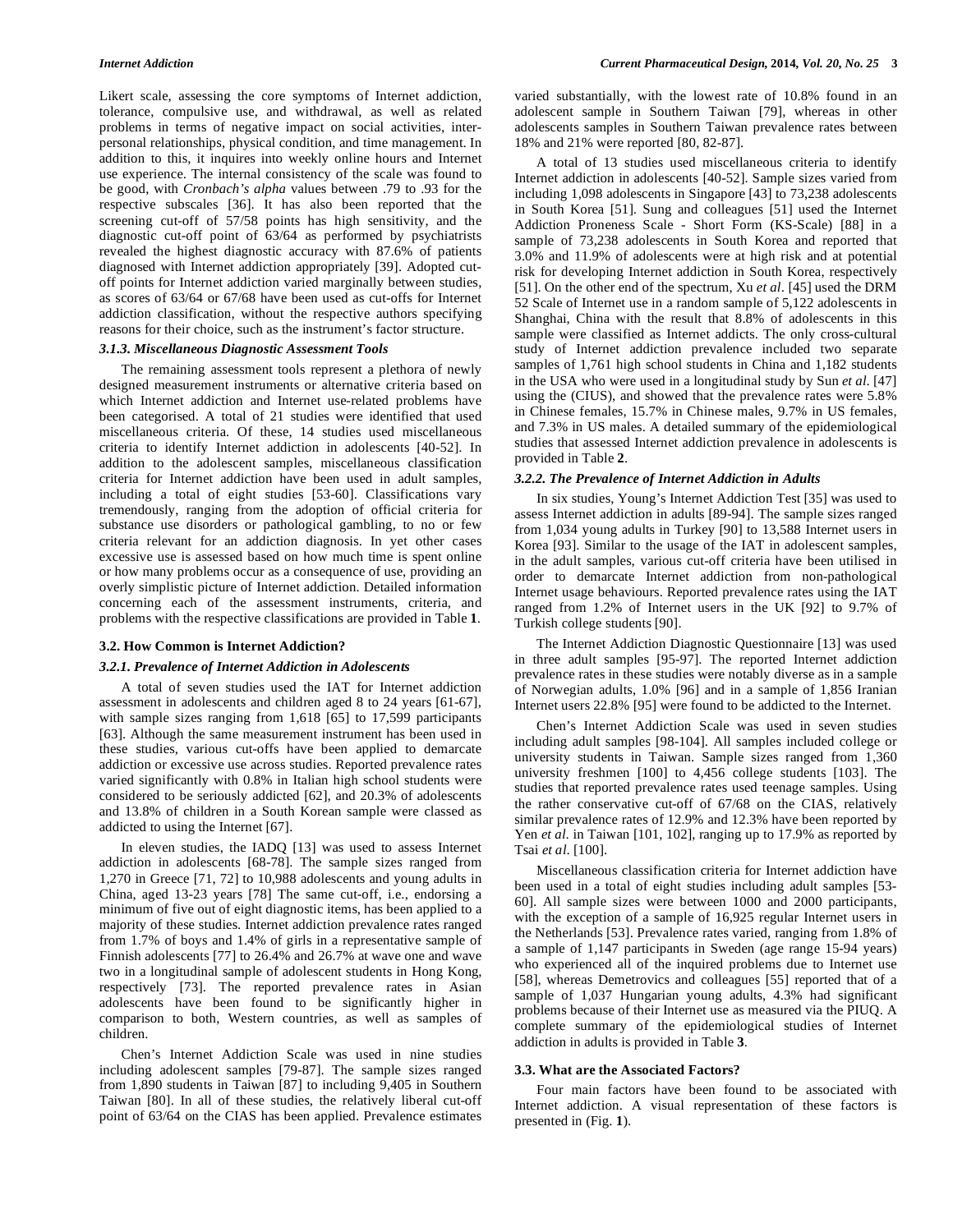| Internet Addiction Assessment Instruments.<br>Table 1. |  |
|--------------------------------------------------------|--|
|--------------------------------------------------------|--|

| <b>Study</b>                  | <b>Instrument</b>                                                        | <b>Structure</b>                                                                                              | <b>Addiction classification and criteria</b>                                                                                                                                                                                                                                                                                   | Cut-off                                                                                              | <b>Problems</b>                                                                                                                                                  |
|-------------------------------|--------------------------------------------------------------------------|---------------------------------------------------------------------------------------------------------------|--------------------------------------------------------------------------------------------------------------------------------------------------------------------------------------------------------------------------------------------------------------------------------------------------------------------------------|------------------------------------------------------------------------------------------------------|------------------------------------------------------------------------------------------------------------------------------------------------------------------|
| Young, 1998<br>$[35]$         | Internet<br><b>Addiction Test</b><br>(IAT)                               | 20-item self-report<br>scale rated on a Likert<br>scale ranging from 1<br>("not at all") to $5$<br>("always") | Criteria for substance dependence and<br>pathological gambling [7]: loss of<br>control, neglecting everyday life,<br>relationships and alternative recreation<br>activities, behavioural and cognitive<br>salience, negative consequences,<br>escapism/mood modification, and<br>deception                                     | - Score of 70-100:<br>significant<br>problems<br>- Score of 40-69:<br>frequent problems              | - No temporal<br>dimension<br>- Cut-offs arbitrary                                                                                                               |
| Young, 1998<br>$[13]$         | Internet<br>Addiction<br>Diagnostic<br>Questionnaire<br>(IADQ)           | 8-item self-report<br>measure scored<br>dichotomously                                                         | Based on the diagnostic symptoms of<br>pathological gambling [7]:<br>preoccupation, tolerance, loss of control,<br>withdrawal, negative consequences,<br>denial, and escapism                                                                                                                                                  | Endorsing $\geq 5/8$ :<br>Internet addiction                                                         | - No equivalents for<br>PG criteria<br>committing illegal<br>acts to finance the<br>behaviour and<br>reliance on others<br>for money<br>- Dichotomous<br>scoring |
| Chen et al., 2003<br>$[36]$   | Chen's Internet<br><b>Addiction Scale</b><br>(CIAS)                      | 26-item self-report<br>measurement scored<br>on a 4-point Likert<br>scale                                     | Core symptoms of Internet addiction,<br>tolerance, compulsive use, and<br>withdrawal, as well as related problems<br>in terms of negative impact on social<br>activities, interpersonal relationships,<br>physical condition, and time<br>management                                                                           | - Liberal scoring:<br>63/64.<br>- Conservative:<br>67/68 indicates<br>Internet addiction             | Different cut-offs<br>used for<br>classification                                                                                                                 |
| Meerkerk et al.,<br>2009 [53] | Compulsive<br>Internet Use<br>Scale (CIUS)                               | 14-item<br>unidimensional self-<br>report questionnaire<br>rated on a 5-point<br>scale                        | Based on the DSM-IV-TR diagnoses for<br>substance dependence and pathological<br>gambling [105]: loss of control,<br>preoccupation, withdrawal symptoms,<br>coping/mood modification, and conflict<br>(inter- and intrapersonal)                                                                                               | N/A                                                                                                  | - No cut-off<br>- No assessment of<br>tolerance                                                                                                                  |
| Caplan, 2002<br>[106]         | Generalized<br>Problematic<br>Internet Use<br>Scale (GPIUS)              | 29-item self-report<br>questionnaire rated on<br>5-point Likert scale                                         | Based on Davis' [107] cognitive-<br>behavioural model of problematic<br>Internet use; measures mood alteration,<br>perceived social benefits online, negative<br>consequences of and compulsive Internet<br>use, excessive amounts of time spent<br>online, withdrawal, and perceived social<br>control online                 | N/A                                                                                                  | Not all items<br>relevant for<br>addiction<br>classification                                                                                                     |
| Caplan, 2010<br>[108]         | Modified<br>Generalised<br>Problematic<br>Internet Use<br>Scale (GPIUS2) | 15-item self-report<br>questionnaire rated on<br>8-point Likert scale                                         | Similar to GPIUS [106], but includes 2<br>additional factors: preference for online<br>social interaction and deficient self-<br>regulation (as higher-order factor<br>impacting upon cognitive preoccupation<br>and compulsive Internet use), and the<br>previous factors social benefits and<br>social control were combined | N/A                                                                                                  | Not all items<br>relevant for<br>addiction<br>classification                                                                                                     |
| Kim et al., 2008<br>$[88]$    | Internet<br>Addiction<br>Proneness Scale -<br>Short Form (KS-<br>Scale)  | 20 items scored on a 4-<br>point Likert scale                                                                 | Criteria: tolerance, withdrawal, addictive<br>automatic thoughts, disturbance of<br>adaptive function, deviate behaviours,<br>and virtual interpersonal relationships                                                                                                                                                          | - Scoring $\geq$ 52/80:<br>high risk for<br>Internet addiction<br>- Scoring 48-52:<br>potential risk | Not all items<br>relevant for<br>addiction<br>classification                                                                                                     |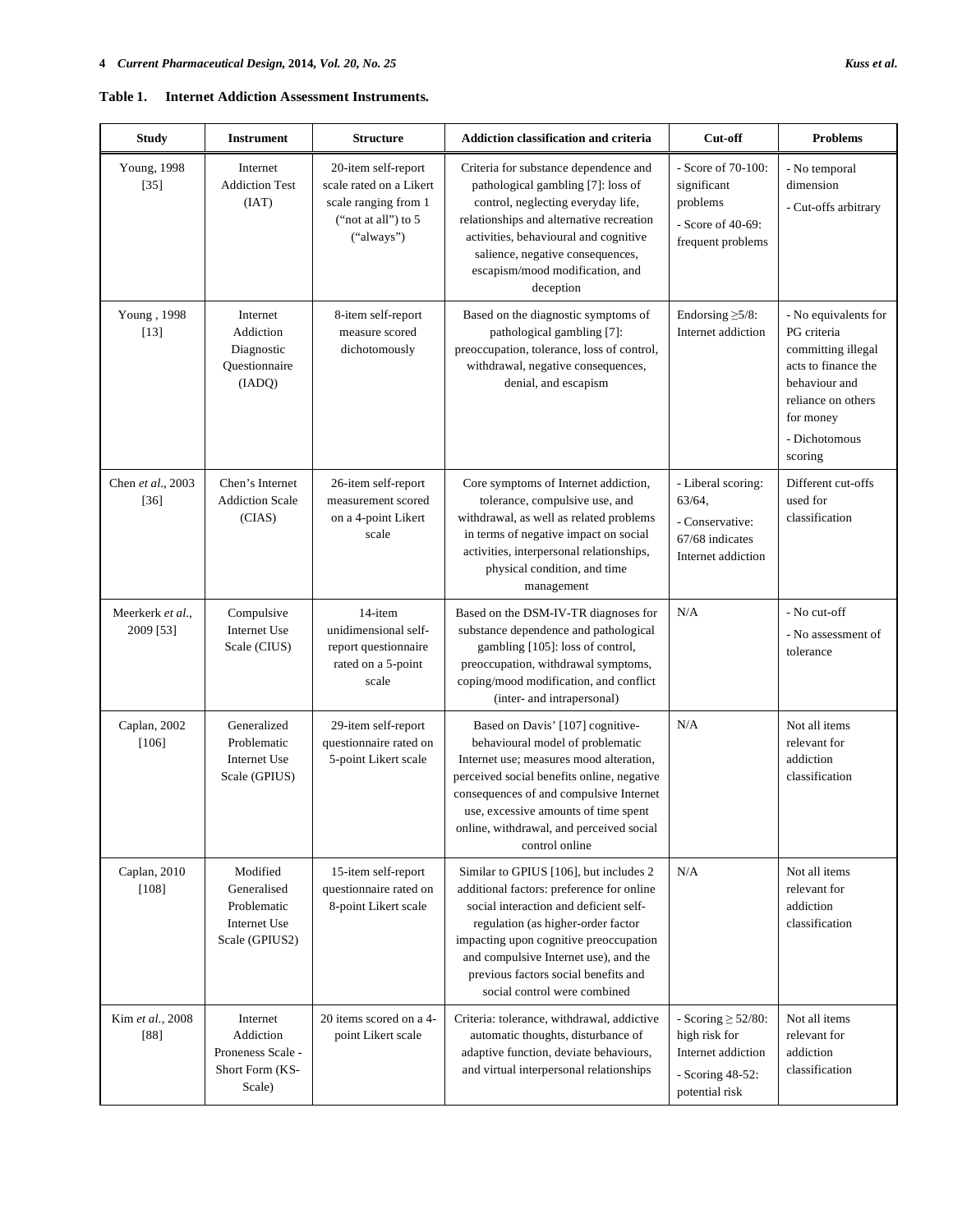| <b>Study</b>                         | <b>Instrument</b>                                                                    | <b>Structure</b>                                                                                               | Addiction classification and criteria                                                                                                                                                                                                                                                                         | Cut-off                                                                                                          | <b>Problems</b>                                              |
|--------------------------------------|--------------------------------------------------------------------------------------|----------------------------------------------------------------------------------------------------------------|---------------------------------------------------------------------------------------------------------------------------------------------------------------------------------------------------------------------------------------------------------------------------------------------------------------|------------------------------------------------------------------------------------------------------------------|--------------------------------------------------------------|
| Lopez-Fernandez<br>et al., 2013 [44] | Problematic<br>Internet<br>Entertainment<br>Use Scale for<br>Adolescents<br>(PIEUSA) | 30 items rated on a 7-<br>point Likert scale                                                                   | Based on DSM-IV-TR criteria for<br>substance dependence and pathological<br>gambling disorders [105]: assesses<br>symptom experience over last 12 months                                                                                                                                                      | N/A                                                                                                              | No cut-off                                                   |
| Xu et al., 2012<br>$[45]$            | DRM 52 Scale of<br>Internet Use                                                      | Includes direct and<br>indirect questions<br>organised into 52<br>items assessed on a 5-<br>point Likert scale | Adapted from Young's Internet<br>Addiction Scale [10]; criteria: tolerance,<br>withdrawal, planning, lack of control,<br>time-consuming, socialisation, and<br>negative life consequences because of<br>Internet use                                                                                          | Scoring $>163/260$<br>indicates Internet<br>addiction                                                            | Not all items<br>relevant for<br>addiction<br>classification |
| Beranuy et al.,<br>2009 [109]        | Questionnaire on<br>Internet-Related<br>Experiences<br>(CERI)                        | 10 questions scored on<br>a 4-point Likert scale                                                               | Criteria: interpersonal and intrapersonal<br>conflicts                                                                                                                                                                                                                                                        | N/A                                                                                                              | No use of<br>recognised<br>diagnostic criteria               |
| Sun et al., 2012<br>$[47]$           | Compulsive<br>Internet Use<br>Scale (CIUS)                                           | 4 items on 5-point<br>Likert scale                                                                             | Based on Davis et al.'s [17] Online<br><b>Cognition Scale</b>                                                                                                                                                                                                                                                 | Scoring mean of<br>$4$ /possible 5:<br>Internet addiction                                                        | No use of<br>recognised<br>diagnostic criteria               |
| Liu et al., 2011<br>$[48]$           | Problematic<br>Internet Use<br>Scale (PIU)                                           | 6 items scored<br>dichotomously                                                                                | Based on Minnesota Impulsive Disorder<br>Inventory [110]                                                                                                                                                                                                                                                      | Endorsing<br>craving.<br>withdrawal,<br>abstinence<br>attempts<br>simultaneously:<br>problematic<br>Internet use | Overly simplistic<br>classification                          |
| Bener et al.,<br>2011 [49]           | Excessive<br>Internet use                                                            | Daily hours spent<br>online                                                                                    | Length of daily Internet use                                                                                                                                                                                                                                                                                  | Spending $\geq$<br>3hours<br>online/daily:<br>excessive Internet<br>use                                          | Overly simplistic<br>classification                          |
| Mythily et al.,<br>2008 [50]         | Excessive<br>Internet use                                                            | Daily hours spent<br>online                                                                                    | Length of daily Internet use                                                                                                                                                                                                                                                                                  | Spending $\geq$<br>5hours<br>online/daily:<br>excessive Internet<br>use                                          | Overly simplistic<br>classifcation                           |
| Wölfling et al.,<br>2010 [111]       | Assessment for<br>Computer and<br>Internet<br>Addiction-<br>Screener (AICA-<br>S)    | 16 items scored on 5-<br>point Likert scale                                                                    | Based on diagnostic criteria of substance<br>dependence by DSM-IV-TR [105] and<br>ICD-10 [112]; criteria: craving,<br>tolerance, withdrawal, loss of control,<br>preoccupation and negative<br>consequences concerning poorer health,<br>family conflicts or deteriorating<br>achievements, mood modification | Scoring $\geq$<br>13.5/27: Internet<br>addiction                                                                 | Lack of time<br>criterion                                    |
| Thatcher &<br>Goolam, 2005<br>[113]  | Problematic<br>Internet Use<br>Questionnaire<br>(PIUQ)                               | 20 items scored on 5-<br>point Likert scale                                                                    | Based on Young's criteria for Internet<br>addiction [10] and the South Oaks<br>Gambling Screen [114], assesses online<br>preoccupation, adverse effects, and<br>online social interactions                                                                                                                    | N/A                                                                                                              | Not all items<br>relevant for<br>addiction<br>classification |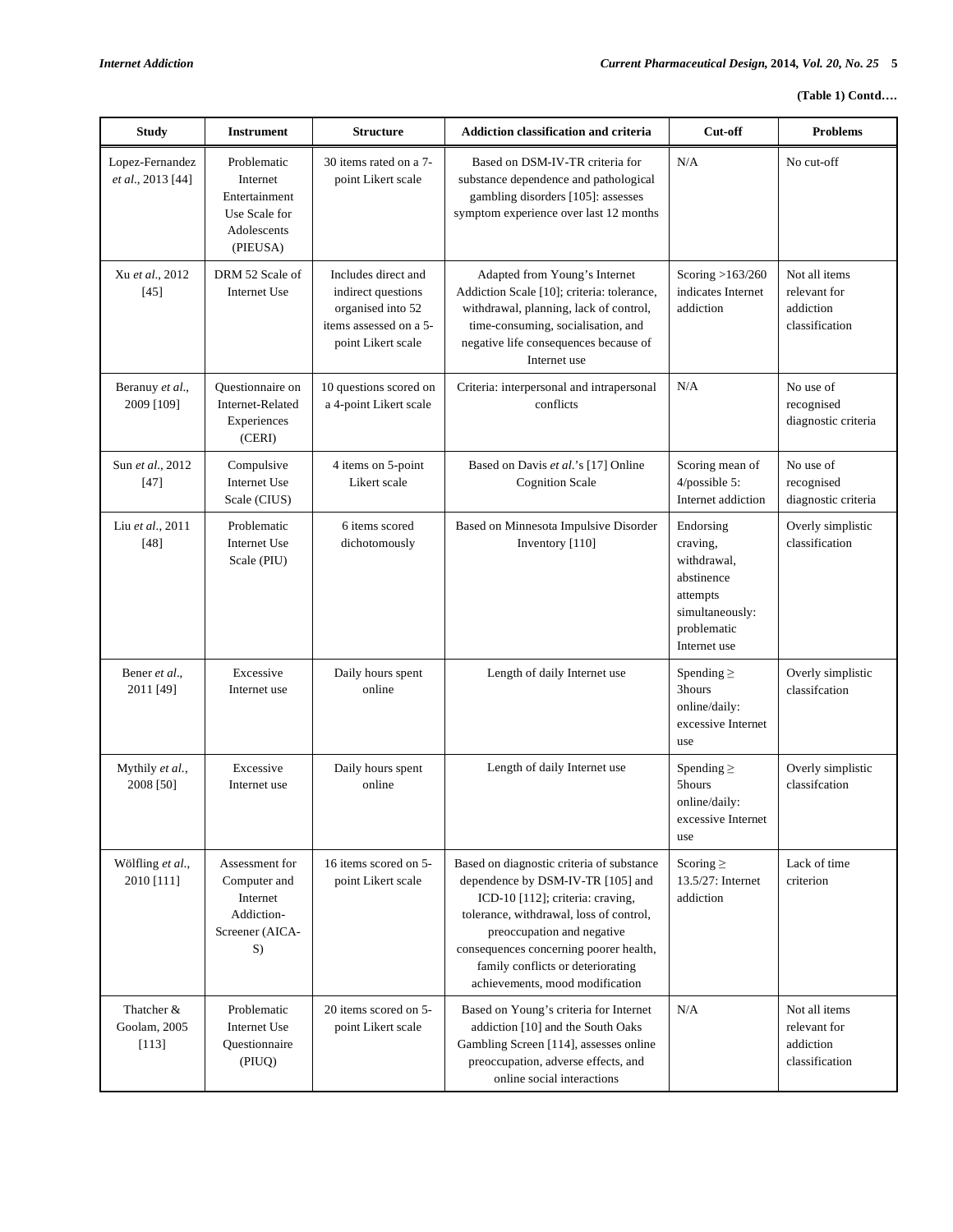## **(Table 1) Contd….**

| <b>Study</b>                     | <b>Instrument</b>                                        | <b>Structure</b>                                              | <b>Addiction classification and criteria</b>                                                                                                                                               | Cut-off                                                                                                                                                                                                                                                    | <b>Problems</b>                                                                                                                 |
|----------------------------------|----------------------------------------------------------|---------------------------------------------------------------|--------------------------------------------------------------------------------------------------------------------------------------------------------------------------------------------|------------------------------------------------------------------------------------------------------------------------------------------------------------------------------------------------------------------------------------------------------------|---------------------------------------------------------------------------------------------------------------------------------|
| Demetrovics et<br>al., 2008 [55] | Problematic<br>Internet Use<br>Questionnaire<br>(PIUQ)   | 30 items scored on a 5-<br>point Likert scale                 | Based on the Internet Addiction<br>Questionnaire [115] and the Internet<br>Addiction Test [35], assesses obsession,<br>neglect and control disorder                                        | - Scoring $> 2SD$<br>above mean:<br>significant<br>problems because<br>of Internet use<br>- Scoring 1-2SD<br>above mean:<br>problematic<br>Internet use                                                                                                    | Overly simplistic<br>classification, lacks<br>some addiction<br>criteria                                                        |
| Ceyhan et al.,<br>2007 [116]     | Problematic<br>Internet Use<br>Scale (PIUS)              | 33 items scored on 5-<br>point Likert scale                   | Factors: negative consequences, social<br>benefit/comfort, and excessive usage                                                                                                             | N/A                                                                                                                                                                                                                                                        | Overly simplistic<br>classification, lacks<br>important addiction<br>criteria                                                   |
| Huang et al.,<br>2007 [57]       | <b>Chinese Internet</b><br>Addiction<br>Inventory (CIAI) | 42 items scored on 5-<br>point Likert scale                   | Based on Young's Internet Addiction<br>Test [35], 3 dimensions of Internet<br>addiction: conflicts, mood modification,<br>and dependence; classification based on<br>"5+3" principle [117] | For diagnosis, all<br>of the following<br>must be endorsed:<br>preoccupation,<br>tolerance, lack of<br>impulse control,<br>mood<br>modification.<br>increasing usage,<br>and $\geq 1$ of<br>conflict, lying to<br>others, and<br>escaping from<br>problems | N/A                                                                                                                             |
| Bergmark et al.,<br>2011 [58]    | Indicators of<br>Internet addiction                      | Presence of 5<br>indicators rated on 4-<br>point Likert scale | Indicators: time spent online, family<br>conflicts due to Internet use, withdrawal<br>symptoms, neglect of needs, and<br>unsuccessful abstinence attempts                                  | N/A                                                                                                                                                                                                                                                        | - Likert-scale scores<br>converted to binary<br>measures<br>- Not all items<br>relevant for<br>addiction<br>classification used |
| Beutel et al.,<br>2011 [59]      | Problems because<br>of Internet use                      | Number of problems<br>due to Internet use                     | Problem areas: work, school, family,<br>partnership, finances, recreational<br>activities, health-related                                                                                  | N/A                                                                                                                                                                                                                                                        | No use of<br>recognised<br>diagnostic criteria                                                                                  |

## **Table 2. Epidemiological Internet Addiction Studies in Adolescents.**

| <b>Study</b>                   | Sample and design <sup>1</sup>                                                                                                 | <b>Instruments</b>                                               | <b>Addiction classification</b><br>and criteria                                               | <b>Results</b>                                                                                                           |
|--------------------------------|--------------------------------------------------------------------------------------------------------------------------------|------------------------------------------------------------------|-----------------------------------------------------------------------------------------------|--------------------------------------------------------------------------------------------------------------------------|
| Ak et al.,<br>2013 [61]        | $N = 4,311$ adolescents in<br>Turkey (46% male, age range<br>$15-19$ years)                                                    | - Turkish version of Internet Addiction<br>Test $(IAT)$ [13]     | - Scoring $\geq 60/100$ on the<br>$IAT =$ excessive Internet<br>users                         | - 5% excessive users<br>- Predictors of Internet<br>addiction: Internet access at<br>home, male gender, family<br>income |
| Poli &<br>Agrimi,<br>2012 [62] | $N = 2,533$ high school students<br>in Cremona, Italy (44.3%)<br>males, mean age $= 16.4$ years,<br>$SD = 1.51$ , range 14-21) | - Italian version of the Internet Addiction<br>Test $(IAT)$ [13] | - Scoring $50-79/100 =$<br>moderately addicted<br>- Scoring $\geq 80 =$<br>seriously addicted | - 5.01% moderately and 0.79%<br>seriously addicted to the<br>Internet<br>- Higher prevalence in males                    |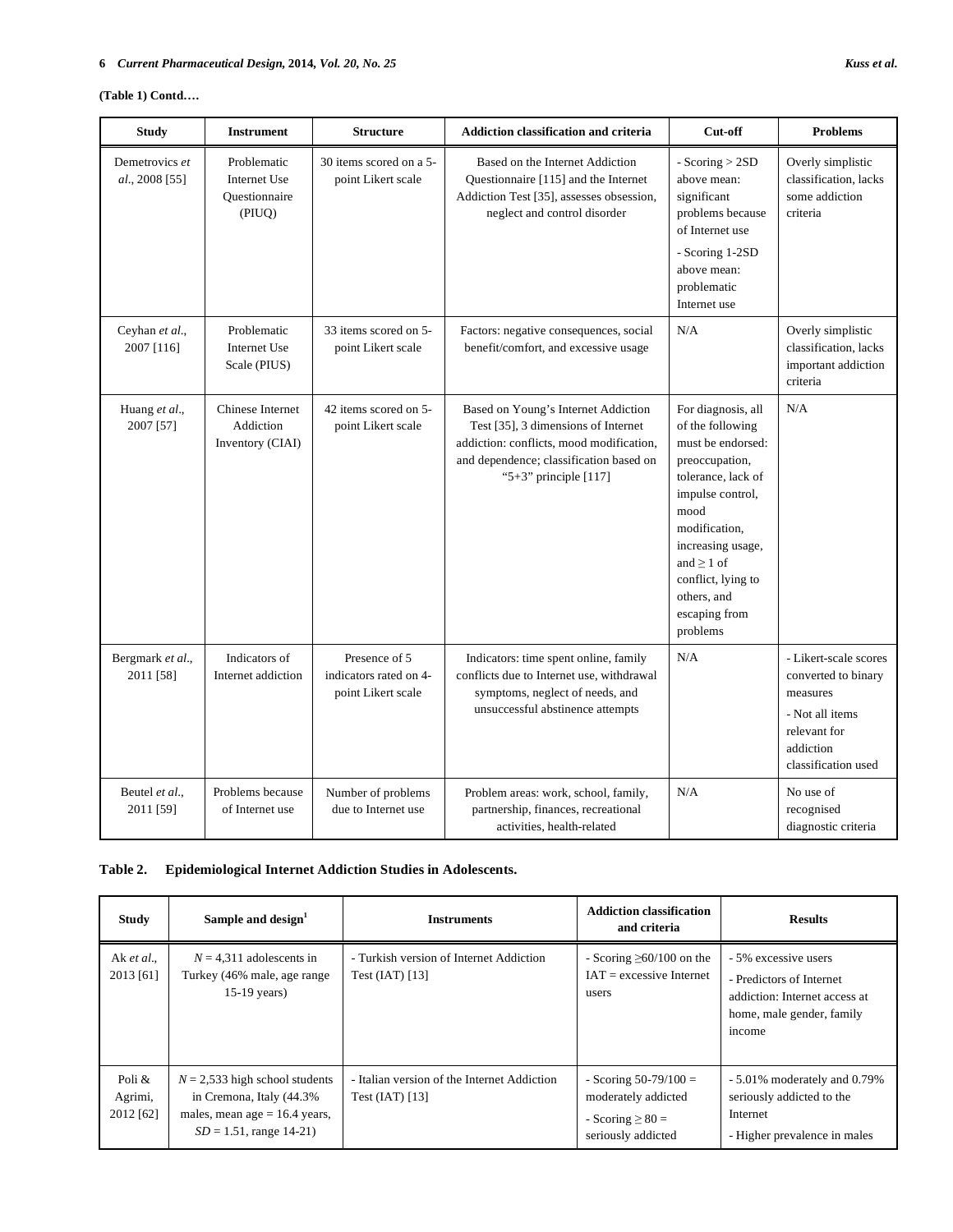| <b>Study</b>                   | Sample and design <sup>1</sup>                                                                                              | <b>Instruments</b>                                                                                                                                                                                                                                                | <b>Addiction classification</b><br>and criteria                                                           | <b>Results</b>                                                                                                                                                                                                                                                                                                                                                                                                                                                                                                                     |
|--------------------------------|-----------------------------------------------------------------------------------------------------------------------------|-------------------------------------------------------------------------------------------------------------------------------------------------------------------------------------------------------------------------------------------------------------------|-----------------------------------------------------------------------------------------------------------|------------------------------------------------------------------------------------------------------------------------------------------------------------------------------------------------------------------------------------------------------------------------------------------------------------------------------------------------------------------------------------------------------------------------------------------------------------------------------------------------------------------------------------|
| Cao et al.,<br>2011 [63]       | $N = 17,599$ students in 8 cities<br>in China (51.2% male, mean<br>$age = 16.1, SD = 2.8 \text{ years},$<br>$range = 10-24$ | - Young's Internet Addiction Test (YIAT)<br>$[35]$<br>- Multidimensional Sub-health<br>Questionnaire of Adolescents [118]<br>- Multidimensional Students' Life<br>Satisfaction Scale [119]<br>- Demographics and Internet usage patterns                          | - Potential problematic<br>Internet use (PIU):<br>scores $> 50/100$ on<br><b>YIAT</b>                     | - Problematic Internet use<br>prevalence 8.1%<br>- PIU associated with male<br>gender, high school status,<br>urban, Eastern and Western<br>areas, high family economy,<br>Internet for entertainment use,<br>loneliness motivation, and<br>Internet use frequency<br>- PIU adolescents had higher<br>psychosomatic symptoms,<br>lacked physical energy,<br>physiological dysfunction,<br>weakened immunity, emotional<br>and behavioural symptoms,<br>social adaptation problems,<br>low life satisfaction relative to<br>non-PIU |
| Wang et<br>al., 2011<br>$[64]$ | $N = 14,296$ high school<br>students in Guangdong<br>Province, China (48.7% males)                                          | - Young Internet Addiction Test (YIAT)<br>$[35]$<br>- Demographics<br>- Family and school factors<br>- Internet usage pattern                                                                                                                                     | - Potential problematic<br>Internet use: scoring ><br>50/100 on YIAT                                      | - 12.2% problematic Internet<br>users<br>- Risk factors for PIU: study-<br>related stress, social friends,<br>poor relations with teachers and<br>students, conflicts in family<br>relations, time spent online                                                                                                                                                                                                                                                                                                                    |
| Lam et<br>al., 2009<br>$[65]$  | $N = 1,618$ adolescents (45.4%)<br>male, age range $= 13-18$ years)<br>in Guangzhou city, China                             | - Internet Addiction Test [120]<br>- Zung Self-Rating Depression Scale [121]                                                                                                                                                                                      | - Scoring 20-49 on IAS<br>$=$ normal, 50-79<br>moderate, and $80-100 =$<br>severe Internet addiction      | - 10.2% moderately and 0.6%<br>severely addicted to the<br>Internet<br>- Risk factors: male gender,<br>drinking behaviour, family<br>dissatisfaction, and recent<br>stressful events                                                                                                                                                                                                                                                                                                                                               |
| Choi et<br>al., 2009<br>[66]   | $N = 2,336$ high school students<br>in South Korea (57.5% male,<br>mean age = $16.7$ , $SD = 1.0$<br>years)                 | - Korean version of Young's Internet<br>Addiction Test [35, 122]<br>- Epworth Sleepiness Scale (ESS) [123]                                                                                                                                                        | - Scoring $\geq$ 70 on IAT<br>addicted, 40-69 possibly<br>addicted                                        | - Prevalence of Internet<br>addiction and possible Internet<br>addiction: 2.5% and 53.7% for<br>boys, and $1.9\%$ and $38.9\%$ for<br>girls<br>- Internet addicts more likely to<br>be male, drink more alcohol,<br>have poor health condition,<br>experience EDS                                                                                                                                                                                                                                                                  |
| Kim et<br>al., 2006<br>$[124]$ | $N = 1,573$ high school students<br>in Korea (35.0% males, aged<br>$15-16$ years)                                           | - Korean version of the modified Internet<br>Addiction Scale [35, 122]<br>- Korean version of the Diagnostic<br>Interview Schedule for Children-Major<br>Depression Disorder-Simple Questionnaire<br>$[125]$<br>- Suicidal Ideation Questionnaire-Junior<br>[126] | - Scoring $> 70/100$ on<br>$IAS = Internet addition,$<br>scoring $40-69$ = possible<br>Internet addiction | - 1.6% addicted to the Internet<br>- 38.0% possibly addicted to<br>the Internet<br>- Depression and suicidal<br>ideation highest in the Internet<br>addicts                                                                                                                                                                                                                                                                                                                                                                        |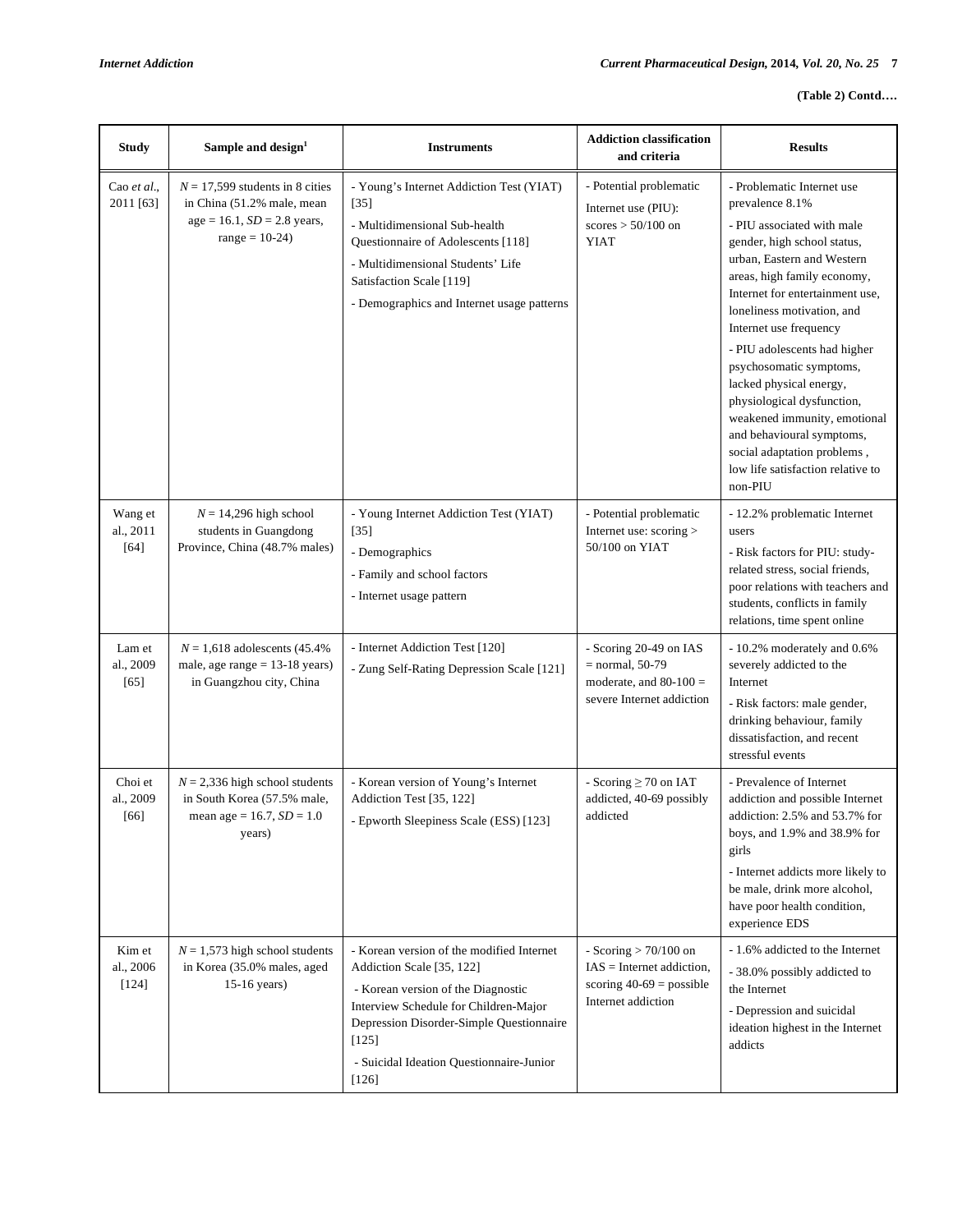## **(Table 2) Contd….**

| <b>Study</b>                     | Sample and design <sup>1</sup>                                                                                                                                                                                                                                                             | <b>Instruments</b>                                                                                                                                                                                                         | <b>Addiction classification</b><br>and criteria                 | <b>Results</b>                                                                                                                                                                                                                                                              |
|----------------------------------|--------------------------------------------------------------------------------------------------------------------------------------------------------------------------------------------------------------------------------------------------------------------------------------------|----------------------------------------------------------------------------------------------------------------------------------------------------------------------------------------------------------------------------|-----------------------------------------------------------------|-----------------------------------------------------------------------------------------------------------------------------------------------------------------------------------------------------------------------------------------------------------------------------|
| Ha et al.,<br>2006 [67]          | - Structured clinical interview<br>$-Ns = 455$ children (50.3%; mean<br>$age = 11, SD = .9 years)$ and 836<br>adolescents (92.9% male; mean<br>$age = 15.8, SD = .8 years)$<br>- Of Internet addicts, 12 children<br>and 12 adolescents randomly<br>selected for psychiatric<br>evaluation | - Young's Internet addiction scale<br>- K-SADS-PL-K for children<br>- SCID-IV for adolescents                                                                                                                              | - Cut- off of 80                                                | - Internet addiction prevalence<br>in adolescents 20.3%, in<br>children 13.8%<br>- In child Internet addiction<br>group, 7 with ADHD<br>- In adolescent Internet<br>addiction group, 3 with<br>depression, 1 schizophrenia, 1<br>obsessive-compulsive disorder              |
| Guo et al.,<br>2012 [68]         | $N = 3,254$ children (mean age =<br>12.56, $SD = 1.83$ years; age range<br>$= 8-17$ -years), with $n = 1143$ left<br>behind children (LBC; 49.9%<br>male), $n = 574$ migrant children<br>$MC$ ; 57.1% male), and $n = 1287$<br>non-left-behind rural children<br>(RC; 51.8% male) in China | - Young's 8-item Internet Addiction<br>Scale [13]<br>- Children's Depression Inventory-Short<br>Form (CDI-S) [127]<br>- Nutritional status, health condition and<br>health behaviours                                      | - Endorsing $\geq$ 5/8 items<br>on $IAT = Internet$<br>addicted | - Internet addiction prevalence<br>$= 3.7\%$ in RC, 6.4% in MC and<br>3.2% in LBC<br>- LBC and MC with Internet<br>addiction, and MC without<br>Internet addiction more at risk<br>for depression than RC with no<br>Internet addiction                                     |
| Siomos et<br>al., 2012<br>$[69]$ | $N = 2,017$ teenage students<br>$(51.8\%$ males, boys' mean age =<br>15.05, $SE = .05;8$ , girls' mean age<br>$= 15.08, SE = .05$ ; overall age<br>range = 12-19) in Greece, and $n =$<br>$1,214$ parents                                                                                  | - Diagnostic Questionnaire for Internet<br>Addiction (YDQ) [13]<br>- Greek version of Adolescent Computer<br>Addiction Test (ACAT; modelled after<br>Internet Addiction Test) [128]<br>- Parental Bonding Instrument [129] | - Scoring min. 5/8<br>indicates Internet<br>addiction           | - 15.2% addicted to the<br>Internet, 26.9% moderately<br>addicted<br>- Internet addiction predicted<br>by parental bonding, not<br>parental security practices<br>- Online activities associated<br>with Internet addiction: online<br>pornography, gambling, and<br>gaming |
| Siomos et<br>al., 2008<br>$[70]$ | Randomized stratified sample of<br>$N = 2,200$ adolescent students in<br>Greece (mean age = $15.34$ , $SD =$<br>1.66, range = $12-18$ years)                                                                                                                                               | - Diagnostic Questionnaire for Internet<br>Addiction (YDQ) [13]<br>- Sociodemographics                                                                                                                                     | - Scoring min. 5/8<br>indicates Internet<br>addiction           | - Prevalence of Internet<br>addiction 8.2%, mostly male<br>online gamers who visit<br>Internet cafés                                                                                                                                                                        |
| Fisoun et<br>al., 2012<br>$[72]$ | $N = 1,270$ adolescent students on<br>Kos (48.3% male, mean age $=$<br>15.99, $SE = .05$ , girls' mean age =<br>16.02, $SE = .05$ , age range 14-18<br>years)                                                                                                                              | - Diagnostic Questionnaire for Internet<br>Addiction (YDQ) [13]<br>- Internet Addiction Test [13]<br>- Demographic questions                                                                                               | N/A                                                             | - 5.3% addicted users, 14.7%<br>heavy Internet users<br>- Correlations between<br>antisocial and aggressive<br>behaviours with Internet abuse<br>regarding interest-driven<br>activities for boys, and<br>communication activities for<br>girls                             |
| Fisoun et<br>al., 2012<br>$[71]$ | $N = 1,270$ adolescent students on<br>Kos (48.3% male, mean age $=$<br>15.99, $SE = .05$ , girls' mean age =<br>16.02, $SE = .05$ , age range 14-18<br>years)                                                                                                                              | - Internet Addiction Test [13]<br>- Demographic questionnaire, incl.<br>questions on substance use<br>- Eysenck's Personality Questionnaire<br>$[130]$                                                                     | - Scoring $5/8$ on IAT =<br>addicted to the Internet            | $-7.2\%$ of males, and 5.1% of<br>females addicted to the Internet<br>- Internet and substance abusers<br>share personality<br>characteristics, i.e.,<br>psychoticism<br>- Pathological Internet use<br>severity related to illicit<br>substance use                        |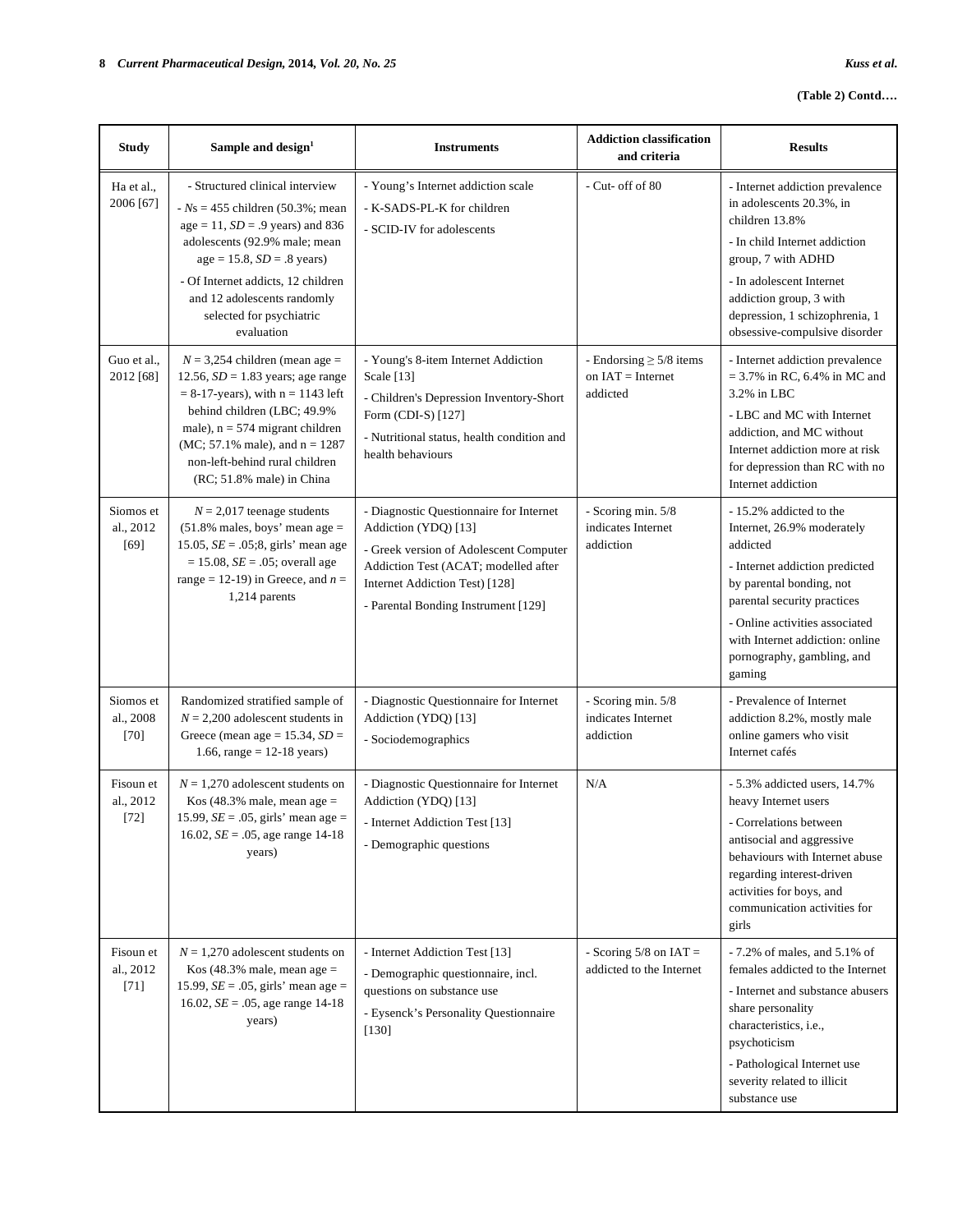| <b>Study</b>                                 | Sample and design <sup>1</sup>                                                                                                                                                                               | <b>Instruments</b>                                                                                                                                                                                                                              | <b>Addiction</b><br>classification and<br>criteria                                                                                          | <b>Results</b>                                                                                                                                                                                                                                                                                                         |
|----------------------------------------------|--------------------------------------------------------------------------------------------------------------------------------------------------------------------------------------------------------------|-------------------------------------------------------------------------------------------------------------------------------------------------------------------------------------------------------------------------------------------------|---------------------------------------------------------------------------------------------------------------------------------------------|------------------------------------------------------------------------------------------------------------------------------------------------------------------------------------------------------------------------------------------------------------------------------------------------------------------------|
| Shek &<br>Yu, 2012<br>$[73]$                 | - Longitudinal survey (2<br>waves) in Hong Kong<br>$-N_1 = 3,328$ students, (52.1%)<br>males; mean age $= 12.59$ ,<br>$SD = .74$ years)<br>$N_2$ = 3,580 students, mean age<br>$= 13.50$ years, $SD = .75$ ) | - Internet Addiction Test (IAT) [13]                                                                                                                                                                                                            | - Internet addiction<br>diagnosis based on<br>DSM-IV gambling<br>criteria (5/8)<br>- Chinese Positive<br>Youth Development<br>Scale (CPYDS) | - Internet addiction prevalence<br>26.4% in W1, and 26.7% in W2<br>- Internet addiction at W1<br>increased chance of Internet<br>addiction at W2 by 7.6                                                                                                                                                                |
| Gong et<br>al., 2009<br>$[74]$               | $N = 3,018$ secondary school<br>and university students (47%<br>male, mean age = $15.8$ , $SD =$<br>2.1 years, age range $= 11-23$<br>years) in Wuhan, China                                                 | - Young's Internet Addiction Diagnostic<br>Questionnaire (DQ) [131]<br>- Lifetime drug use<br>- Susceptibility to drugs<br>- PDA and ADA as based on Standardized<br>Attitudes and Knowledge Scale (STAK)<br>[132]<br>- Social norm of drug use | - Scoring $\geq$ 5/8 on<br>$DQ = Internet$<br>addicted                                                                                      | - Prevalence of addictive<br>Internet use 5%<br>- DU and DU intentions<br>predicted by AIU, and mediated<br>by PDA, ADA, and perceived<br>social norm of DU                                                                                                                                                            |
| Lin $et al.,$<br>2009 [75]                   | $N = 1.289$ adolescents from 11<br>senior high schools in Taiwan<br>$(52.1\%$ males, mean age =<br>$17.46$ , $SD = 1.00$ , range 16-19<br>years)                                                             | - Internet Addiction Diagnostic<br>Questionnaire [13]<br>- Parental monitoring [133]<br>- Adapted Leisure Boredom Scale [134]<br>- Leisure activities participation                                                                             | - Endorsing $\geq$ 5/8 of<br>$criterion = Internet$<br>addiction                                                                            | - 23.4% addicted to the Internet<br>- Internet addiction predicted by<br>parental monitoring perception,<br>leisure boredom and activities<br>- Family and outdoor activities,<br>supportive parental monitoring<br>decreased addiction likelihood                                                                     |
| Johansson<br>&<br>Gotestam,<br>2004 [76]     | Representative sample of<br>Norwegian youth ( $N = 3,237$ ,<br>51.0% male, mean age = $14.9$<br>years, age range 12-18 years)                                                                                | - Internet Addiction Diagnostic<br>Questionnaire [13]                                                                                                                                                                                           | - Endorsing $\geq$ 5/8<br>$criterion = classed as$<br>Internet addicts,<br>endorsing $3-4 = at$<br>risk                                     | - 1.98% Internet addicts<br>- 8.68% at risk for developing<br>Internet addiction                                                                                                                                                                                                                                       |
| Kaltiala-<br>Heino et<br>al., 2004<br>$[77]$ | Representative sample of<br>Finnish adolescents ( $N = 7,292$ ,<br>age range 12-18 years)                                                                                                                    | - Internet Addiction Test [135]                                                                                                                                                                                                                 | - Endorsing $\geq 4/7$<br>$DSM - IV$<br>pathological<br>gambling criteria<br>classed as Internet<br>addicted                                | - 1.7% of boys and 1.4% of girls<br>addicted to the Internet<br>- Addicts spent more time online<br>than non-addicts                                                                                                                                                                                                   |
| Wang et<br>al., 2013<br>$[78]$               | $N = 10,988$ adolescents from 9<br>cities in China (age mean $=$<br>17.2 years, range 13-23 years)                                                                                                           | - Diagnostic Questionnaire (DQ) for Internet<br>addiction [136]<br>- Center for Epidemiologic Studies<br>Depression Scale [137]<br>- Rosenberg Self-esteem Scale [138]<br>- Adolescent's Satisfaction with Life Scale<br>$[139]$                | - Endorsing $\geq 5/8$<br>$symptoms = Internet$<br>addiction                                                                                | - 7.5% prevalence of Internet<br>addiction<br>- Breadth of extracurricular<br>activities, age of first Internet<br>use, Internet use for first time in<br>Internet bar: significant<br>predictors of Internet addiction<br>- Problematic use associated<br>with low self-esteem, life<br>satisfaction, high depression |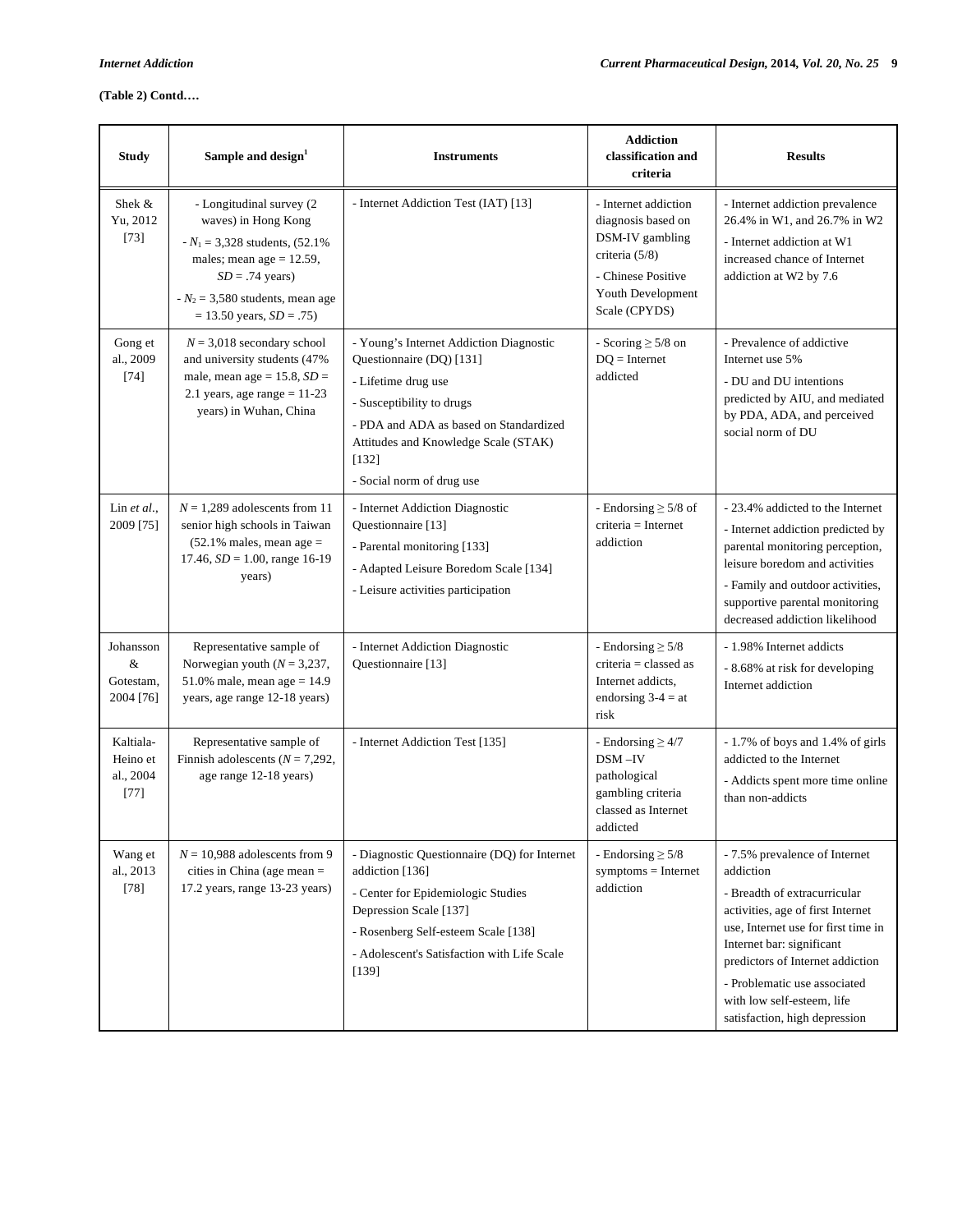## **(Table 2) Contd….**

| <b>Study</b>             | Sample and design <sup>1</sup>                                                                                                        | <b>Instruments</b>                                                                                                                                                                                                                                                                                                                                                                                     | <b>Addiction classification and</b><br>criteria                 | <b>Results</b>                                                                                                                                                                                                                                                                                                                                                                      |
|--------------------------|---------------------------------------------------------------------------------------------------------------------------------------|--------------------------------------------------------------------------------------------------------------------------------------------------------------------------------------------------------------------------------------------------------------------------------------------------------------------------------------------------------------------------------------------------------|-----------------------------------------------------------------|-------------------------------------------------------------------------------------------------------------------------------------------------------------------------------------------------------------------------------------------------------------------------------------------------------------------------------------------------------------------------------------|
| Ko et al.,<br>2009 [79]  | - 2-year prospective study<br>$N = 2,293$ adolescents<br>$(51.4\%$ male, mean age =<br>12.36, $SD = .55$ years) in<br>Southern Taiwan | - Chen Internet Addiction Scale [36]<br>- Modified Vanderbilt ADHD Diagnostic<br>Parent Rating Scale [140]<br>- Mandarin Chinese version of the Center<br>for Epidemiological Studies Depression<br>Scale (CES-D) [137]<br>- Brief Version of the Fear of Negative<br>Evaluation Scale (BV-FNE) [141]<br>- Buss-Durkee Hostility Inventory-<br>Chinese Version-Short Form (BDHIC-<br>SF) [142]         | - Scoring $\geq 64/104$ on CIAS =<br>addicted to the Internet   | - 10.8% addicted to the Internet<br>- Depression, ADHD, social<br>phobia, and hostility predicted<br>Internet addiction<br>- Hostility predicted Internet<br>addiction in males and ADHD<br>in predicted Internet addiction<br>in females                                                                                                                                           |
| Ko et al.,<br>2009 [80]  | $N = 9,405$ adolescents<br>$(48.2%$ male, age range =<br>13-17 years) in Southern<br>Taiwan                                           | - Chen Internet Addiction Scale (CIAS)<br>$[36]$<br>- Adolescent Aggressive Behaviors<br>Questionnaire [143]<br>- Internet behaviours<br>- Violent TV programme exposure<br>- Chinese version of APGAR index of<br>family function satisfaction [144]<br>- Mandarin Chinese version of Center for<br>Epidemiological Studies' Depression<br>Scale (CES-D) [137]<br>- Rosenberg Self-Esteem Scale [145] | - Scoring $\geq 64/104$ on CIAS<br>indicates Internet addiction | - 18.8% addicted to the Internet<br>- Internet addicts more likely to<br>behave aggressively during last<br>year (particularly in junior high<br>school rather than senior high<br>school)                                                                                                                                                                                          |
| Yen et al.,<br>2009 [81] | $N = 8,941$ adolescents in<br>Taiwan (48.0% male,<br>mean age = $17.7$ , $SD = 1.7$<br>years)                                         | - Chen Internet Addiction Scale (CIAS)<br>$[36]$<br>- Chinese version of the Center for<br>Epidemiological Studies' Depression<br>Scale (CES-D) [146]<br>- Adapted subscale of the Adolescent<br>Family and Social Life Questionnaire<br>(AFSLQ) [147, 148]<br>- Chinese-version of the Family APGAR<br>Index $[144]$<br>- Rosenberg Self-Esteem Scale (RSES)<br>[149]                                 | - Scoring $>63$ on CIAS =<br>Internet addicted                  | - Internet addiction prevalence:<br>13.8% in old girls ( $\geq$ 15 years),<br>12.2% in young girls $(< 15$<br>years), 26.6% in old boys ( $\geq$ 15<br>years), and 22.5% in young<br>boys $(< 15$ years)<br>- Internet addiction predicted<br>by depression, low family<br>monitoring, low connectedness<br>to school, family conflict,<br>drinking peers, living in rural<br>areas |
| Ko et al.,<br>2008 [82]  | $N = 2,114$ high school<br>students (57.0% male,<br>mean age = $16.26$ , $SD =$<br>.99 years, range 15-23<br>years) in Taiwan         | - Chen Internet Addiction Scale (CIAS)<br>$[36]$<br>- CRAFFT Substance Abuse Screening<br>Test [150]<br>- Behaviour inhibition system and<br>behaviour approach system Scale<br>(BIS/BAS) [151]<br>- Alcohol attitudes<br>- Rosenberg Self-Esteem Scale (RSES)<br>$[145]$<br>- Family APARG Index (APGAR) [144]<br>- Brief Multidimensional Students' Life<br>Satisfaction Scale (BMSLSS) [152]        | - Scoring $\geq 63/104$ on CIAS<br>indicated Internet addiction | - Prevalence of Internet<br>addiction 18.3%<br>- Internet addiction associated<br>with problematic alcohol use<br>and psychosocial variables (i.e.,<br>psychosocial proneness for<br>problem behaviours)                                                                                                                                                                            |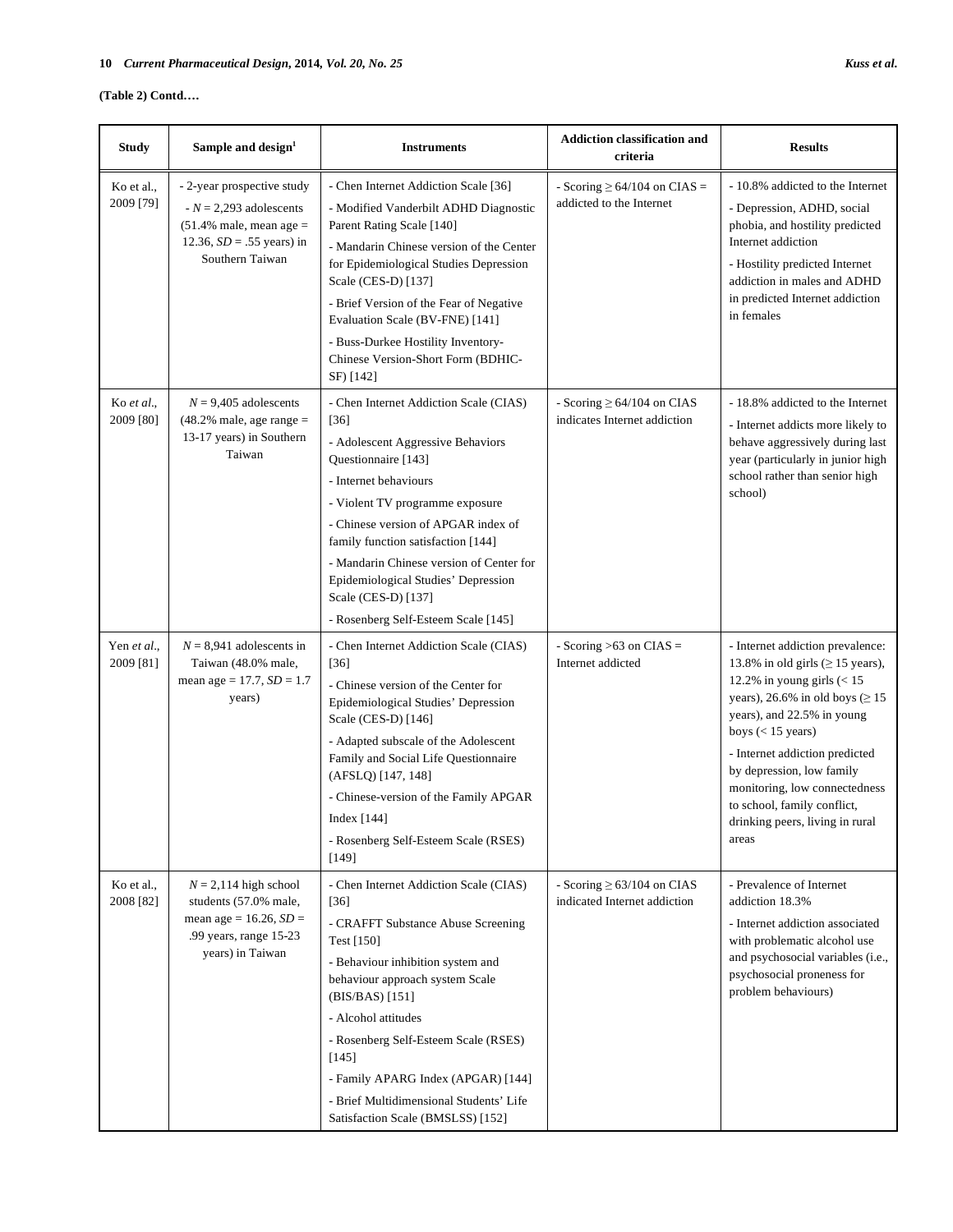| <b>Study</b>                   | Sample and design <sup>1</sup>                                                                                                                                                    | <b>Instruments</b>                                                                                                                                                                                                                                                                                                             | <b>Addiction</b><br>classification and<br>criteria                       | <b>Results</b>                                                                                                                                                                                                                                                                                                                     |
|--------------------------------|-----------------------------------------------------------------------------------------------------------------------------------------------------------------------------------|--------------------------------------------------------------------------------------------------------------------------------------------------------------------------------------------------------------------------------------------------------------------------------------------------------------------------------|--------------------------------------------------------------------------|------------------------------------------------------------------------------------------------------------------------------------------------------------------------------------------------------------------------------------------------------------------------------------------------------------------------------------|
| Ko et al.,<br>2008 [83]        | $N = 2,113$ senior and<br>vocational high school<br>students in Taiwan (57.0%<br>male, mean age = $16.26$ , SD<br>$= .99$ , range $= 15 - 23$ years)                              | - Chen Internet Addiction Scale [36]<br>- Frustration Discomfort Scale (FDS)<br>[153]                                                                                                                                                                                                                                          | - Scoring $\geq 64$ on<br>CIAS indicated<br>Internet addiction           | - 18.3% classed as addicted to the<br>Internet<br>- Internet addiction and frustration<br>intolerance significantly associated with<br>each other in males                                                                                                                                                                         |
| Yen et al.,<br>2008 [84]       | $N = 3,662$ junior and<br>vocation high school<br>students (63.6% males, mean<br>$age = 15.48, SD = 1.65,$<br>range $= 11-21$ years) in<br>Kaohsiung City and County<br>in Taiwan | - Chen Internet Addiction Scale [36]<br>- Brief Symptom Inventory (BSI)<br>assessing somatization, obsession-<br>compulsion, interpersonal sensitivity,<br>depression, anxiety, hostility, phobic<br>anxiety, paranoid ideation,<br>psychoticism [154]<br>- Questionnaire for Experience of<br>Substance Use [155]             | - Scoring $> 63/104$ on<br>CIAS indicates<br>Internet addiction          | - Internet addiction prevalence 20.8%<br>- Internet addiction associated with<br>psychiatric symptoms (i.e., hostility,<br>depression, phobic anxiety, low<br>anxiety) and male gender                                                                                                                                             |
| Yen et<br>al., 2007<br>$[85]$  | $N = 3,480$ junior, senior, and<br>vocational high school<br>students in southern Taiwan<br>$(62.9\%$ male, mean age =<br>15.47, $SD = 1.65$ years)                               | - Chen Internet Addiction Scale [36]<br>- Questionnaires for Experience of<br>Substance Use (Q-ESU) [155]<br>- Family APGAR Index (APGAR)<br>$[144]$                                                                                                                                                                           | - Internet addiction<br>classification when<br>scoring $> 63$ on CIAS    | - 20.7% prevalence of Internet<br>addiction<br>- Internet addiction predicted by parent-<br>adolescent conflict, siblings' habitual<br>alcohol use, perceived positive parents'<br>attitude to adolescent substance use,<br>low family function<br>- Internet addiction and substance use<br>experience have common family factors |
| Ko et al.,<br>2006 [86]        | $N = 3,412$ junior, senior and<br>vocational high school<br>students (62.5% male, mean<br>$age = 15.48, SD = 1.65,$<br>range = $11-21$ years) in<br>southern Taiwan               | - Chen Internet Addiction Scale (CIAS)<br>$[36]$<br>- Tridimensional Personality<br>Questionnaire (TPQ) [156]<br>- Questionnaires for Experience in<br>Substance Use (Q-ESU) [155]                                                                                                                                             | - Scoring $\geq 64$ on<br>CIAS classed as<br>addicted to the Internet    | - 20.7% addicted to the Internet<br>- Internet addicts likely to have<br>experience with substance use<br>- Novelty seeking, harm avoidance and<br>low reward dependence predicted<br>Internet addiction                                                                                                                           |
| Yen et al.,<br>2007<br>$[157]$ | $N = 1,890$ students (56.3%)<br>male, mean age = $16.26$ , SD<br>$= 1.00$ , range $= 15-23$ years)<br>in Kaoshiung City and<br>County in Taiwan                                   | - Chen Internet Addiction Scale (CIAS)<br>$[36]$<br>- Modified Vanderbilt ADHD<br>Diagnostic Parent Rating Scale [140]<br>- Center for Epidemiological Studies'<br>Depression Scale (CES-D), Mandarin<br>version [137]<br>- Social Phobia Inventory (SPIN) [158]<br>- Chinese Hostility Inventory-Short<br>Form (CHI-SF) [159] | - Scoring $\geq 64/104$ on<br>CIAS indicated<br>Internet addiction       | - 17.9% classed as addicted to the<br>Internet<br>- Internet addicts: higher ADHD<br>symptoms, depression, social phobia,<br>and hostility, all associated with<br>Internet addiction in males, but only<br>ADHD symptoms and depression<br>associated with Internet addiction in<br>females                                       |
| Kuss et<br>al., 2013<br>$[52]$ | $N = 3,105$ Dutch adolescents<br>$(48.3\%$ male; mean age =<br>14.2, $SD = 1.1$ years, range<br>$11-19$                                                                           | - Compulsive Internet Use Scale [53]<br>- Quick Big Five [160]                                                                                                                                                                                                                                                                 | - Scoring $28/56$ on<br>$CIUS = potentially$<br>addicted to the Internet | - 3.7% potentially addicted to the<br>Internet<br>- Risk factors: online gaming and social<br>applications, low emotional stability,<br>low agreeableness, low<br>conscientiousness, resourcefulness<br>- Preventative factors for online<br>gamers: extraversion and<br>conscientiousness                                         |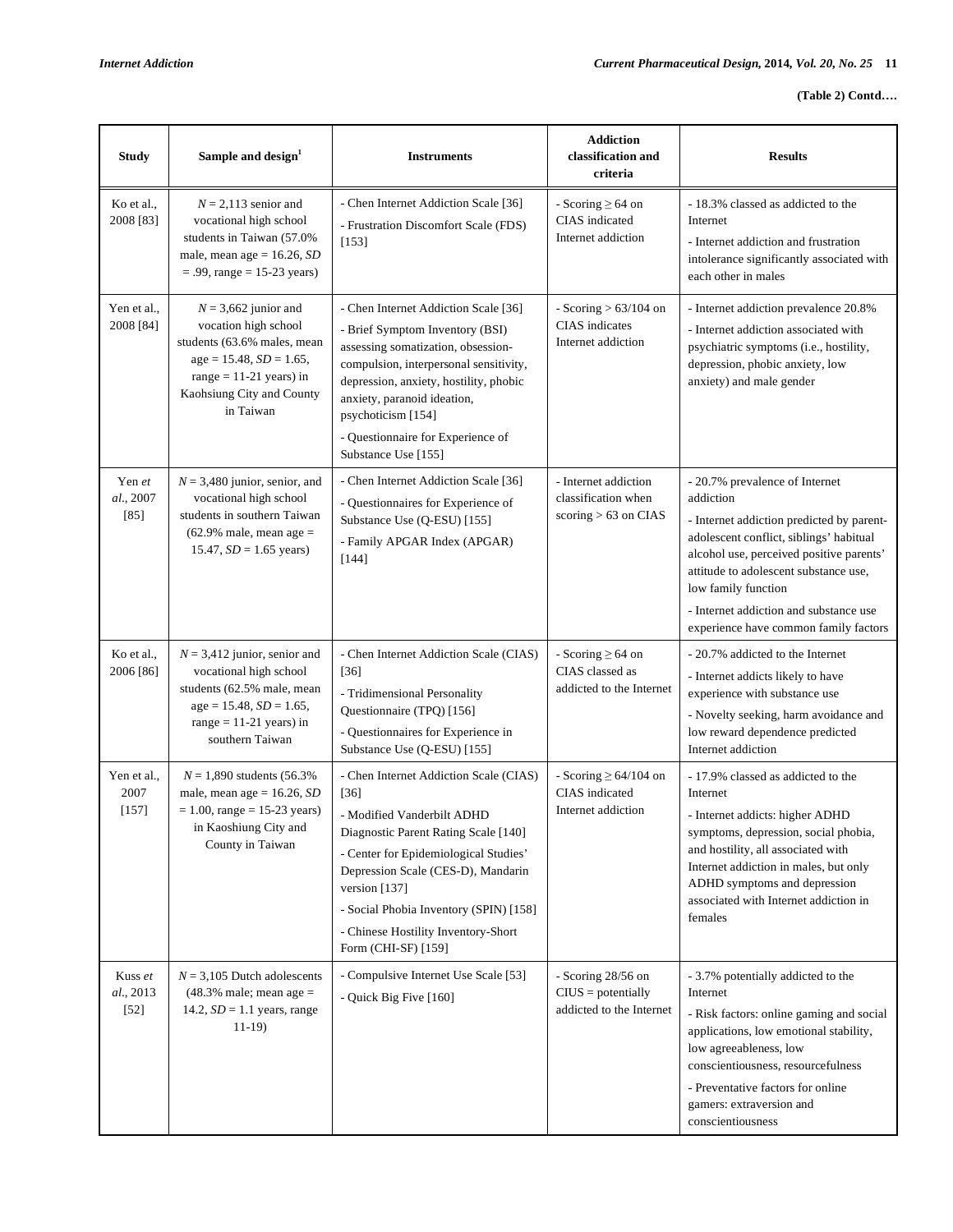*N* = 7,888 Dutch adolescents (77.1% male, mean age = 17.79, *SD* = 2.22 years, age range = 11- 21 years)

Study Sample and design<sup>1</sup>

Van der Aa et al., 2009 [40]

| <b>Instruments</b>                                                                                                                                                                                                            | <b>Addiction</b><br>classification and<br>criteria                                                                   | <b>Results</b>                                                                                                                                                                                                                                                                  |
|-------------------------------------------------------------------------------------------------------------------------------------------------------------------------------------------------------------------------------|----------------------------------------------------------------------------------------------------------------------|---------------------------------------------------------------------------------------------------------------------------------------------------------------------------------------------------------------------------------------------------------------------------------|
| - Compulsive Internet Use Scale [53]<br>- Daily Internet use<br>- UCLA Loneliness Scale [161]<br>- Rosenberg Self-Esteem Scale [162]<br>- Depressive Mood List [163]<br>- Quick Big Five [160]                                | - CIU used as<br>dimensional measure                                                                                 | - CIU moderated relationship<br>between daily Internet use and<br>low well-being<br>- CIU associated with<br>loneliness in introverted, low-<br>agreeable, less emotionally<br>stable participants                                                                              |
| - Adapted version of Compulsive Internet Use<br>Scale [53]<br>- Internet-specific parenting practices ( <i>i.e.</i> , rules<br>about time and content, reactions to excessive<br>use, quality and frequency of communication) | - Dimensional view of<br>Internet addiction, <i>i.e.</i><br>high CIUS score<br>indicated high level of<br><b>CIU</b> | - Good communication.<br>parental reactions to excessive<br>Internet use and rules for<br>content of Internet use:<br>preventative tools<br>- Internet times rules promote<br>compulsive engagement<br>- CIU predicted parental<br>communication about Internet<br>use decrease |

|                                              |                                                                                                                                                                                                                                                                                                                                                                                     | - Depressive Mood List [163]<br>- Quick Big Five [160]                                                                                                                                                                                                                                                                                                                                                                                                                                                                                 |                                                                                                               | agreeable, less emotionally<br>stable participants                                                                                                                                                                                                                                                                                                     |
|----------------------------------------------|-------------------------------------------------------------------------------------------------------------------------------------------------------------------------------------------------------------------------------------------------------------------------------------------------------------------------------------------------------------------------------------|----------------------------------------------------------------------------------------------------------------------------------------------------------------------------------------------------------------------------------------------------------------------------------------------------------------------------------------------------------------------------------------------------------------------------------------------------------------------------------------------------------------------------------------|---------------------------------------------------------------------------------------------------------------|--------------------------------------------------------------------------------------------------------------------------------------------------------------------------------------------------------------------------------------------------------------------------------------------------------------------------------------------------------|
| Van den<br>Eijnden et<br>al., 2010<br>$[41]$ | - Pen-and-paper study<br>using a cross-sectional<br>sample of $n = 4,483$ Dutch<br>students (51.3% male,<br>mean age = $13.1$ , $SD =$<br>1.15 years, age range $= 11$ -<br>15 years)<br>- Longitudinal online<br>survey of sample of 510<br>Dutch adolescents at T1<br>and 6 months later (32.2%<br>male, mean age = $14.1$ , SD<br>$= .80$ years, age range $=$<br>$10-15$ years) | - Adapted version of Compulsive Internet Use<br>Scale [53]<br>- Internet-specific parenting practices (i.e., rules<br>about time and content, reactions to excessive<br>use, quality and frequency of communication)                                                                                                                                                                                                                                                                                                                   | - Dimensional view of<br>Internet addiction, i.e.<br>high CIUS score<br>indicated high level of<br><b>CIU</b> | - Good communication,<br>parental reactions to excessive<br>Internet use and rules for<br>content of Internet use:<br>preventative tools<br>- Internet times rules promote<br>compulsive engagement<br>- CIU predicted parental<br>communication about Internet<br>use decrease                                                                        |
| Gamez-<br>Guadix et<br>al., 2012<br>$[42]$   | $N = 1,491$ Mexican<br>adolescents (47.6%<br>female, mean age $= 14.51$ ,<br>$SD = 1.57$ , range = 12-18)                                                                                                                                                                                                                                                                           | - Generalized Problematic Internet Use Scale 2<br>(GPIUS2) [108]<br>- Time spent online<br>- Scale of Interference of Internet Use in Daily<br>Life<br>- Depression and anxiety subscales of Spanish<br>version of Brief Symptom Inventory [154, 164]<br>- Spanish version of Dysfunctional Impulsivity<br>subscale of the Dickman Impulsivity Inventory<br>[165, 166]                                                                                                                                                                 | N/A                                                                                                           | - GPIUS2: adequate construct<br>and convergent validity and<br>internal consistency<br>- Preference for online social<br>interaction and Internet use for<br>mood regulation increased<br>deficient self-regulation (i.e.,<br>compulsive Internet use and<br>cognitive preoccupations with<br>Internet use), associated with<br>negative life outcomes |
| Ang et al.,<br>2012 [43]                     | $N = 1,098$ adolescents<br>$(49.2\%$ male, mean age =<br>14.54 years $(SD = 0.61)$ )<br>in Singapore                                                                                                                                                                                                                                                                                | - Generalized problematic Internet use scale<br>(GPIUS) [106]<br>- UCLA loneliness scale [161]                                                                                                                                                                                                                                                                                                                                                                                                                                         | N/A                                                                                                           | - Perceived parental knowledge<br>moderated relationship between<br>loneliness and generalized PIU<br>- Parental knowledge<br>differentiated adolescents' level<br>of generalized PIU at lower<br>levels of loneliness better than<br>at higher levels                                                                                                 |
| Sung et<br>al., 2013<br>$[51]$               | $N = 73,238$ adolescents<br>drawn from South Korea<br>Youth Risk Behavior<br>Web-based Survey<br>KYRBWS-V (age $M =$<br>15.1, $SD = 1.7$ years, range<br>$= 13-18$ years)                                                                                                                                                                                                           | - Korean self-reporting internet<br>addiction scale short form (KS-scale) [88], 20<br>items scored with a four-point Likert scale<br>- KYRBWS-V containing 128 questions in 14<br>fields including demographics, smoking,<br>alcohol, drugs, obesity, eating behaviors,<br>physical activity, prevention of trauma, sexual<br>behaviors, psychiatric illness, oral hygiene,<br>individual hygiene, atrophy/asthma, and internet<br>use; heavy smokers $\geq 10$ cigarettes/day; defined<br>as drug users when they ever used any drugs | Scoring $\geq$ 52/80 on KS-S<br>$=$ high risk, 48-52 $=$<br>potential risk                                    | - 11.9% Internet users with<br>potential risk for Internet<br>addiction<br>- 3.0% users with high risk for<br>Internet addiction<br>- Smoking and drug use predict<br>high risk                                                                                                                                                                        |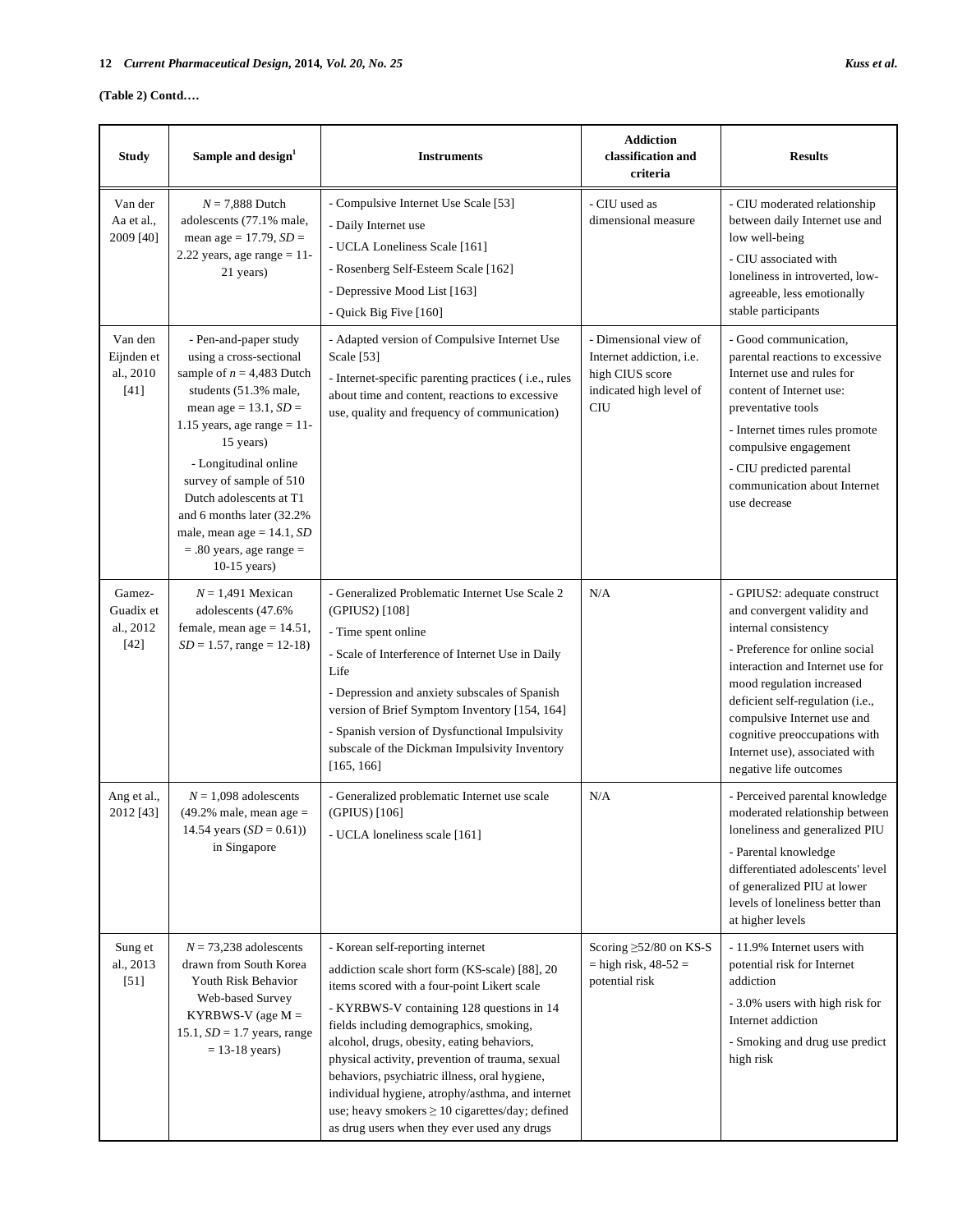## **(Table 2) Contd….**

| <b>Study</b>                                | Sample and design <sup>1</sup>                                                                                                                                                                                                  | <b>Instruments</b>                                                                                                                                                                                                                                                                                                                                                                                            | <b>Addiction classification</b><br>and criteria                                                                                                                                | <b>Results</b>                                                                                                                                                                                                                                                                                      |
|---------------------------------------------|---------------------------------------------------------------------------------------------------------------------------------------------------------------------------------------------------------------------------------|---------------------------------------------------------------------------------------------------------------------------------------------------------------------------------------------------------------------------------------------------------------------------------------------------------------------------------------------------------------------------------------------------------------|--------------------------------------------------------------------------------------------------------------------------------------------------------------------------------|-----------------------------------------------------------------------------------------------------------------------------------------------------------------------------------------------------------------------------------------------------------------------------------------------------|
| Lopez-<br>Fernandez<br>et al.,<br>2013 [44] | $N = 1,131$ high school<br>students ( $M = 14.55$ ,<br>$SD = 1.82$ , range = 12 and 18<br>years) in Spain                                                                                                                       | - Problematic Internet Entertainment<br>Use Scale for Adolescents (PIEUSA),<br>based on DSM-IV-TR criteria for<br>substance dependence and pathological<br>gambling disorders in adults;<br>diagnostic criteria proposed for IUD in<br>adults and adolescents and literature on<br>adolescent IUD prevalence.<br>- Scale contains 30 items rated on a 7-<br>point Likert scale, total score between<br>30-210 | PIEUSA highest score<br>representing the maximum<br>presence of the construct<br>under study over the last 12<br>months                                                        | - Prevalence of problematic<br>behaviour in Spanish adolescents<br>ca. 5%<br>- Scale was unidimensional, with<br>excellent internal consistency<br>(Cronbach's alpha of 0.92), good<br>construct validity, and positive<br>associations with alternative<br>measures of maladaptive Internet<br>use |
| Xu et al.,<br>2012 [45]                     | Random sample of $N =$<br>5,122 adolescents in<br>Shanghai, China (age mean<br>$= 15.9$ years, range 11-20<br>years)                                                                                                            | - DRM 52 Scale of Internet-use [167],<br>adapted from Young's Internet<br>Addiction Scale [10]                                                                                                                                                                                                                                                                                                                | - Scoring $>163/260 =$<br>Internet addiction                                                                                                                                   | - 8.8% Internet addicts<br>- Poor academic achievement,<br>male gender, being in senior high<br>school, have monthly spending<br>>100 RMB, online hours, gaming<br>and chatting predicted Internet<br>addiction                                                                                     |
| Carbonell<br>et al.,<br>2012 [46]           | $N = 1,879$ students in Spain<br>$(45.5\%$ males, mean age =<br>15.5, $SD = 2.43$ years)                                                                                                                                        | - Questionnaire on internet-related<br>experiences (CERI) [168] with two<br>factors, intra-and interpersonal<br>conflicts<br>- Questionnaire on cell phone related<br>experiences (CERM) [109]                                                                                                                                                                                                                | - Cluster analysis revealed 3<br>groups; highest scoring<br>group (26-40 points) classed<br>as having frequent problems                                                        | - 6.1% of sample had frequent<br>problems with Internet use with<br>no gender differences<br>- Specific Internet application<br>usages explained 27.5% of total<br>CERI variance                                                                                                                    |
| Sun et al.,<br>2012 [47]                    | - Longitudinal study (2<br>waves)<br>$N = 1,761$ students in China<br>$(49\% \text{ male}, \text{mean age} = 16.8,$<br>$SD = .93$ years)<br>$N = 1,182$ students in the<br>USA (57% male, mean age =<br>15.9, $SD = .76$ years) | - Compulsive Internet Use Scale based<br>on Scale for Problematic Internet Use<br>[17, 169]<br>- Frequency of cigarette smoking and<br>binge drinking in last 30 days                                                                                                                                                                                                                                         | - Scoring a mean of 4/5 on<br>CIUS as indicative of<br>Internet addiction                                                                                                      | - No relationship between CIU<br>and substance use at baseline<br>- CIU at baseline predicted<br>change in CIU and substance use<br>in females<br>- Substance use at baseline was<br>not predictive of CIU increase                                                                                 |
| Liu et al.,<br>2011 [48]                    | $N = 3,560$ high school<br>students in Connecticut,<br>USA (age range 14-18 years)                                                                                                                                              | - Demographics<br>- Risk behaviours<br>- Internet use<br>- Problematic Internet use                                                                                                                                                                                                                                                                                                                           | - PIU modelled after<br>Minnesota Impulsive<br>Disorder Inventory and<br>defined as affirming<br>symptoms of craving,<br>withdrawal, and abstinence<br>attempts simultaneously | - Prevalence of problematic<br>Internet use 4%<br>- PIU more common among<br>Asian and Hispanic students,<br>girls, associated with substance<br>use, depression, and aggression                                                                                                                    |
| Bener et<br>al., 2011<br>[49]               | - Interviews based on<br>questionnaire<br>$N = 3000$ school students<br>(age range $= 6-18$ years) in<br>Qatar                                                                                                                  | - Excessive Internet use and television<br>viewing<br>- Vision and vision disorders<br>- Obesity and overnutrition                                                                                                                                                                                                                                                                                            | - Excessive Internet use<br>defined as spending $\geq$<br>3hours/day online                                                                                                    | - Obesity linked to online hours<br>$-1.9\%$ spent $\geq$ 3 hours/day online,<br>were overweight/obese and had<br>low vision                                                                                                                                                                        |
| Mythily<br>et al.,<br>2008 [50]             | $N = 2,735$ adolescents in<br>Singapore (49.3% male,<br>mean age = $13.9$ , $SD = 1.0$<br>years)                                                                                                                                | - Sociodemographic questions<br>- Academic performance<br>- Social support and general wellbeing                                                                                                                                                                                                                                                                                                              | - Excessive Internet use =<br>using the Internet $> 5$<br>hours/day                                                                                                            | - 17.1% excessive Internet users<br>- Excessive Internet use related to<br>no rules regarding Internet use,<br>less confidants, sadness and<br>depression, poor academic<br>performance                                                                                                             |

*Note 1*. If not otherwise indicated, the study design was a cross-sectional survey.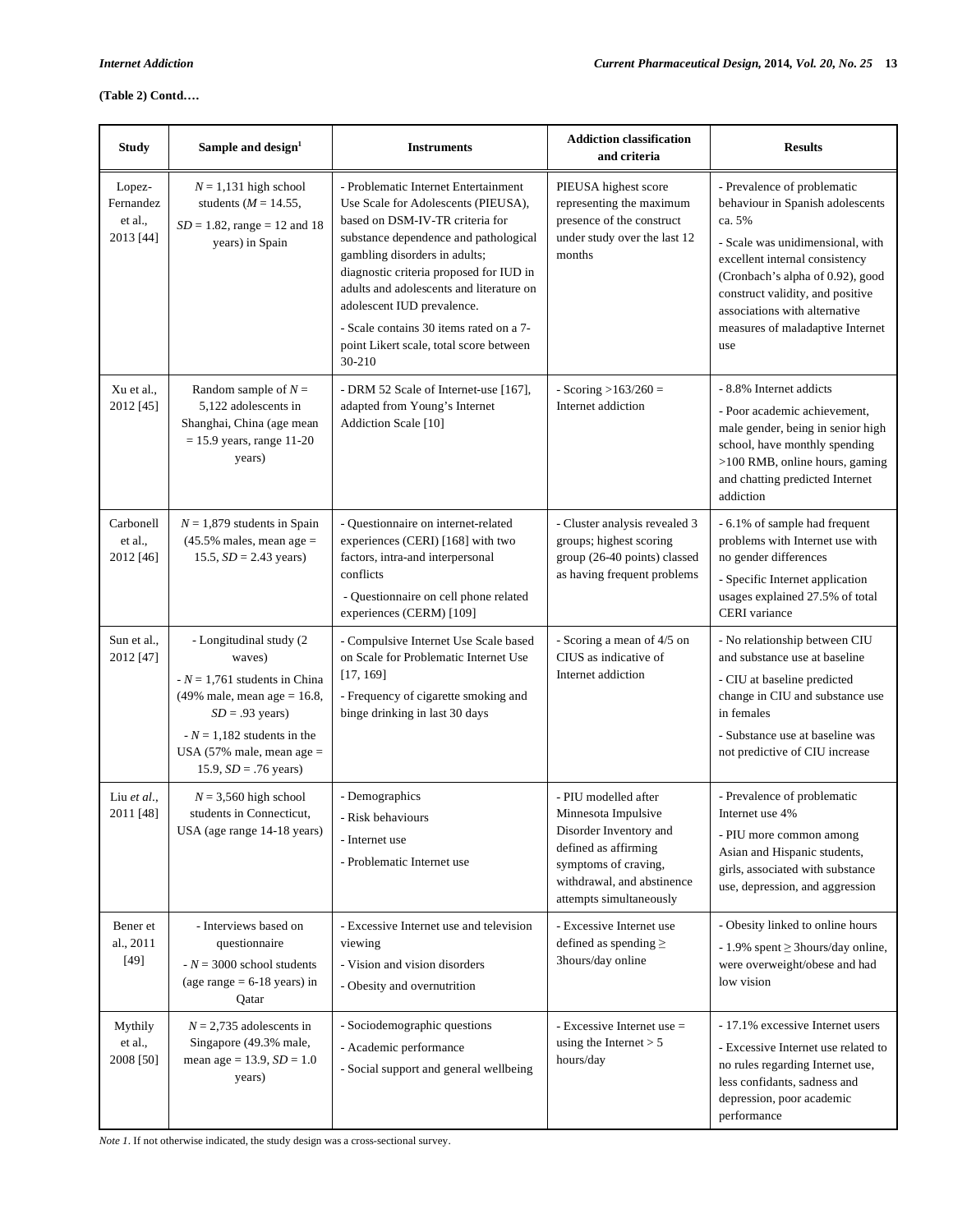## **Table 3. Epidemiological Internet Addiction Studies in Adults.**

| <b>Study</b>                       | Sample and design                                                                                                                                                                                                                                                                                                           | <b>Instruments</b>                                                                                                                                                                                                                                                                                                          | <b>Addiction classification</b><br>and criteria                                                                                   | <b>Results</b>                                                                                                                                                                                                                                                     |
|------------------------------------|-----------------------------------------------------------------------------------------------------------------------------------------------------------------------------------------------------------------------------------------------------------------------------------------------------------------------------|-----------------------------------------------------------------------------------------------------------------------------------------------------------------------------------------------------------------------------------------------------------------------------------------------------------------------------|-----------------------------------------------------------------------------------------------------------------------------------|--------------------------------------------------------------------------------------------------------------------------------------------------------------------------------------------------------------------------------------------------------------------|
| Barke et al.,<br>2012 [89]         | Total $N = 1,882$ (online sample $[n =$<br>1,041, mean age = 24.2 years, $SD =$<br>7.2 years, 46.7% male] and offline<br>student sample $[n = 841, \text{ mean age} =$<br>23.5, $SD = 3.0$ years, 46.8% male]<br>and student sample $[n = 108, \text{mean}]$<br>$age = 21.5$ , $SD = 2.0$ years, 25.7%<br>male]) in Germany | - German version of the Internet<br>Addiction Questionnaire [35]<br>- Generalised Problematic Internet Use<br>Scale (GPIUS2) [108]<br>- Demographics<br>- Internet use                                                                                                                                                      | - Scoring $\geq$ 70/100 on<br>$IAT =$ significant<br>problems, scoring 40-69<br>$=$ frequent problems                             | - 2% addicted to the<br>Internet<br>- German IAT with good<br>psychometric properties<br>- 2-factorial structure<br>- IAT high correlation<br>with GPIUS2 scores<br>(good convergent validity)                                                                     |
| Canan et al.,<br>2012 [90]         | $N = 1,034$ students (age range = 18-<br>27 years) in Turkey                                                                                                                                                                                                                                                                | - Turkish version of Internet Addiction<br>Scale (IAS) [170]<br>- Dissociative Experiences Scale [171]                                                                                                                                                                                                                      | - Scoring > 80 on IAS<br>indicated Internet<br>addiction                                                                          | - 9.7% of the study sample<br>addicted to the Internet<br>- Internet addiction<br>correlated with<br>dissociative experiences<br>- Internet addiction higher<br>in males                                                                                           |
| Yates et al.,<br>2012 [91]         | $N = 1,470$ college students (62.9%)<br>female, age mean = $19.13$ , $SD =$<br>1.49) in the USA                                                                                                                                                                                                                             | - Young's Internet Addiction Test [13]<br>- Child Abuse and Trauma Scale<br>(CATS)<br>- Toronto Alexithymia Scale (TAS-20)<br>[172]<br>- Self-Perception Profile for College<br>Students [173]<br>- Duke-UNC Functional Social<br>Support Questionnaire (PSSQ) [174]d<br>- Symptom Checklist-90-Revised<br>(SCL-90-R) [175] | - Problematic Internet<br>Use $(PIU) = scoring$<br>$\geq 50/100$<br>$-$ PIU = moderate<br>Internet addiction                      | - 6% addicted<br>- Higher levels of PIU in<br>males and Asian students<br>- PIU associated with low<br>self-concept, low social<br>support, high<br>psychopathology, child<br>maltreatment experiences<br>(latter partially mediated<br>by alexithymia)            |
| Morrison &<br>Gore, 2010<br>$[92]$ | $N = 1,319$ UK online social network<br>users (63% female, mean age $=$<br>21.24, $SE = .11$ , age range = 16-51)                                                                                                                                                                                                           | - Internet Addiction Test [35]<br>- Internet Function Questionnaire<br>- Beck Depression Inventory (BDI)<br>$[176]$                                                                                                                                                                                                         | - Scoring $\leq$ 49<br>considered normal, 50-<br>79 problematic, 80-100<br>significantly problematic<br>Internet use              | - 1.2% Internet addiction<br>prevalence<br>- Internet addicts more<br>depressed than controls<br>- Internet addiction higher<br>in males and younger<br>people, engagement in<br>gaming, chat, and online<br>sexual gratification                                  |
| Whang et al.,<br>2003 [93]         | $N = 13,588$ Internet users in Korea<br>$(7,878 \text{ males}, \text{mean age} = 26.74, SD)$<br>$= 7.27$ years, age range $= 20-40$<br>years)                                                                                                                                                                               | - Modified Internet Addiction Scale<br>$[35]$<br>- Internet use<br>- Modified Diagnostic Scale of<br><b>Excessive Internet Use</b>                                                                                                                                                                                          | - Internet addiction<br>classification when<br>scoring $> 60/80$ on IAS,<br>scoring 50-60 classed as<br>possible Internet addicts | - 3.5% Internet addicts,<br>18.4% possible Internet<br>addicts<br>- Internet addiction<br>associated with escape<br>from reality, dysfunctional<br>social behaviours,<br>depressed mood,<br>loneliness, compulsivity,<br>vulnerability to<br>interpersonal dangers |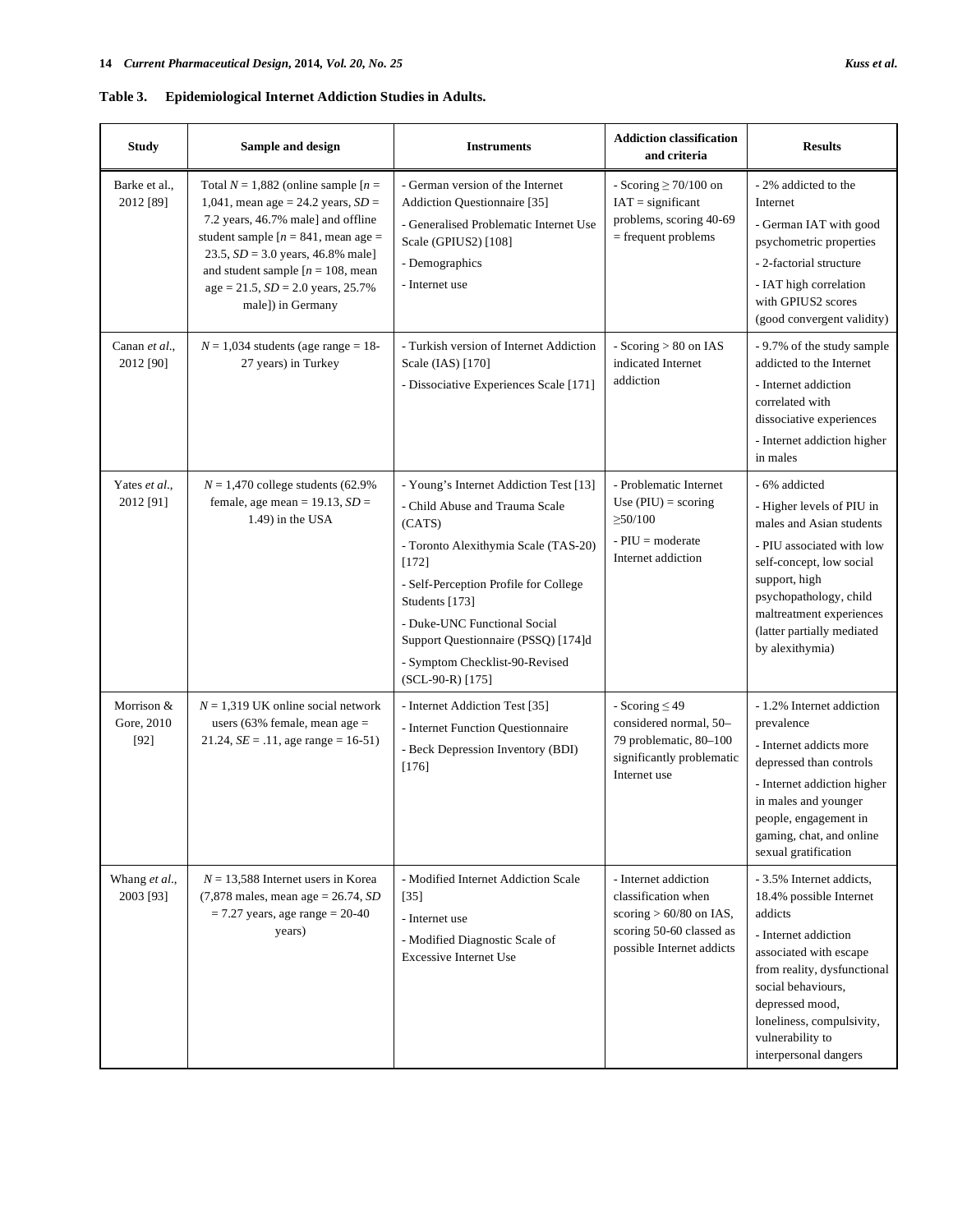| <b>Study</b>                   | Sample and design                                                                                                                                   | <b>Instruments</b>                                                                                                                                                                                                                                                                                                                                                                                     | <b>Addiction</b><br>classification and<br>criteria                                                                           | <b>Results</b>                                                                                                                                                                                                                                                                                                                                                                           |
|--------------------------------|-----------------------------------------------------------------------------------------------------------------------------------------------------|--------------------------------------------------------------------------------------------------------------------------------------------------------------------------------------------------------------------------------------------------------------------------------------------------------------------------------------------------------------------------------------------------------|------------------------------------------------------------------------------------------------------------------------------|------------------------------------------------------------------------------------------------------------------------------------------------------------------------------------------------------------------------------------------------------------------------------------------------------------------------------------------------------------------------------------------|
| Ni et al.,<br>2009 [94]        | $N = 3,557$ first-year<br>university students in<br>China (68.18% male,<br>mean age = $18.77$ , $SD =$<br>$1.15$ years, age range =<br>17-24 years) | - Young's Internet Addiction Test [13]<br>- Self-Rating Depression Scale (SDS) [121]<br>- Self-Rating Anxiety Scale (SAS) [177]<br>- Basic information                                                                                                                                                                                                                                                 | - Scoring $50/100$ on<br>$IAT = Internet$<br>addicts                                                                         | - 6.44% addicted to the<br>Internet<br>- Internet addiction predicted<br>by SDS and SAS scores,<br>single-parent family, first<br>Internet exposure, age, city<br>residence, home sickness                                                                                                                                                                                               |
| Kheirkhah et<br>al., 2010 [95] | $N = 1,856$ Internet users<br>from Mazandaran<br>Province cities, Iran<br>$(50.9%$ males, mean<br>$age = 20.25$ , $SD = 4.19$<br>years)             | - Farsi version of Young's Internet Addiction<br>Ouestionnaire<br>- Time spent online                                                                                                                                                                                                                                                                                                                  | - Endorsing $\geq$ 5/8<br>dichotomous items<br>was indicative of<br>Internet addiction                                       | - Internet addiction incidence<br>$= 22.8%$<br>- Internet addicts spent more<br>time online than non-addicts<br>and used two-way<br>communication functions<br>(i.e., chat rooms)<br>- More male Internet addicts                                                                                                                                                                        |
| Bakken et al.,<br>2009 [96]    | $N = 3,399$ Norwegian<br>adults (1,598 male, age<br>range 16-74 years)                                                                              | - Young Diagnostic Questionnaire (YDQ) [13]<br>- Subjective mental illness assessed with 1 question<br>each over last 12 months (i.e., sleep disorders,<br>depression, suicidal ideation, anxiety, obsession and<br>compulsions, alcohol/substance abuse)                                                                                                                                              | - Scoring 5/8 on<br>$YDQ = Internet$<br>addicts, scoring $3-4 =$<br>at risk users                                            | - Prevalence of Internet<br>addiction 1.0%, 5.2% at risk<br>users<br>- Highest prevalence in<br>young males<br>- Male gender, young age,<br>university level education,<br>and unsatisfactory financial<br>situation increased odds of<br>problematic Internet use<br>- YDQ score associated with<br>online time, sleeping<br>disorders, depression, and<br>other psychological problems |
| Huang et al.,<br>2009 [97]     | $N = 4,400$ college<br>students in Wuhan,<br>China (54.3% male,<br>mean age = $20.19$ , $SD =$<br>1.26 years, range = $16$ -<br>30 years)           | - Young's Diagnostic Questionnaire for Internet<br>Addiction (YDQ) [13]<br>- Zung Self-Rating Depression Scale [178]<br>- Demographic questions                                                                                                                                                                                                                                                        | - Scoring $\geq$ 5/8 on<br>$YDQ = Internet$<br>addiction<br>- Problematic Internet<br>users scored $\geq$ 4 on<br><b>YDQ</b> | - 9.58% with problematic<br>Internet use<br>- Heavy Internet use, poor<br>academic achievement, lack<br>of family love, depression,<br>male gender associated with<br>PIU                                                                                                                                                                                                                |
| Lin $et al.,$<br>2011 [98]     | Nationally<br>representative sample<br>of college students in<br>Taiwan ( $N = 3,616$ , no<br>information about age<br>provided)                    | - Chen Internet Addiction Scale-Revised (CIAS-R)<br>[19, 179]<br>- Positive Outcome Expectancy of Internet Use<br>Questionnaire [103]<br>- Refusal Self-Efficacy of Internet Use<br>Questionnaire [103]<br>- Ko's Depression Inventory (KDI) [180]<br>- Barratt Impulsiveness Scale Short-Form [181] -<br>Chinese Version of the Relationship Questionnaire<br>$[182]$<br>- Social Support Scale [104] | - Internet addiction<br>measured via 26<br>items: scoring $>67$ on<br>CIAS-R                                                 | - Internet addiction<br>prevalence 15.3%<br>- Internet addiction correlated<br>with depressive symptoms,<br>Internet use positive outcome<br>expectancy, time spent<br>online, low refusal self-<br>efficacy of Internet use,<br>impulsivity, low academic<br>performance satisfaction,<br>male gender, insecure<br>attachment style                                                     |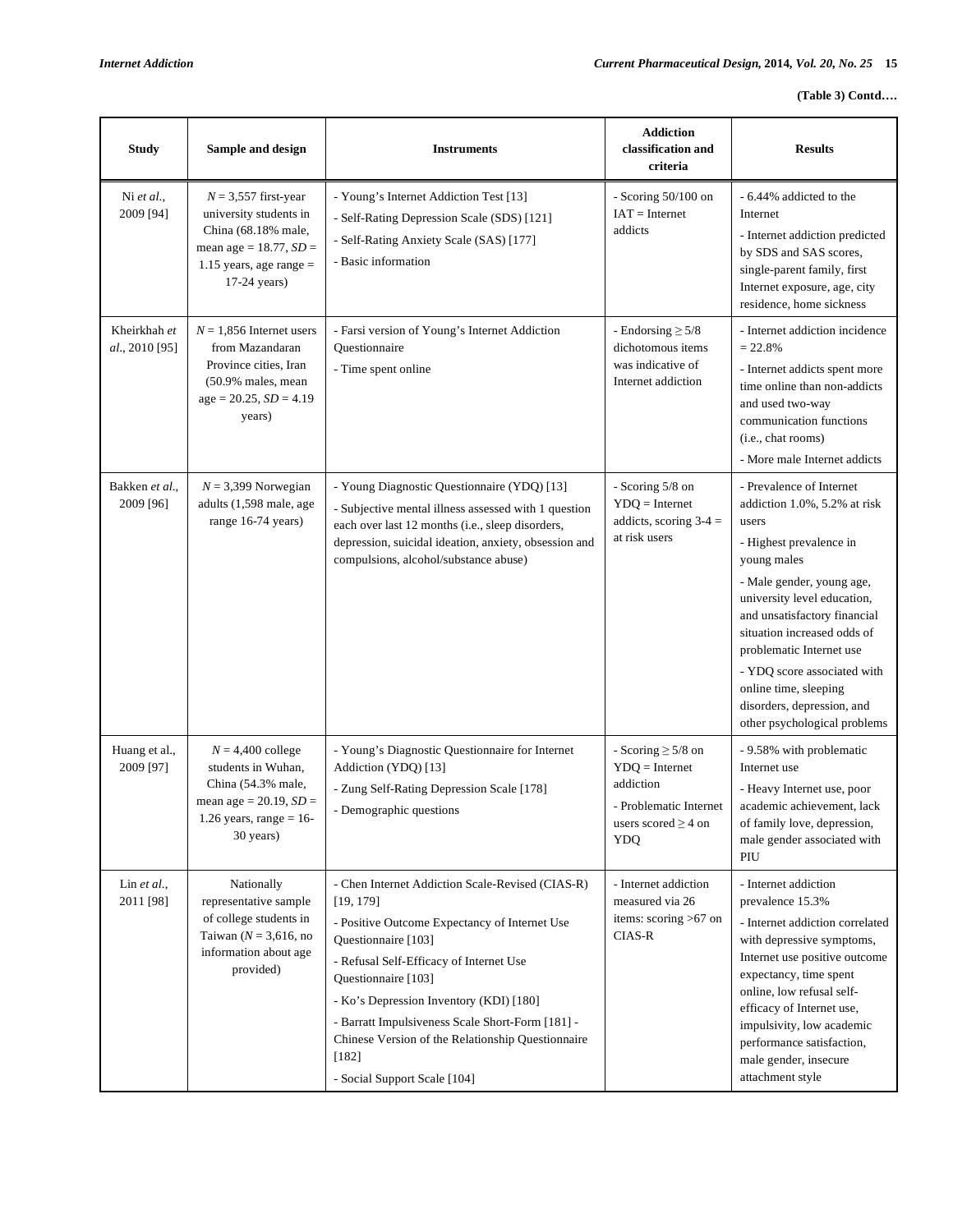## **(Table 3) Contd….**

| <b>Study</b>               | Sample and design                                                                                                 | <b>Instruments</b>                                                                                                                                                                                                                                                                | <b>Addiction classification</b><br>and criteria                             | <b>Results</b>                                                                                                                                                                                                                                                                          |
|----------------------------|-------------------------------------------------------------------------------------------------------------------|-----------------------------------------------------------------------------------------------------------------------------------------------------------------------------------------------------------------------------------------------------------------------------------|-----------------------------------------------------------------------------|-----------------------------------------------------------------------------------------------------------------------------------------------------------------------------------------------------------------------------------------------------------------------------------------|
| Yen et al.,<br>2011 [99]   | $N = 2,262$ college students (47.5%)<br>males, mean age = $20.77$ , $SD = 1.83$<br>years) in Taiwan               | - Chen Internet Addiction Scale [36]<br>- Center for Epidemiological Studies'<br>Depression Scale [137, 146]<br>- Questionnaire for online activity<br>- Buss-Durkee Hostility Inventory,<br>Chinese version short form [142]                                                     | Scoring $\geq 67/104$<br>classified as Internet<br>addicts                  | - No prevalence reported<br>- Hostility in real world<br>and online higher in<br>Internet addicts than<br>depressed individuals<br>- Internet addiction<br>associated with expressive<br>hostility behaviours                                                                           |
| Tsai et al.,<br>2009 [100] | $N = 1,360$ university freshmen in<br>Taiwan (69.6% male)                                                         | - Chinese Internet Addiction Scale-<br>Revised (CIAS-R) [36]<br>- Chinese Health Questionnaire (CHQ-<br>12)<br>[183]<br>- Measurement of Support Functions<br>(MSF) [184]<br>- Neuroticism subscale of the<br>Maudsley Personality Inventory (MPI)<br>[185]<br>- Lifestyle habits | Scoring $>63/84$<br>indicated Internet<br>addiction                         | - 17.9% Internet addicts<br>- Male gender,<br>neuroticism, habit of<br>skipping breakfast, mental<br>health morbidity, deficient<br>social support, and CHQ<br>scores increased odds for<br>Internet addiction                                                                          |
| Yen et al.,<br>2009 [101]  | $N = 2,793$ students (33.5% male,<br>mean age = 20.46, $SD = 2.07$ years,<br>age range $= 18-48$ years) in Taiwan | - Chen Internet Addiction Scale [36]<br>- Adult ADHD Self-Report Scale<br>$[186]$<br>- Demographic questions                                                                                                                                                                      | Internet addiction when<br>scoring $\geq 68/104$ on<br><b>CIAS</b>          | - 12.9% addicted to the<br>Internet<br>- Attention deficit and<br>impulsivity most strongly<br>related to Internet<br>addiction<br>- Attention deficit among<br>females more strongly<br>related to Internet<br>addiction                                                               |
| Yen et al.,<br>2009 [102]  | $N = 1,992$ college students (29.2%)<br>male, mean age = $20.45$ , $SD = 2.16$<br>years) in Taiwan                | - Chen Internet Addiction Scale [36]<br>- Behavior Inhibition System and<br>Behavior Approach Scale (BIS/BAS)<br>$[151]$<br>- Alcohol Use Disorders Identification<br>Test (AUDIT) [187]                                                                                          | Scoring $\geq 67$ on CIAS<br>were classified as<br>addicted to the Internet | - 12.3% nternet addicts<br>- Internet addiction related<br>to harmful alcohol use<br>- Internet addicts scored<br>more highly on BIS and<br><b>BAS</b> fun-seeking<br>subscales                                                                                                         |
| Lin $et al.$<br>2008 [103] | $N = 4,456$ college students in Taiwan<br>$(46.7\%$ male, mean age = 19.87, SD<br>$= 1.62$ years)                 | - Chen Internet Addiction Scale [36]<br>- Outcome Expectancy Questionnaire<br>- Refusal Self-Efficacy of Internet Use<br>Questionnaire (RSEIUQ)                                                                                                                                   | No information about<br>cut-off provided                                    | - No prevalence reported<br>- Refusal self-efficacy of<br>Internet use negatively,<br>and positive outcome<br>expectancy positively<br>predicted Internet<br>addiction, negative<br>outcome expectancy<br>predicted Internet<br>addiction via refusal self-<br>efficacy of Internet use |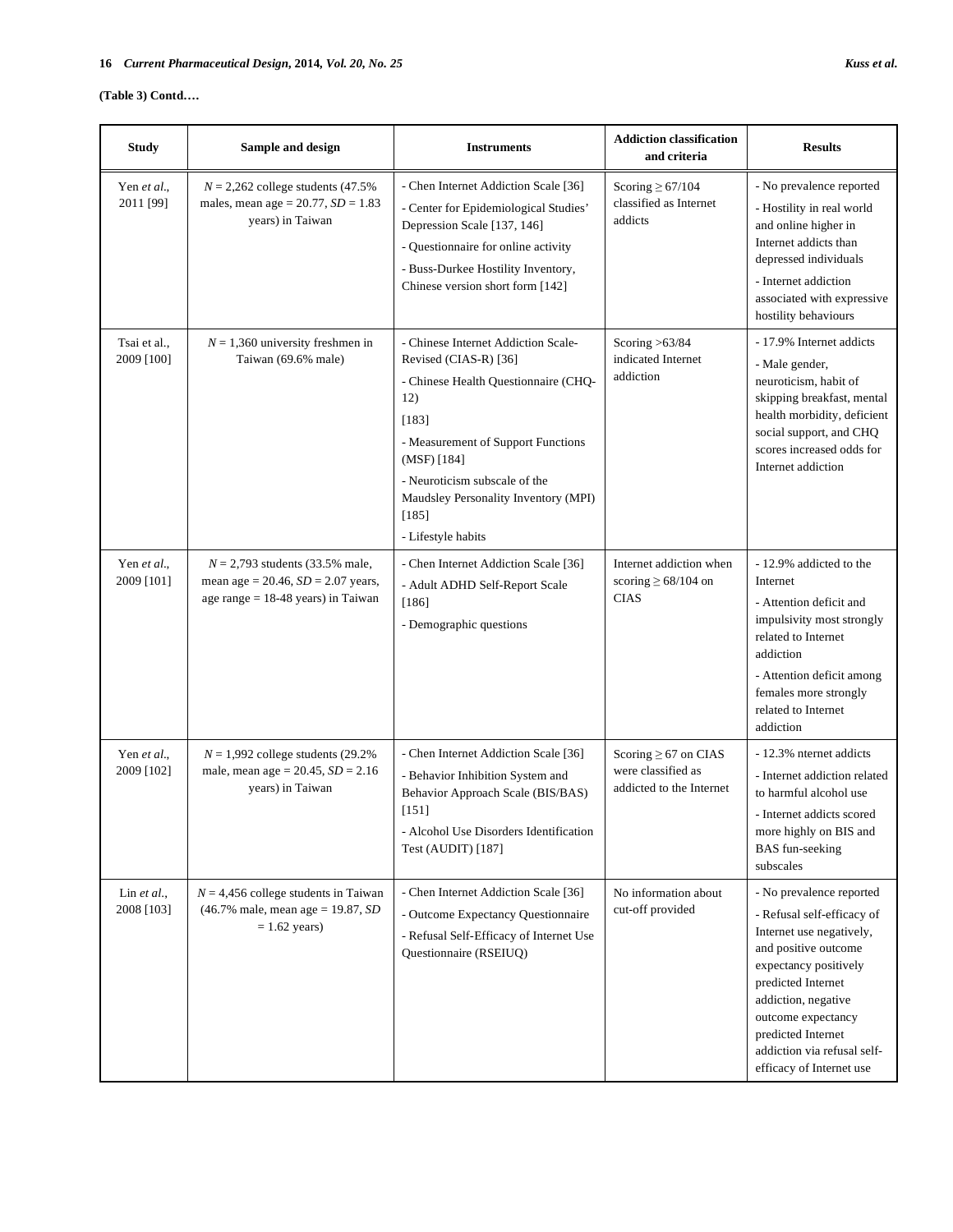## **(Table 3) Contd….**

| <b>Study</b>                              | Sample and design                                                                                                                                                                                                                                                                     | <b>Instruments</b>                                                                                                                                                          | <b>Addiction classification</b><br>and criteria                                                                                                                                        | <b>Results</b>                                                                                                                                                                                                                                                                                                        |
|-------------------------------------------|---------------------------------------------------------------------------------------------------------------------------------------------------------------------------------------------------------------------------------------------------------------------------------------|-----------------------------------------------------------------------------------------------------------------------------------------------------------------------------|----------------------------------------------------------------------------------------------------------------------------------------------------------------------------------------|-----------------------------------------------------------------------------------------------------------------------------------------------------------------------------------------------------------------------------------------------------------------------------------------------------------------------|
| Yeh et al.,<br>2008 [104]<br>Kuss et al., | $N = 3,477$ college students in Taiwan<br>$(45\% \text{ male}, \text{mean age} = 22.45, SD =$<br>$1.56$ years)<br>$N = 2,257$ UK university students                                                                                                                                  | - Chen Internet Addiction Scale [36]<br>- Social Support Scale<br>- Virtual Social Support Scale<br>- Ko's Depression Inventory [188]<br>- Assessment for Computer and      | No information about<br>scoring provided<br>Scoring $\geq$ 13.5/27                                                                                                                     | - No prevalence reported<br>- Actual and virtual social<br>support predicted Internet<br>addiction and were<br>mediated by depressive<br>symptoms in females<br>- Virtual social support<br>mediated and not<br>mediated by depressive<br>symptoms predicted<br>Internet addiction in males<br>- 3.2% addicted to the |
| 2013 [60]                                 | $(33.0\% \text{ male}; \text{mean age} = 22.67)$<br>years, $SD = 6.34$ , range 18-64)                                                                                                                                                                                                 | Internet Addiction-Screener (AICA-S)<br>[111]<br>- NEO-Five Factor Inventory [189]                                                                                          | indicates potential<br>Internet addiction                                                                                                                                              | Internet<br>- Risk factors:<br>combination of online<br>gaming and openness to<br>experience; online<br>shopping and social online<br>activities, high<br>neuroticism and low<br>agreeableness<br>- Preventative factor in<br>online shoppers:<br>neuroticism                                                         |
| Meerkerk et<br>al., 2009 [53]             | Representative samples of heavy<br>Dutch Internet users ( $ns = 447$ at T1<br>$(49.4\%$ male, mean age = 38.5, $SD =$<br>12.5 years) and 229 at T2) and a<br>convenience sample of regular<br>Internet users ( $n = 16,925,77.4\%$<br>male, mean age = $25.3$ , $SD = 10.0$<br>years) | - Compulsive Internet Use Scale<br>(CIUS)<br>- Online Cognition Scale (OCS) [17]<br>- Time spent online<br>- Subjective problems                                            | Internet addiction<br>labelled "compulsive<br>Internet use" because<br>addicted to certain<br>activities not Internet<br>use per sé, leading to<br>compulsive use                      | - No prevalence reported<br>- CIUS with good internal<br>consistency, good<br>concurrent and criterion<br>validity                                                                                                                                                                                                    |
| Thatcher et<br>al., 2008 [54]             | $N = 1,399$ technologically savvy<br>Internet users from South Africa<br>$(1,065$ males, aged between 24-35<br>years)                                                                                                                                                                 | - Problematic Internet Use<br>Questionnaire (PIUQ) [113]<br>- Distraction subscale of the online<br>cognition scale (OCS) [17]<br>- Modified version of Flow Scale<br>[190] | N/A                                                                                                                                                                                    | - No prevalence reported<br>- Strong relationship<br>between problematic<br>Internet use, online<br>procrastination and online<br>flow                                                                                                                                                                                |
| Demetrovics<br>et al., 2008<br>$[55]$     | $N = 1,037$ participants in Hungary<br>$(54.1\% \text{ male}, \text{mean age} = 23.3, SD =$<br>9.1 years)                                                                                                                                                                             | - Problematic Internet Use<br>Questionnaire (PIUQ) based on<br>Internet Addiction Questionnaire [115]<br>and Internet Addiction test [35]                                   | - Significantly<br>problematic Internet use<br>$=$ scoring $>$ 2SDs above<br>the mean on PIUQ<br>- Problematic Internet<br>$use = scoring between 1$<br>and 2 SD above mean on<br>PIUQ | -4.3% with significant<br>problems because of<br>Internet use, 10.1% with<br>problems<br>- PIUQ with good internal<br>consistency, test-retest<br>reliability<br>- Most problematic<br>Internet users with high<br>male proportion, live with<br>restructured family, are<br>single                                   |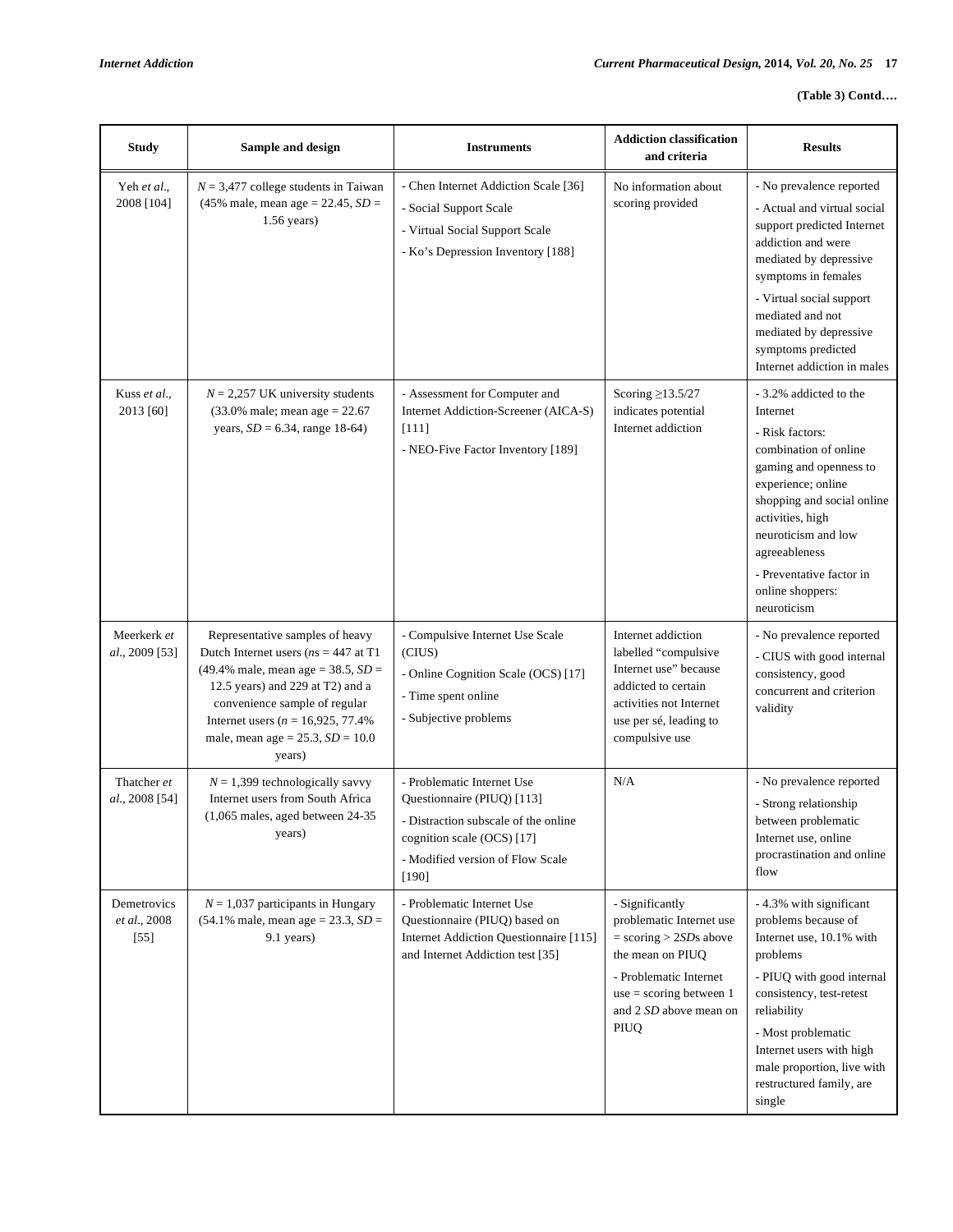### **(Table 3) Contd….**

| <b>Study</b>                  | Sample and design                                                                                                                                                                                                                                                                                                                                                               | <b>Instruments</b>                                                                                                                                                                                                                       | <b>Addiction classification</b><br>and criteria                                                                                                                                                                                                                            | <b>Results</b>                                                                                                                                                                                                                                                 |
|-------------------------------|---------------------------------------------------------------------------------------------------------------------------------------------------------------------------------------------------------------------------------------------------------------------------------------------------------------------------------------------------------------------------------|------------------------------------------------------------------------------------------------------------------------------------------------------------------------------------------------------------------------------------------|----------------------------------------------------------------------------------------------------------------------------------------------------------------------------------------------------------------------------------------------------------------------------|----------------------------------------------------------------------------------------------------------------------------------------------------------------------------------------------------------------------------------------------------------------|
| Cuhadar.<br>2012 [56]         | $N = 1,235$ students at a teacher<br>training programme in Turkey<br>$(30.0%$ male)                                                                                                                                                                                                                                                                                             | - Problematic Internet Use Scale<br>$[191]$<br>- Social Interaction Anxiety Scale<br>$[192]$                                                                                                                                             | - PIUS ranges between 33-<br>165, higher score indicates<br>less healthy Internet use,<br>stronger negative effects,<br>higher tendency for Internet<br>addiction pathology                                                                                                | - No prevalence reported<br>- Internet use more<br>problematic for males<br>- Problematic Internet use<br>correlated with time spent<br>online<br>- Social interaction<br>anxiety predicted<br>problematic Internet use                                        |
| Huang et al.,<br>2007 [57]    | $N = 1,029$ Chinese undergraduate<br>students in Beijing split into two: $n_1$ =<br>516 (47.5% male, mean age = 20.5,<br>$SD = 1.47$ , range = 17-24 years), $n_2$ =<br>513 (46.2% males, mean age = 20.7,<br>$SD = 1.51$ , range = 17-24 years)<br>$-N_3 = 67$ (27 diagnosed Internet<br>addicts; $31.3\%$ male, mean age =<br>20.6, $SD = .93$ years, range = 19-25<br>years) | - Chinese Internet Addiction<br>Inventory (CIAI) based on<br>Young's Internet Addiction Test<br>$[35]$                                                                                                                                   | <b>Classification of Internet</b><br>addiction based on $5+3$<br>criteria [117] (i.e., endorsing<br>preoccupation, tolerance,<br>impulse control, mood<br>modification, and increasing<br>usage, and min. one of<br>conflicts, lying to others,<br>escaping from problems) | - Subscale items with high<br>internal consistency and<br>acceptable test-retest<br>reliability, criterion<br>validity                                                                                                                                         |
| Bergmark et<br>al., 2011 [58] | $N = 1,147$ participants in Sweden<br>$(50.4\%$ male, mean age = 45, range =<br>15-94 years)                                                                                                                                                                                                                                                                                    | - Demographics<br>- Internet related problems                                                                                                                                                                                            | Internet related problems                                                                                                                                                                                                                                                  | $-5\%$ spend<br>>30hours/week online at<br>home<br>- 40% experience $\geq$ 1<br>problem because of<br>Internet use<br>- 1.8% experience all<br>problems                                                                                                        |
| Beutel et al.,<br>2011 [59]   | Representative survey of German<br>population aged between 14 and 94<br>years ( $N = 2,512, 44.2%$ male, mean<br>$age = 49.5 \text{ years}$                                                                                                                                                                                                                                     | - Leisure time Internet use<br>- Negative consequence of Internet<br>use<br>- Use of Internet for emotional<br>coping<br>- Cambridge Depersonalization<br>Scale (CDS-2) [193]<br>- Hospital Anxiety and Depression<br>Scale (HADS) [194] | - Problematic Internet use<br>based on experience of $\geq$ 1<br>problem due to Internet use<br>(i.e., work, school, family,<br>partnership, finances,<br>recreational activities.<br>health-related)                                                                      | - 9.3% experienced $\geq$ 1,<br>and $3.5\% > 1$ negative<br>consequence because of<br>Internet use<br>- Problematic use<br>associated with time<br>online, negative emotion<br>avoidance, preference for<br>gaming, gambling, online<br>sex, depersonalization |

## *3.3.1. Factors Associated with Internet Addiction in Adolescents 3.3.1.1. Sociodemographic Variables*

 In addition to the prevalence estimates reported, the studies have found that in adolescents, Internet addiction is associated with the following sociodemographic variables: higher family income levels [61, 63], male gender [45, 61-63, 65, 66, 81, 83], female gender [48], being left behind (i.e., abandoned), and migrant [68], living in rural areas [81], being in senior high school, and having a monthly spending over 100 RMB [45]. The discrepancy between findings concerning associations between Internet addiction and gender can possibly be explained by the measures utilised, i.e., Liu *et al*. [48] found that a higher percentage of girls reports excessive usage behaviours, which might be indicative of their increased problem awareness relative to boys. Also, uninvestigated cultural differences could be the reason for these controversial sociodemographic findings.

## *3.3.1.2. Internet use Variables*

 Moreover, the following Internet use variables were found to be associated with Internet addiction in adolescents: age of first exposure to the Internet [195], Internet use for entertainment purposes [63], frequency and length of Internet use [45, 63, 64, 76], Internet access at home [61], Internet usage at an Internet café [70, 78], the use of online gaming [46, 52, 69, 196], social applications [45, 46, 52], and other Internet applications [69]. In addition to this, parental guidance with regards to Internet behaviours was reported to be associated with Internet addiction, specifically little parental communication about Internet use, rules about Internet times [41], and a lack of rules regarding Internet use [50].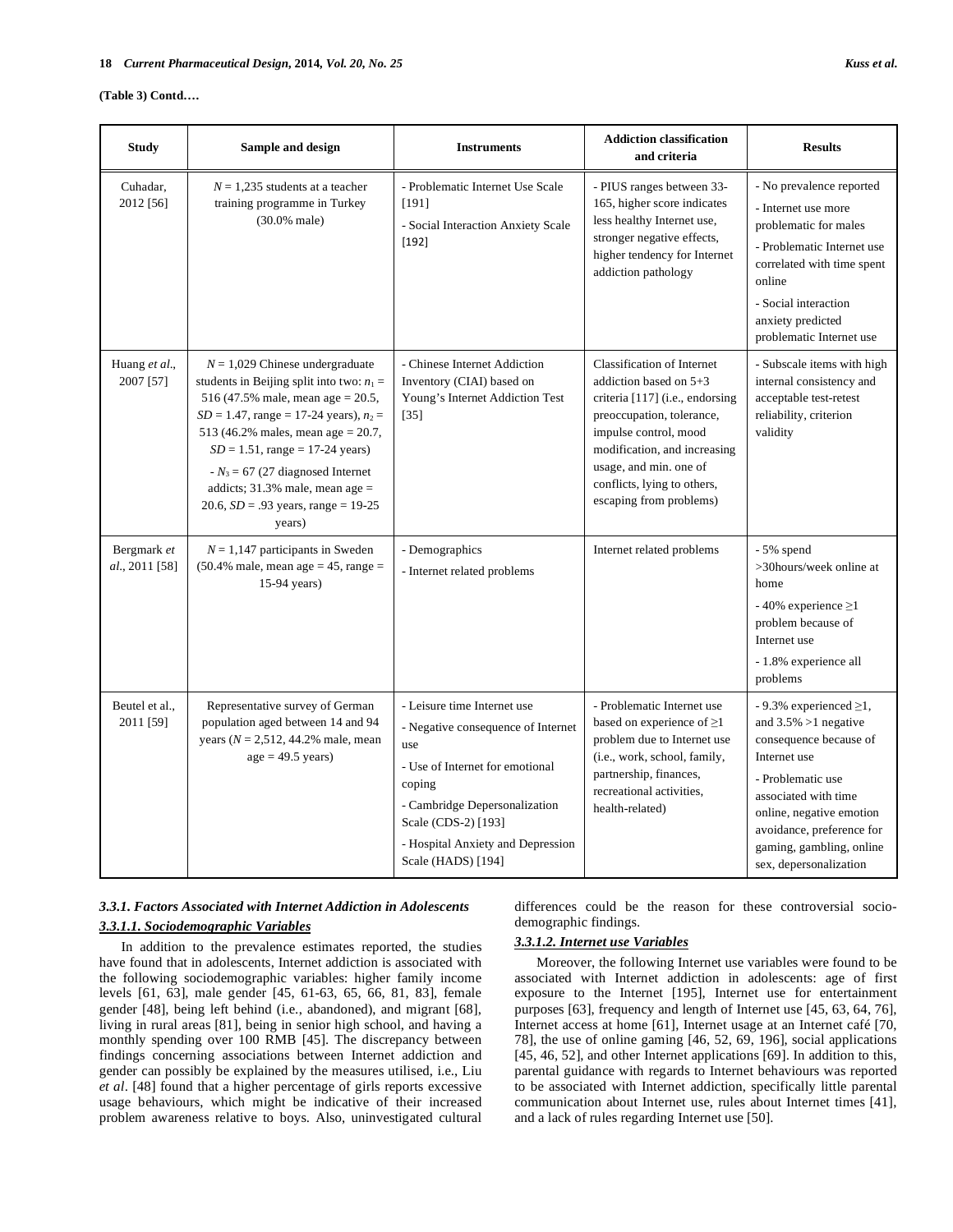

**Fig. (1).** Factors Associated with Internet Addiction.

### *3.3.1.3. Psychosocial Factors*

 Psychosocial factors have included internal characteristics such as Internet use for mood regulation [42], low life satisfaction [63, 78], low well-being [40], loneliness [43, 63], lack of confidants [50], preference for online social interaction, negative life outcomes [42]. Moreover, the following personality characteristics were reported: novelty seeking, harm avoidance, and low reward dependence [86], low self-esteem [78], frustration intolerance (particularly for males) [83], introversion [40], low agreeableness, low emotional stability [40, 52], low conscientiousness and resourcefulness [52]. In addition, social variables were social adaptation [63], stress [65], low academic achievement [45, 50], poor relations with school [65, 81], leisure boredom [75], breadth of extracurricular activities [78], peers and siblings who drink alcohol [81, 87]. Furthermore, a variety of family variables were associated with Internet addiction. These included family conflict and dissatisfaction [64, 65, 81], parental bonding [69], perceived parental monitoring [75, 81], and perceived positive attitude to adolescent substance use by parents [157].

## *3.3.1.4. Comorbid Symptoms*

 Comorbid symptoms have included alcohol and substance use [47, 48, 51, 65, 66, 71, 74, 82, 86], proneness for problem behaviours [82], depression [48, 50, 67, 68, 78, 81, 83, 87, 124], suicidal ideation [124][105], ADHD [67, 79, 157], social phobia and phobic anxiety [79, 84, 87], schizophrenia, obsessive-compulsive disorder [67], psychoticism [71], and antisocial/aggressive behaviours [48, 72, 79, 80, 87]. Finally, a number of psychosomatic problems have been linked to problematic Internet use, such as a poor health condition, excessive daytime sleepiness [66], lack of energy, physiological dysfunction, weakened immunity [63], obesity, and poor vision [49].

## *3.3.2 Factors Associated with Internet Addiction in Adults*

## *3.3.2.1. Sociodemographic Variables*

 A number of factors have been found to be associated with Internet addiction in adults. With regards to sociodemographic variables, this includes male gender [55, 56, 90, 92, 95-98, 100], younger age [92, 96], city residence [94], single parent and restructured family [55, 94], being single [55], financial difficulties, university level education [96], as well as Asian ethnicity [91] were reported.

## *3.3.2.2. Internet use Variables*

 Various Internet use variables have been found to be associated with Internet addiction. These include increased time spent online [56, 58, 59, 95, 96, 98], early Internet exposure [94], positive outcome expectancy, low refusal self-efficacy of Internet use [98, 103], online flow and online procrastination [54]. Furthermore, the usage of a number of different Internet applications has been linked to Internet addiction. These include social applications [60, 92, 95], online gaming and other applications [59, 92], and a combination of online gaming and openness to experience [60].

## *3.3.2.3. Psychosocial Factors*

 A number of psychosocial factors were found to be associated with Internet addiction. Psychological variables have included impulsivity [98, 101], neuroticism [60, 100], low agreeableness [60], low self-concept [91], escapism, loneliness [93], fun-seeking [102], and negative emotion avoidance [59]. Social variables were low satisfaction with academic performance [97, 98], an insecure attachment style [98], child maltreatment experiences [91], low social support [91, 100], lack of family love [97], homesickness [94], virtual social support directly and indirectly via depressive symptoms, and low actual social support directly and indirectly via depressive symptoms [104]. In addition to this, dysfunctional social behaviours and vulnerability to interpersonal dangers [93] were reported. Moreover, a behavioural factor, i.e., a habit of skipping breakfast [100] was statistically associated with Internet addiction.

### *3.3.2.4. Comorbid Symptoms*

 In terms of comorbid symptoms, the following factors have been found: depression [92-94, 97, 98, 104], anxiety [94, 96], harmful alcohol use [102], compulsivity [93], sleeping disorders [96], ADHD [101], hostility [99], dissociative experiences and depersonalisation [59, 90], psychological problems and high psychopathology in general [91, 96, 100].

#### **4. DISCUSSION**

 The aim of this paper was to review and describe epidemiological Internet addiction research since the millennium. The conceptualisation of Internet addiction was assessed by inquiring into commonly utilised assessment tools. Based on this, the prevalence rates in the studies to date have been identified, and the associated factors highlighted. Overall, this literature review supports conclusions about the Internet addiction research field that have been made previously [22, 23, 25], indicating that Internet addiction assessment is inauspiciously varied. This literature review has highlighted that to date, no gold standard for Internet addiction diagnosis and assessment exists.

 A sum total of 21 different Internet addiction questionnaires have been identified in this review, some of which use criteria as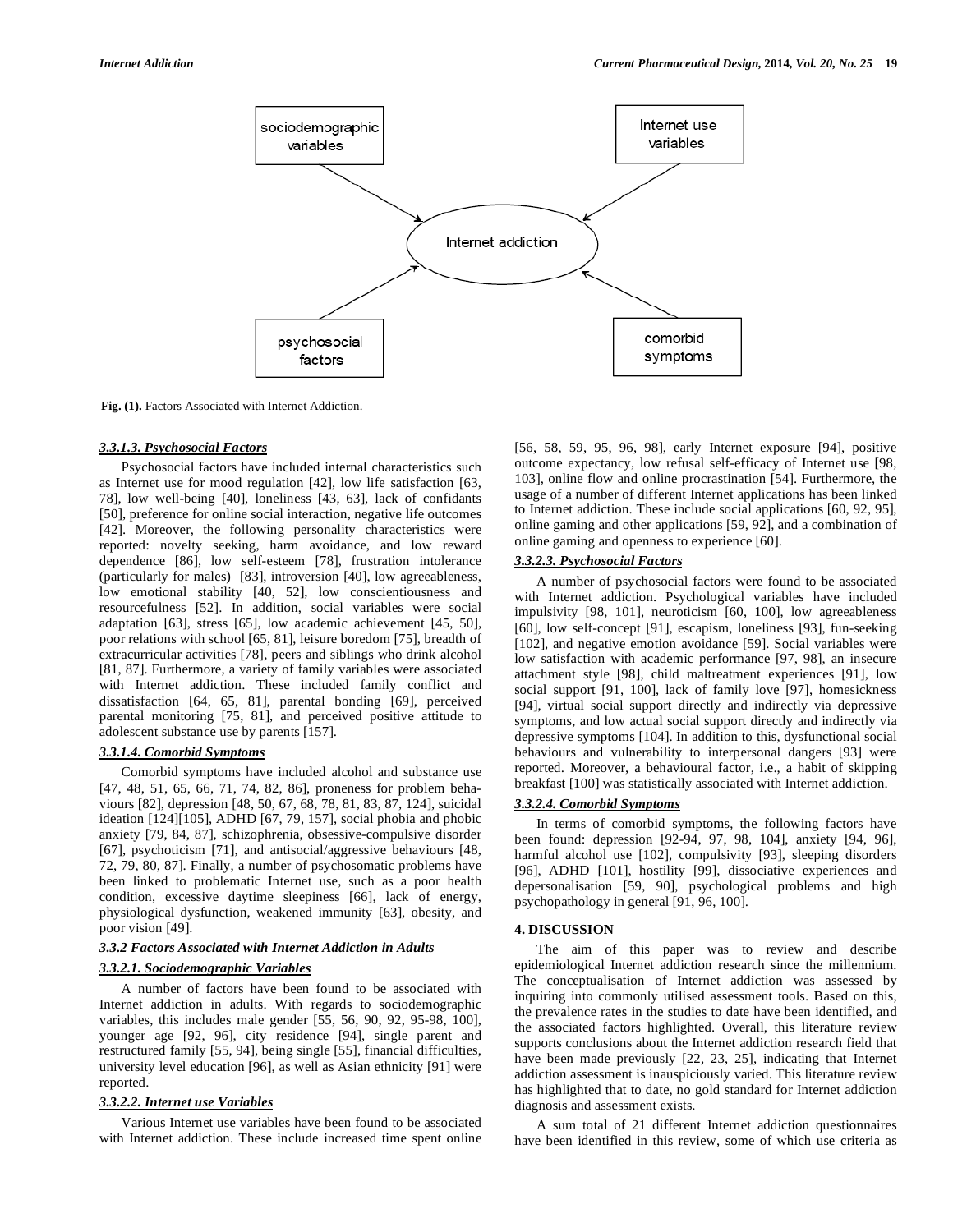indistinctive as the number of problems experienced by individuals [59], or the number of hours spent on the Internet as being suggestive of Internet addiction problems [49, 50]. Moreover, other studies [42, 43, 53] used dimensional measures that do not allow for the assessment of prevalence rates. If Internet addiction research aims to run parallel to actual clinical assessment, standardised cutoffs need to be implemented so that findings can be compared and disseminated [197]. The label "Internet addiction" inherently refers to a psychopathology, a diagnosable clinical entity, which is capable of distinguishing individuals that are not affected (i.e., not addicted) from those that are addicted to using the Internet, thus denoting diagnostic sensitivity and specificity [198]. If the nosology of addiction is used, its usage must be justified against actual presenting problems in clinical settings and thus clinical utility is called for in assessment scales.

 In addition to the wide variability in diagnostic tools used for Internet addiction assessment, the most commonly used scales [13, 35, 36] suffer from a variety of shortcomings. First of all, none of Young's [13, 35] measures include a time criterion. If Internet addiction was to be treated as a behavioural analogue to substance dependence [105], a minimum number of symptoms need to be present simultaneously over the same 12-month period. Using Young's criteria, an individual would be classed as Internet addict when he or she experienced five of eight symptoms altogether over their lifetime, evidently questioning the clinical validity of the diagnostic construct. Moreover, the binary response format in the IADQ [13] is very limited with regards to the amount of information utilised relative to a dimensional assessment of symptom presence [199]. The lack of a temporal dimension and binary scoring is likely to lead to inflated prevalence rates of Internet addiction [22]. A dimensional approach to symptom evaluation can offer a "more valid description of psychopathology" [200] as it overcomes the limitations of categorical approaches. The CIAS [36], on the other hand, includes items such as time management to assess the degree of Internet use-related problems. It is questionable to what extent variables like time management constitute a criterion that is relevant for diagnosis, and therefore, the Internet addiction prevalence rates reported using the CIAS may be an overestimate. In light of this, the time management criterion could be combined with the reason for Internet use being either instrumental (i.e., information seeking) or ritual (i.e., entertainment) [201], as it appears not to be the time that constitutes the criterion, but the time combined with the usage motivation which distinguishes Internet use from potential abuse.

 In this literature review, it has been found that prevalence rates are particularly diverse across samples and across measurement instruments, indicating a relatively low validity across studies. The prevalence rates for adolescents ranged between 0.8% in Italy [62] and 13.8% in South Korea [67] assessed via the IAT, between 1.4% in Finnish girls [77] and 26.7% of adolescents in Hong Kong [73] using the IADQ, and between 10.8% in Southern Taiwan [79] and 22.5% of boys under 15 in Taiwan [81] assessed via the CIAS. Using miscellaneous criteria and instruments, the Internet addiction prevalence varied between 3.0% in South Korea [51] and 17.1% in Singapore [50]. Similar divergence was found in the adult samples. Prevalence rates varied between 1.2% of Internet users in the UK [92] and 9.7% of College students in Turkey [90] assessed via the IAT, between 1.0% in Norwegian adults [96] and 22.8% of Iranian Internet users [95] as evaluated using the IADQ, and between 12.3% [102] and 17.9% of college first-years in Taiwan [100] using the CIAS. Finally, the usage of miscellaneous criteria in adults revealed that between 1.8% of Swedish adults [58] and 4.3% of Hungarian adults [55] experience significant problems because of their Internet use.

 Taken together, the dissimilar prevalence rates reported can thus partially be attributed to different classification criteria used, more so than differences between age groups (i.e., adolescents and adults). Internet addiction (or Internet-use related symptoms) appears to be prevalent across the age spectrum, as both adolescent and adult groups seem to experience associated problems. Another reason for different prevalence rates concerns the population studied, as conceivably there may exist differences between general populations and Internet users specifically. Similarly, some studies used convenient online sampling [e.g., 60], which allows for the collection of a large pool of data [202], but might introduce a sampling bias. Moreover, the cultural context of the studies must be attended to as measurement instruments are not universal and mental problems are experienced and reported in different ways across various cultures [203].

 In addition to this, although in some studies the same scales have been used, different cut-off criteria have been adopted. Presumably, the severity of Internet-addiction related symptoms in a person scoring 50 on a 100-point scale is lower than for a person scoring 80 on the same scale. This needs to be borne in mind when evaluating actual prevalence. The use of cut-off points is common practice in clinical evaluation of patients. The diagnostic manuals used in clinical practice today, i.e., the DSM IV-TR [105] and the ICD-10 [112] use cut-offs based on which the presence of symptoms can be evaluated from a clinical point of view. The usage of commonly agreed upon cut-off points for mental disorder diagnosis primarily serves the purpose of clinical utility by facilitating diagnosis, medical record keeping, and clinical research (such as meta-analyses) relative to a potential dimensional approach [197].

 Moreover, the self-report survey methodology (rather than actual clinical assessment by specially qualified professionals) necessitates additional caution in the evaluation of results. However, in favour of self-reports, it needs to be stated that their usage is very common in psychological research as it has a number of advantages over other methods, such as interviews [204]. Surveys reduce interviewer bias, are anonymous, allow for considered answers rather than immediate responses, and are accessible to wider samples. Furthermore, they are more cost-effective as they do not require professional training for administration. The disadvantages include simple (and thereby possibly limited) questions, lack of probing, limited control, and a relatively low response rate [204]. In terms of the applicability of self-reports in clinical assessment situations, it has been found that there does not appear to be a significant difference between self-rating and clinical rating with regards to major depressive disorder [205], suggesting that self-reports may realistically reflect the symptom experience of individuals suffering from psychopathology. In addition to this, the usage of psychometric tools to evaluate patients' mental health status prior to treatment initiation is common practice in modern clinical psychology [206, 207]. Moreover, it has been shown that self-reported symptom severity distinguished medical outpatients with mental disorders significantly from patients without [208], supporting the usefulness of self-reports for initial psychiatric evaluation of a patient's mental health status. This indicates that self-reports are a valuable tool in initial psychopathology assessment.

 Various additional factors have been specified as statistically related to Internet addiction, namely sociodemographic, Internet use, and psychosocial variables, as well as comorbid symptoms and disorders. The most common sociodemographic variable associated with Internet addiction was male gender both in adolescents [e.g., 65, 81] as well as in adults [e.g., 96, 98]. Research suggests that the link between male gender and Internet addiction may be mediated by other variables, such as the type of online application used. For instance, males have preferences for online activities that are more frequently dysfunctional, such as online games and online sex [24]. Moreover, the higher prevalence reported in males could be mediated by individual differences in personality traits, such as low self-control, impulsivity and sensation seeking [209, 210]. Results of the National Comorbidity Survey indicated that adolescent males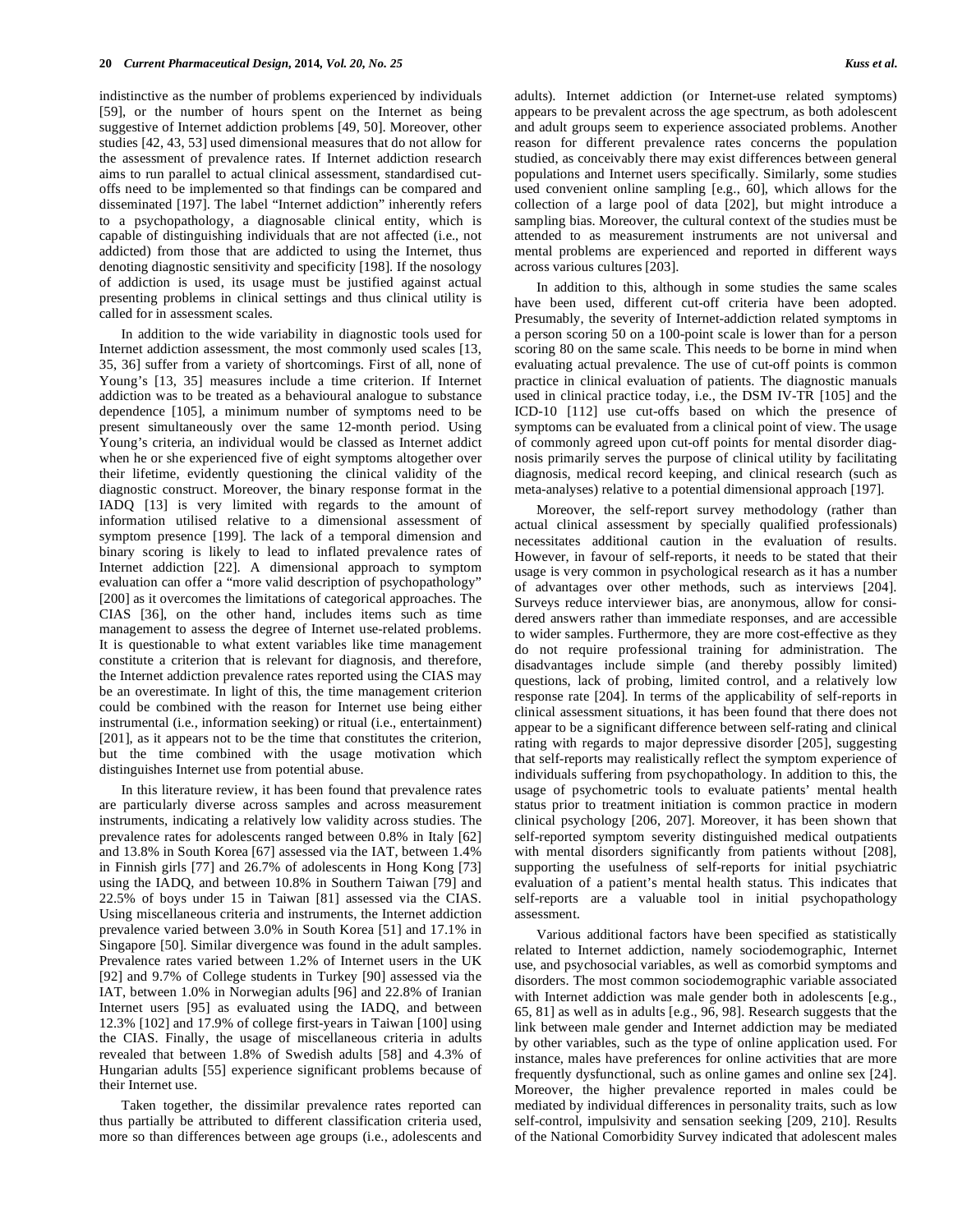have been identified to be 30% to 80% more at risk for developing substance-related disorders than adolescent females [211], suggesting that they might be more vulnerable to addictions generally.

 Internet use variables have been investigated with the most commonly identified link being between Internet addiction and time spent online [e.g., 45, 95, 98] and the use of specific online applications, notably gaming and social applications [45, 46, 52, 60, 92]. The time spent online may be a tentative indicator of an increasing tolerance to using the Internet, which is a core criterion for substance dependence [105]. The studies presented however mainly used cross-sectional data, which do not provide for an evaluation of a potential progression of online times. This indicates that the statistical associations between time spent online and Internet addiction symptoms appear as short-cut for appraising the presence of tolerance. In addition to this, time that is spent online is time that is not spent offline, i.e., engaging in alternative recreational activities, and spending time with friends and significant others, which can lead to significant problems and potentially cause impairment. Moreover, factors related to the virtual context of Internet use may furthermore play a special role in the development of potentially addictive behaviours. In a recent study, it was found that flow (i.e., a state where the activity at hand matches challenge and skill [212] and telepresence (i.e., the perception of being present in the virtual environment [213] were predictive of Internet abuse [214].

 Nevertheless, it still appears relatively unclear what individuals get addicted to as online, they can engage in a multitude of behaviours, possibly with different consequences. Previous reviews have indicated that the engagement in specific behaviours on the Internet may lead to symptoms associated with addiction, such as online gaming [215] and online social networking [216], suggesting that certain behaviours on the Internet might be more problematic than others. Online gaming has been identified as potentially addictive in previous research, highlighting that certain personality traits, self-regulation capacities, gaming motivations, as well as structural game characteristics may increase the risk for online gaming addiction [215]. The literature base for Internet social application addiction, relative to gaming, is diminutive, however, the usage of social networking sites has been found to be potentially addictive as overuse can result in a variety of negative consequences for the individual [216].

 This review has moreover shown that certain psychosocial problems associated with Internet addiction may prove fruitful in distinguishing between adolescent and adult Internet related problems. For instance, in some studies using adolescents, various forms of family conflicts and problems have been noted [64, 65, 81], indicating that stressors in the realm of family may reinforce the excessive engagement with the Internet as a form of dysfunctional coping. A secure and supportive family environment thus appears to be particularly relevant for adolescents as the lack of it increases the risk for Internet addiction. In addition to this, poor academic achievement was noted in a variety of studies as risk factor for Internet addiction [e.g., 50, 97, 217]. Scholastic and academic pressures (particularly in Asian countries) appear to have a negative influence on the adolescents' and young adults' adjustment and life satisfaction which again may lead them to seek refuge in online worlds by applying a dysfunctional coping strategy. Furthermore, from the analysis, it appeared that in general, certain personality characteristics (e.g., impulsivity, neuroticism) may put individuals at risk for developing Internet addiction. That is, specific individual factors may increase the vulnerability for Internet addiction, which, possibly in the presence of external stressors such as poor family function and/or insufficient academic achievement, may potentiate the risk for Internet addiction relative to individuals with none or fewer such predisposing factors.

 The presence of a variety of comorbid symptoms and disorders as well as psychosocial and psychosomatic problems indicates that Internet addiction does not occur in a vacuum. Presumably, the Internet is used in order to cope with problems (e.g., loneliness, family conflict, depressive symptoms), which in turn may exacerbate potential Internet addiction symptoms [e.g., 218, 219]. Similar relationships between alcohol use for coping purposes and alcohol abuse have been established [220], suggesting that the link between everyday problems and Internet use as coping mechanism appear viable. It could be possible that in some cases, rather than being a psychopathology per se, the excessive use of the Internet could be used as (dysfunctional) coping mechanism to deal with primary disorders, such as depression or Post-Traumatic Stress Disorder. Future research is required to more closely pay attention to these potentialities and to establish the theoretical framework for Internet addiction, which as yet appears to be somewhat limited.

 Moreover, research indicates that gaming addiction can appear as both, a primary and a secondary disorder [221], suggesting that the same may hold true for other forms of addictive online behaviours. In general, the comorbidity between mental disorders and addiction is high [222], with individuals suffering from mental health problems three times more likely to be addicted relative to healthy populations [223]. The widely reported co-existence of Internet addiction and substance use/abuse suggests that addictions share etiological mechanisms, such as neurobiological and psychosocial factors [33], supporting the syndrome model of addiction [224]. Overall, investigating associated factors allows for the identification of populations at risk for developing Internet addiction. These can be specifically targeted by prevention campaigns as well as specialised health care initiatives.

 As regards the different classifications adopted in the studies reviewed, one could argue that the construct of Internet addiction has been created from an atheoretical perspective. Scholars have conceptualized the problematic use of the Internet in the framework of substance abuse a priori following the DSM-IV-TR criteria [105], and developed assessment tools based on these criteria. This approach to Internet addiction classification and assessment is problematic as it lacks a theoretical basis and may oversimplify the issue. In light of this, research is required which assesses the biopsychosocial processes that contribute to the development of addictive behaviours on the Internet. Discerning similarities in brain activity and structural abnormalities across addictions including Internet addiction seems to be a first step on the way towards understanding Internet addiction more fully [31]. Although the reported prevalence rates vary, they suggest that an Internet-use related disorder exists.

## **LIMITATIONS AND SUGGESTIONS FOR FUTURE RESEARCH**

 A number of limitations need to be addressed. First, the goal of a review of epidemiological studies of Internet addiction precluded the inclusion of (i) studies of smaller sample sizes and (ii) studies specifically focusing on online gaming addiction. These have been discussed in detail elsewhere [215, 225] and were therefore left out of the present analysis. Future research should contrast and compare the studies assessing Internet addiction and addictions to specific Internet activities. This will shed additional light upon the APA's decision to limit the new preliminary diagnostic category of addictive Internet use to games [20]. Second, the current literature review does not contain specific information about the respective number of studies excluded due to not meeting the required inclusion criteria. In future studies, it is advised to pay closer attention to the frequency of exclusion as per specified criterion.

### **CONCLUSION**

 In sum, the present literature review of epidemiological empirical Internet addiction research has shown that there are problems in the assessment of Internet addiction. No clear gold standard exists based on which the status and severity of Internet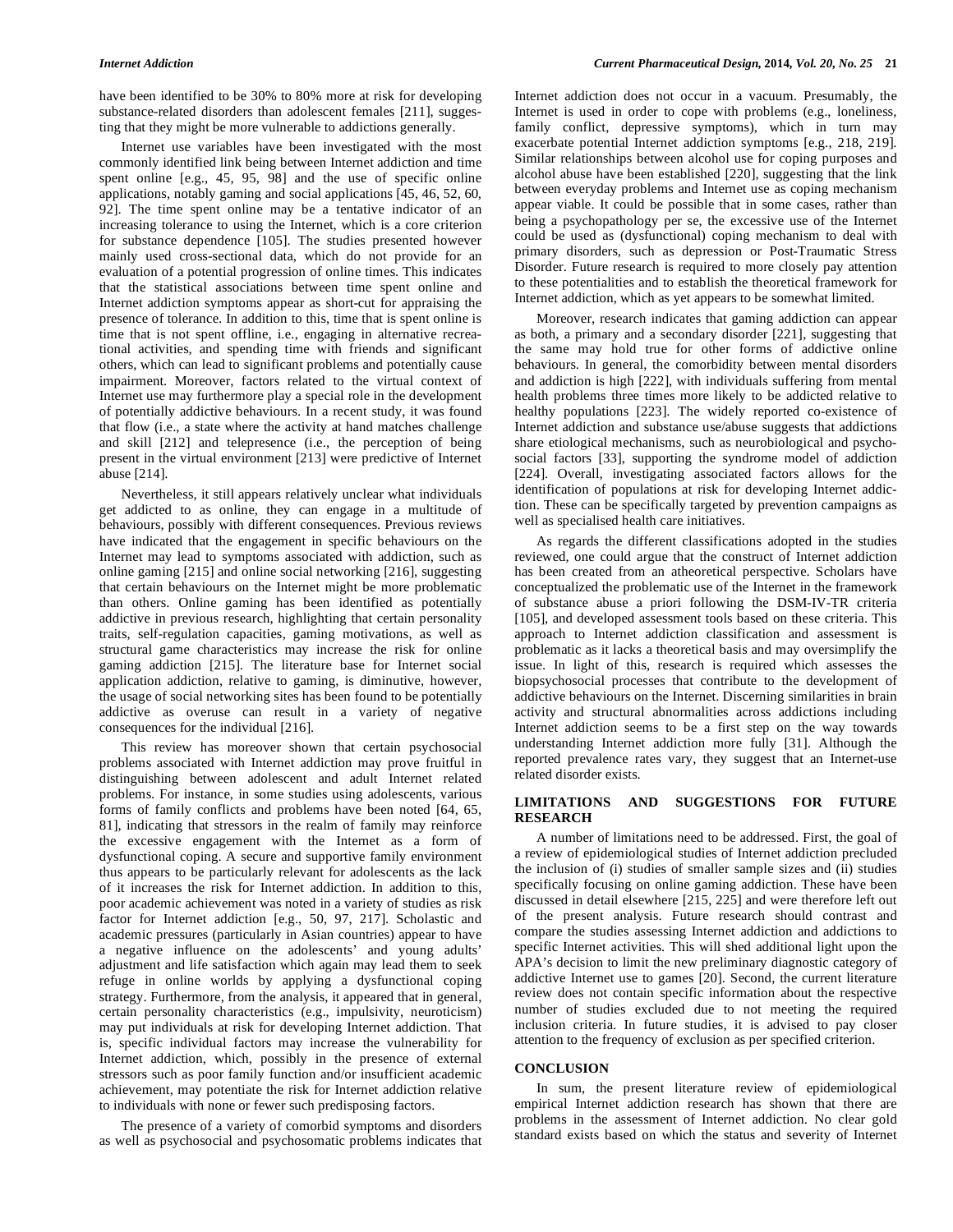addiction symptoms can be evaluated, and neither is the usage of current tools standardised in such a way that cross-study comparisons are facilitated. In light of this, it is recommended that (i) a clearly defined nosology of Internet addiction is established as clear-cut psychopathological entity, (ii) a single denomination for this entity is adopted, and (iii) to standardise the assessment tools and procedures to ensure high clinical utility. Internet addiction has been named an "important global mental health problem" [29], as Internet use–related problems and associated addiction symptoms have been reported on a global scale throughout adolescence and adulthood. Clearly, there is a need for nosological precision so that ultimately those in need can be helped by translating the scientific evidence established in the context of Internet addiction into actual clinical practice.

### **CONFLICT OF INTEREST**

 The authors confirm that this article content has no conflicts of interest.

#### **ACKNOWLEDGEMENTS**

Declared none.

#### **REFERENCES**

- [1] International Telecommunication Union. Internet users.: International Telecommunication Union; 2012 [21.11.2012]; Available from: http: //www.itu.int/ITU-D/ict/statistics/index.html.
- [2] International Telecommunication Union. The world in 2013. ICT facts and figures. Geneva, Switzerland: International Telecommunication Union2013.
- [3] The Nielsen Company. State of the media: U.S. digital consumer report. The Nielsen Company2012.
- [4] The Nielsen Company. Australian online landscape review. The Nielsen Company2012.
- [5] Soper WB, Miller MJ. Junk-time junkies: An emerging addiction among students. School Counselor1983; 31(1): 40-3.
- [6] Goldberg I. Internet Addictive Disorder (IAD) diagnostic criteria. 1996 [17.04.2013]; Available from: http: //www.webcitation.org/query?url=http%3A%2F%2Fwww.psycom. net%2Fiadcriteria.html&date=2013-02-06.
- [7] American Psychiatric Association. Diagnostic and Statistical Manual for Mental Disorders IV. Washington, D. C.: American Psychiatric Association; 1994.
- [8] Young KS. Addictive use of the Internet: A case that breaks the stereotype. Psychological Reports1996; 79: 899-902.
- [9] Griffiths MD. Internet "addiction": An issue for clinical psychology? Clinical Psychology Forum1996; 97: 32-6.
- [10] Young KS. Psychology of computer use: XL. Addictive use of the Internet: A case that breaks the stereotype. Psychological Reports1996 Dec; 79(3): 899-902.
- [11] Rheingold H. The virtual community: Homesteading on the electronic frontier. Cambridge, Massachusetts: MIT; 1993.
- [12] Griffiths MD. Internet addiction: An issue for clinical psychology? Clinical Psychology Forum1996; 97: 32-6.
- [13] Young K. Internet addiction: The emergence of a new clinical disorder. Cyberpsychology & Behavior1998; 3: 237-44.
- [14] Black DW, Belsare G, Schlosser S. Clinical features, psychiatric comorbidity, and health-related quality of life in persons reporting compulsive computer use behavior. Journal of Clinical Psychiatry1999 Dec; 60(12): 839-44.
- [15] te Wildt BT. Internet dependency: Symptoms, diagnosis and therapy. In: Cornelius K, Hermann D, editors. Virtual worlds and criminality. Berlin: Springer; 2011. p. 61-78.
- [16] Morahan-Martin J, Schumacher P. Incidence and correlates of pathological Internet use among college students. Computers in Human Behavior2000; 16(1): 13-29.
- [17] Davis RA, Flett GL, Besser A. Validation of a new scale for measuring problematic Internet use: Implications for preemployment screening. Cyberpsychology & Behavior2002 Aug; 5(4): 331-45.
- [18] Greenfield DN. Virtual addiction. Oakland, CA: New Harbinger; 1999.
- [19] Ko CH, Yen JY, Chen CC, Chen SH, Yen CF. Proposed diagnostic criteria of Internet addiction for adolescents. Journal of Nervous and Mental Disease2005 Nov; 193(11): 728-33.
- [20] American Psychiatric Association. Diagnostic and Statistical Manual of Mental Disorders (DSM-5). Arlington, VA: American Psychiatric Association; 2013.
- [21] Petry NM, O'Brien CP. Internet Gaming Disorder and the DSM-5. Addiction2013; 108(7): 1186-7.
- [22] Widyanto L, Griffiths M. "Internet addiction": A critical review. International Journal of Mental Health and Addiction2006; 4: 31- 51.
- [23] Byun S, Ruffini C, Mills JE, Douglas AC, Niang M, Stepchenkova S, Lee SK, Loutfi J, Lee JK, Atallah M, Blanton M. Internet addiction: Metasynthesis of 1996-2006 quantitative research. CyberPsychology & Behavior2009 Apr; 12(2): 203-7.
- [24] Chou C, Condron L, Belland JC. A review of the research on Internet addiction. Educational Psychology Review2005 Dec; 17(4): 363-88.
- [25] Beard KW. Internet addiction: A review of current assessment techniques and potential assessment questions. Cyberpsychology & Behavior2005 Feb; 8(1): 7-14.
- [26] Liu C, Liao M, Smith DC. An empirical review of Internet addiction outcome studies in China. Research on Social Work Practice2012 May 1, 2012; 22(3): 282-92.
- [27] King DL, Delfabbro PH, Griffiths MD, Gradisar M. Assessing clinical trials of Internet addiction treatment: A systematic review and CONSORT evaluation. Clinical Psychology Review2011 Nov; 31(7): 1110-6.
- [28] Winkler A, Dorsing B, Rief W, Shen Y, Glombiewski JA. Treatment of internet addiction: A meta-analysis. Clinical Psychology Review2013 Mar; 33(2): 317-29.
- [29] Ko CH, Yen JY, Yen CF, Chen CS, Chen CC. The association between Internet addiction and psychiatric disorder: A review of the literature. European Psychiatry2012 Jan; 27(1): 1-8.
- [30] Billieux J, Van der Linden M. Problematic use of the Internet and self-regulation: A review of the initial studies. The Open Addiction Journal2012; 5(Suppl 1: M4): 24-9.
- [31] Kuss DJ, Griffiths MD. Internet and gaming addiction: A systematic literature review of neuroimaging studies. Brain Sciences2012; 2: 347-74.
- [32] Lortie CL, Guitton MJ. Internet addiction assessment tools: Dimensional structure and methodological status. Addiction2013; 108(7): 1207-16.
- [33] Griffiths MD. A "components" model of addiction within a biopsychosocial framework. Journal of Substance Use2005; 10: 191-7.
- [34] Chiang IP, Su Y-H. Measuring and analyzing the causes of problematic Internet use. Cyberpsychology, Behavior and Social Networking2012 Nov; 15(11): 591-6.
- [35] Young K. Caught in the net. New York: Wiley; 1998.
- [36] Chen SH, Weng LC, Su YJ, Wu HM, Yang PF. Development of Chinese Internet Addiction Scale and its psychometric study. Chinese Journal of Psychology2003; 45: 279-94.
- [37] Conti MA, Jardim AP, Hearst N, Cordás TA, Tavares H, Nabuco de Abreu C. Evaluation of semantic equivalence and internal consistency of a Portuguese version of the Internet Addiction Test (IAT). Revista De Psiquiatria Clínica2012; 39(3): 106-10.
- [38] Stavropoulos V, Alexandraki K, Motti-Stefanidi F. Recognizing internet addiction: Prevalence and relationship to academic achievement in adolescents enrolled in urban and rural Greek high schools. Journal of Adolescence2013; 36(3): 565-76.
- [39] Ko C-H, Yen J-Y, Yen C-F, Chen C-C, Yen C-N, Chen S-H. Screening for internet addiction: An empirical study on cut-off points for the Chen internet addiction scale. Kaohsiung Journal of Medical Sciences2005 Dec; 21(12): 545-51.
- [40] van der Aa N, Overbeek G, Engels RCME, Scholte RHJ, Meerkerk GJ, van den Eijnden RJJM. Daily and compulsive Internet use and well-being in adolescence: A diathesis-stress model based on Big Five personality traits. Journal of Youth and Adolescence2009; 38: 765-76.
- [41] van den Eijnden RJ, Spijkerman R, Vermulst AA, van Rooij AJ, Engels RCME. Compulsive Internet use among adolescents: Bidirectional parent-child relationships. Journal of Abnormal Child Psychology2010; 38: 77-89.
- [42] Gamez-Guadix M, Villa-George FI, Calvete E. Measurement and analysis of the cognitive-behavioral model of generalized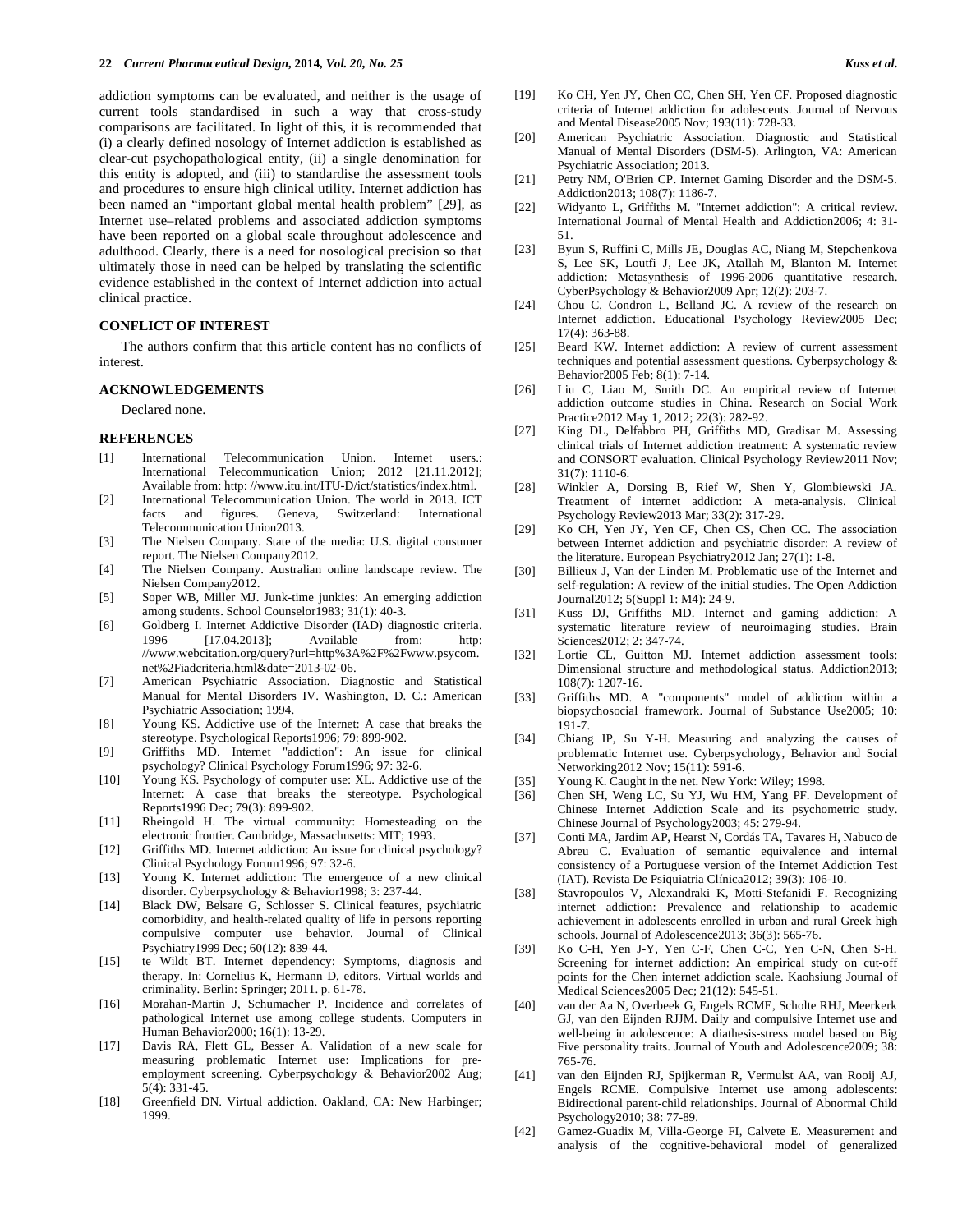problematic Internet use among Mexican adolescents. Journal of Adolescence2012 Dec; 35(6): 1581-91.

- [43] Ang RP, Chong WH, Chye S, Huan VS. Loneliness and generalized problematic Internet use: Parents' perceived knowledge of adolescents' online activities as a moderator. Computers in Human Behavior2012 Jul; 28(4): 1342-7.
- [44] Lopez-Fernandez O, Freixa-Blanxart M, Luisa Honrubia-Serrano M. The Problematic Internet Entertainment Use Scale for Adolescents: Prevalence of problem Internet use in Spanish high school students. Cyberpsychology, Behavior and Social Networking2013 Feb; 16(2): 108-18.
- [45] Xu J, Shen L-x, Yan C-h, Hu H, Yang F, Wang L, Kotha SR, Zhang L-n, Liao X-p, Zhang J, Ouyang F-x, Zhang J-s, Shen X-m. Personal characteristics related to the risk of adolescent internet addiction: A survey in Shanghai, China. BMC Public Health2012 Dec 22: 12: 1106.
- [46] Carbonell X, Chamarro A, Griffiths M, Oberst U, Cladellas R, Talarn A. Problematic Internet and cell phone use in Spanish teenagers and young students. Anales De Psicologia2012 Oct; 28(3): 789-96.
- [47] Sun P, Johnson CA, Palmer P, Arpawong TE, Unger JB, Xie B, Rohrbach LA, Spruijt-Metz D, Sussman S. Concurrent and predictive relationships between compulsive Internet use and substance use: Findings from vocational high school students in China and the USA. International Journal of Environmental Research and Public Health2012 Mar; 9(3): 660-73.
- [48] Liu TC, Desai RA, Krishnan-Sarin S, Cavallo DA, Potenza MN. Problematic Internet use and health in adolescents: Data from a high school survey in Connecticut. Journal of Clinical Psychiatry2011 Jun; 72(6): 836-45.
- [49] Bener A, Al-Mahdi HS, Ali AI, Al-Nufal M, Vachhani PJ, Tewfik I. Obesity and low vision as a result of excessive Internet use and television viewing. International Journal of Food Sciences and Nutrition2011 Feb; 62(1): 60-2.
- [50] Mythily S, Qiu S, Winslow M. Prevalence and correlates of excessive internet use among youth in Singapore. Annals Academy of Medicine Singapore2008 Jan; 37(1): 9-14.
- [51] Sung J, Lee J, Noh HM, Park YS, Ahn EJ. Associations between the risk of Internet addiction and problem behaviors among Korean adolescents. Korean Journal of Family Medicine2013; 34(2): 115- 22.
- [52] Kuss DJ, van Rooij A, Shorter GW, Griffiths MD, van de Mheen D. Internet addiction in adolescents: Prevalence and risk factors. Computers in Human Behavior2013; 29(5): 1987–96.
- [53] Meerkerk GJ, Van Den Eijnden RJ, Vermulst AA, Garretsen HFL. The Compulsive Internet Use Scale (CIUS): Some psychometric properties. CyberPsychology & Behavior2009 Feb; 12(1): 1-6.
- [54] Thatcher A, Wretschko G, Fridjhon P. Online flow experiences, problematic Internet use and Internet procrastination. Computers in Human Behavior2008 Sep; 24(5): 2236-54.
- [55] Demetrovics Z, Szeredi B, Rozsa S. The three-factor model of Internet addiction: The development of the Problematic Internet Use Questionnaire. Behavior Research Methods2008 May; 40(2): 563-74.
- [56] Cuhadar C. Exploration of problematic Internet use and social interaction anxiety among Turkish pre-service teachers. Computers & Education2012 Sep; 59(2): 173-81.
- [57] Huang Z, Wang M, Qian M, Zhong J, Tao R. Chinese Internet Addiction Inventory: Developing a measure of problematic Internet use for Chinese college students. Cyberpsychology & Behavior2007 Dec; 10(6): 805-11.
- [58] Bergmark KH, Bergmark A, Findahl O. Extensive Internet involvement: Addiction or emerging lifestyle? International Journal of Environmental Research and Public Health2011 Dec; 8(12): 4488-501.
- [59] Beutel ME, Braehler E, Glaesmer H, Kuss DJ, Woelfling K, Mueller KW. Regular and problematic leisure-time Internet use in the community: Results from a German population-based survey. Cyberpsychology, Behavior and Social Networking2011 May; 14(5): 291-6.
- [60] Kuss DJ, Griffiths MD, Binder JF. Internet addiction in students: Prevalence and risk factors. Computers in Human Behavior2013; 29(3): 959–66.
- [61] Ak S, Koruklu N, Yilmaz Y. A study on Turkish adolescent's Internet use: Possible predictors of Internet addiction.

CyberPsychology, Behavior and Social Networking2013 2013-Mar; 16(3): 205-9.

- [62] Poli R, Agrimi E. Internet addiction disorder: Prevalence in an Italian student population. Nordic Journal of Psychiatry2012 Feb; 66(1): 55-9.
- [63] Cao H, Sun Y, Wan Y, Hao J, Tao F. Problematic Internet use in Chinese adolescents and its relation to psychosomatic symptoms and life satisfaction. BMC Public Health2011 Oct 14; 11.
- [64] Wang H, Zhou X, Lu C, Wu J, Deng X, Hong L. Problematic Internet use in high school students in Guangdong Province, China. Plos One2011 May 6; 6(5).
- [65] Lam LT, Peng ZW, Mai JC, Jing J. Factors associated with Internet addiction among adolescents. Cyberpsychology & Behavior2009; 12(5): 551-5.
- [66] Choi K, Son H, Park M, Han J, Kim K, Lee B, Gwak H. Internet overuse and excessive daytime sleepiness in adolescents. Psychiatry and Clinical Neurosciences2009 2009; 63(4): 455-62.
- [67] Ha JH, Yoo HJ, Cho IH, Chin B, Shin D, Kim JH. Psychiatric comorbidity assessed in Korean children and adolescents who screen positive for Internet addiction. Journal of Clinical Psychiatry2006 May; 67(5): 821-6.
- [68] Guo J, Chen L, Wang X, Liu Y, Chui CHK, He H, Qu Z, Tian D. The relationship between Internet addiction and depression among migrant children and left-behind children in China. Cyberpsychology, Behavior and Social Networking2012 Nov; 15(11): 585-90.
- [69] Siomos K, Floros G, Fisoun V, Evaggelia D, Farkonas N, Sergentani E, Lamprou M, Geroukalis D. Evolution of Internet addiction in Greek adolescent students over a two-year period: the impact of parental bonding. European child & adolescent psychiatry2012 2012-Apr; 21(4): 211-9.
- [70] Siomos KE, Dafouli ED, Braimiotis DA, Mouzas OD, Angelopoulos NV. Internet addiction among Greek adolescent students. Cyberpsychology & Behavior2008 Dec; 11(6): 653-7.
- [71] Fisoun V, Floros G, Geroukalis D, Ioannidi N, Farkonas N, Sergentani E, Angelopoulos N, Siomos K. Internet addiction in the island of Hippocrates: The associations between internet abuse and adolescent off-line behaviours. Child and Adolescent Mental Health2012 Feb; 17(1): 37-44.
- [72] Fisoun V, Floros G, Siomos K, Geroukalis D, Navridis K. Internet addiction as an important predictor in early detection of adolescent drug use experience: Implications for research and practice. Journal of Addiction Medicine2012 Mar; 6(1): 77-84.
- [73] Shek DTL, Yu L. Internet addiction phenomenon in early adolescents in Hong Kong. The Scientific World Journal2012 2012; 2012: 104304-.
- [74] Gong J, Chen X, Zeng J, Li F, Zhou D, Wang Z. Adolescent addictive internet use and drug abuse in Wuhan, China. Addiction Research & Theory2009 2009; 17(3): 291-305.
- [75] Lin C-H, Lin S-L, Wu C-P. The effects of parental monitoring and leisure boredom on adolescents' Internet addiction. Adolescence2009 Win; 44(176): 993-1004.
- [76] Johansson A, Gotestam KG. Internet addiction: Characteristics of a questionnaire and prevalence in Norwegian youth (12-18 years). Scandinavian Journal of Psychology2004 Jul; 45(3): 223-9.
- [77] Kaltiala-Heino R, Lintonen T, Rimpela A. Internet addiction? Potentially problematic use of the Internet in a population of 12-18 year-old adolescents. Addiction Research & Theory2004 Feb; 12(1): 89-96.
- [78] Wang L, Luo J, Bai Y, Kong J, Gao W, Sun X. Internet addiction of adolescents in China: Prevalence, predictors, and association with well-being. Addiction Research & Theory2013 2013; 21(1): 62-9.
- [79] Ko CH, Yen JY, Chen CS, Yeh YC, Yen CF. Predictive values of psychiatric symptoms for Internet addiction in adolescents: A 2 year prospective study. Archives of Pediatrics & Adolescent Medicine2009 Oct; 163(10): 937-43.
- [80] Ko CH, Yen JY, Liu SC, Huang CF, Yen CF. The associations between aggressive behaviors and Internet addiction and online activities in adolescents. Journal of Adolescent Health2009 Jun; 44(6): 598-605.
- [81] Yen CF, Ko CH, Yen JY, Chang YP, Cheng CP. Multi-dimensional discriminative factors for Internet addiction among adolescents regarding gender and age. Psychiatry and Clinical Neurosciences2009; 63(3): 357-64.
- [82] Ko C-H, Yen J-Y, Yen C-F, Chen C-S, Weng C-C, Chen C-C. The association between Internet addiction and problematic alcohol use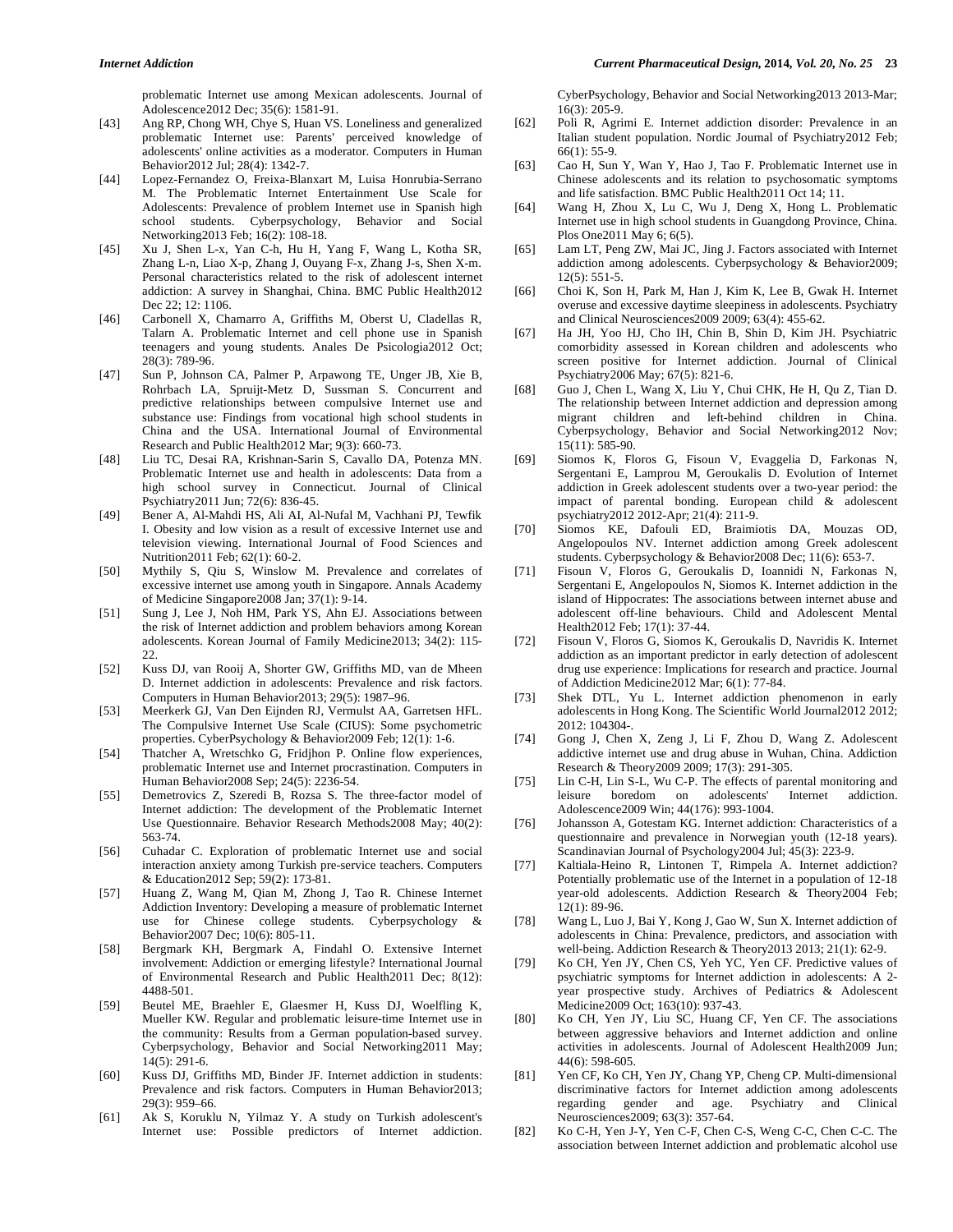in adolescents: The Problem Behavior Model. CyberPsychology & Behavior2008 Oct; 11(5): 571-6.

- [83] Ko CH, Yen JY, Yen CF, Chen CS, Wang SY. The association between Internet addiction and belief of frustration intolerance: The gender difference. Cyberpsychology & Behavior2008 Aug; 11(3): 273-8.
- [84] Yen J-Y, Ko C-H, Yen C-F, Chen S-H, Chung W-L, Chen C-C. Psychiatric symptoms in adolescents with Internet addiction: Comparison with substance use. Psychiatry and Clinical Neurosciences2008 Feb; 62(1): 9-16.
- [85] Yen JY, Yen CF, Chen CC, Chen SH, Ko CH. Family factors of Internet addiction and substance use experience in Taiwanese adolescents. CyberPsychology & Behavior2007 Jun; 10(3): 323-9.
- [86] Ko CH, Yen JY, Chen CC, Chen SH, Wu K, Yen CF. Tridimensional personality of adolescents with Internet addiction and substance use experience. Canadian Journal of Psychiatry2006; 51(14): 887-94.
- [87] Yen JY, Ko CH, Yen CF, Wu HY, Yang MJ. The comorbid psychiatric symptoms of Internet addiction: Attention deficit and hyperactivity disorder (ADHD), depression, social phobia, and hostility. Journal of Adolescent Health2007 Jul; 41(1): 93-8.
- [88] Kim DI, Jeng YJ, Lee EA, Kim DM, Joe YM. Development of Internet Addiction Proneness Scale - Short Form (KS-Scale). Korean Journal of Counseling2008; 9: 1703-22.
- [89] Barke A, Nyenhuis N, Kroener-Herwig B. The German Version of the Internet Addiction Test: A Validation Study. Cyberpsychology Behavior and Social Networking2012 Oct; 15(10): 534-42.
- [90] Canan F, Ataoglu A, Ozcetin A, Icmeli C. The association between Internet addiction and dissociation among Turkish college students. Comprehensive Psychiatry2012 Jul; 53(5): 422-6.
- [91] Yates TM, Gregor MA, Haviland MG. Child maltreatment, alexithymia, and problematic Internet use in young adulthood. Cyberpsychology, Behavior and Social Networking2012 Apr; 15(4): 219-25.
- [92] Morrison CM, Gore H. The relationship between excessive Internet use and depression: A questionnaire-based study of 1,319 young people and adults. Psychopathology2010; 43(2): 121-6.
- [93] Whang LSM, Lee S, Chang G. Internet over-users' psychological profiles: A behavior sampling analysis on Internet addiction. Cyberpsychology & Behavior2003 Apr; 6(2): 143-50.
- [94] Ni X, Yan H, Chen S, Liu Z. Factors influencing Internet addiction in a sample of freshmen university students in China. Cyberpsychology & Behavior2009 Jun; 12(3): 327-30.
- [95] Kheirkhah F, Juibary AG, Gouran A. Internet addiction, prevalence and epidemiological features in Mazandaran Province, Northern Iran. Iranian Red Crescent Medical Journal2010 Mar; 12(2): 133-7.
- [96] Bakken IJ, Wenzel HG, Gotestam KG, Johansson A, Oren A. Internet addiction among Norwegian adults: A stratified probability sample study. Scandinavian Journal of Psychology2009 Apr; 50(2): 121-7.
- [97] Huang RL, Lu Z, Liu JJ, You YM, Pan ZQ, Wei Z, He Q, Wang ZZ. Features and predictors of problematic internet use in Chinese college students. Behaviour & Information Technology2009 2009; 28(5): 485-90.
- [98] Lin M-P, Ko H-C, Wu JY-W. Prevalence and psychosocial risk factors associated with Internet addiction in a nationally representative sample of college students in Taiwan. Cyberpsychology, Behavior and Social Networking2011 Dec; 14(12): 741-6.
- [99] Yen JY, Yen CF, Wu HY, Huang CJ, Ko CH. Hostility in the real world and online: The effect of Internet addiction, depression, and online activity. Cyberpsychology, Behavior & Social Networking2011; 14(11): 649-55.
- [100] Tsai HF, Cheng SH, Yeh TL, Shih CC, Chen KC, Yang YC. The risk factors of Internet addiction - A survey of university freshmen. Psychiatry Research2009; 167(3): 294-9.
- [101] Yen J-Y, Yen C-F, Chen C-S, Tang T-C, Ko C-H. The association between adult ADHD symptoms and Internet addiction among college students: The gender difference. Cyberpsychology & Behavior2009 Apr; 12(2): 187-91.
- [102] Yen JY, Ko CH, Yen CF, Chen CS, Chen CC. The association between harmful alcohol use and Internet addiction among college students: Comparison of personality. Psychiatry and Clinical Neurosciences2009; 63(2): 218-24.
- [103] Lin M-P, Ko H-C, Wu JY-W. The role of positive/negative outcome expectancy and refusal self-efficacy of Internet use on

Internet addiction among college students in Taiwan. Cyberpsychology & Behavior2008 Aug; 11(4): 451-7.

- [104] Yeh Y-C, Ko H-C, Wu JY-W, Cheng C-P. Gender differences in relationships of actual and virtual social support to Internet addiction mediated through depressive symptoms among college students in Taiwan. Cyberpsychology & Behavior2008 2008-Aug; 11(4): 485-7.
- [105] American Psychiatric Association. Diagnostic and Statistical Manual for Mental Disorders IV, Text-Revision. Washington, D. C.: American Psychiatric Association; 2000.
- [106] Caplan SE. Problematic Internet use and psychosocial well-being: Development of a theory-based cognitive-behavioral measurement instrument. Computers in Human Behavior2002 Sep; 18(5): 553- 75.
- [107] Davis RA. A cognitive-behavioral model of pathological Internet use. Computers in Human Behavior2001 Mar; 17(2): 187-95.
- [108] Caplan SE. Theory and measurement of generalized problematic Internet use: A two-step approach. Computers in Human Behavior2010; 26(5): 1089-97.
- [109] Beranuy M, Oberst, U., Carbonell, X., & Chamarro, A. Problematic Internet and mobile phone use and clinical symptoms in college students: The role of emotional intelligence. Computers in Human Behavior2009; 25(5): 1182-7.
- [110] Grant JE, Levine L, Kim D, Potenza MN. Impulse control disorders in adult psychiatric inpatients. American Journal of Psychiatry2005 Nov; 162(11): 2184-6.
- [111] Wölfling K, Müller K, Beutel M. Diagnostic measures: Scale for the Assessment of Internet and Computer Game Addiction (AICA-S). In: Mücken D, Teske A, Rehbein F, te Wildt B, editors. Prevention, diagnostics, and therapy of computer game addiction. Lengerich: Pabst Science; 2010. p. 212-5.
- [112] World Health Organization. ICD 10: The ICD-10 classification of mental and behavioral disorders: Clinical descriptions and diagnostic guidelines. Geneva, Switzerland: World Health Organization; 1992.
- [113] Thatcher A, Goolam S. Development and psychometric properties of the Problematic Internet Use Questionnaire. South African Journal of Psychology2005; 35: 793-809.
- [114] Lesieur HR, Blume SB. The South Oaks Gambling Screen (SOGS): A new instrument for the identification of pathological gamblers. American Journal of Psychiatry1987; 144: 1184-8.
- [115] Nyikos E, Szeredi B, Demetrovics Z. Egy új viselkedéses addikció: Az Internethasználat személyiségpszichológiai korrelátumai [A new behavioral addiction: The personality psychological correlates of Internet use]. Pszichoterápia2001; 10: 168-82.
- [116] Ceyhan E, Ceyhan AA, Gürcan A. The validity and reliability of the Problematic Internet Usage Scale. Educational Sciences: Theory & Practice2007; 7(1): 411-6.
- [117] Beard KW, Wolf EM. Modification in the proposed diagnostic criteria for internet addiction. Cyberpsychology & Behavior2001 Jun; 4(3): 377-83.
- [118] Tao FB, Hu CL, Sun YH, Hao JH. The development and application of multidimensional sub-health questionnaire of adolescents (MSQA). Chinese Journal of Disorder Control and Prevention2008; 12: 309-14.
- [119] Tian LL, Liu W. Test of the Chinese version of multidimensional students' life satisfaction scale. Chinese Mental Health Journal2005; 19: 301-3.
- [120] Young KS. Internet addiction test (IAT). 2009 [10.04.2013]; Available from: http: //www.netaddiction.com/index.php?option=com\_bfquiz&view=one page&catid=46&Itemid=106.
- [121] Zung W. A self-rating depression scale. Archives of General Psychiatry1965; 12: 63-70.
- [122] Kim HS. Internet addiction. Seoul: Nanum Press; 2000.
- [123] Johns MW. A new method for measuring daytime sleepiness: The Epworth Sleepiness Scale. Sleep1991; 14: 540-5.
- [124] Kim K, Ryu E, Chon MY, Yeun EJ, Choi SY, Seo JS, Nam BW. Internet addiction in Korean adolescents and its relation to depression and suicidal ideation: A questionnaire survey. International Journal of Nursing Studies2006 Feb; 43(2): 185-92.
- [125] Korean Neuropsychiatry Association. 1998 Korean depression screening day. Seoul: Korean Neuropsychiatry Association; 1999.
- [126] Reynolds WM. Suicidal Ideation Questionnaire: Professional manual. Lutz, FL: Psychological Assessment Resources; 1988.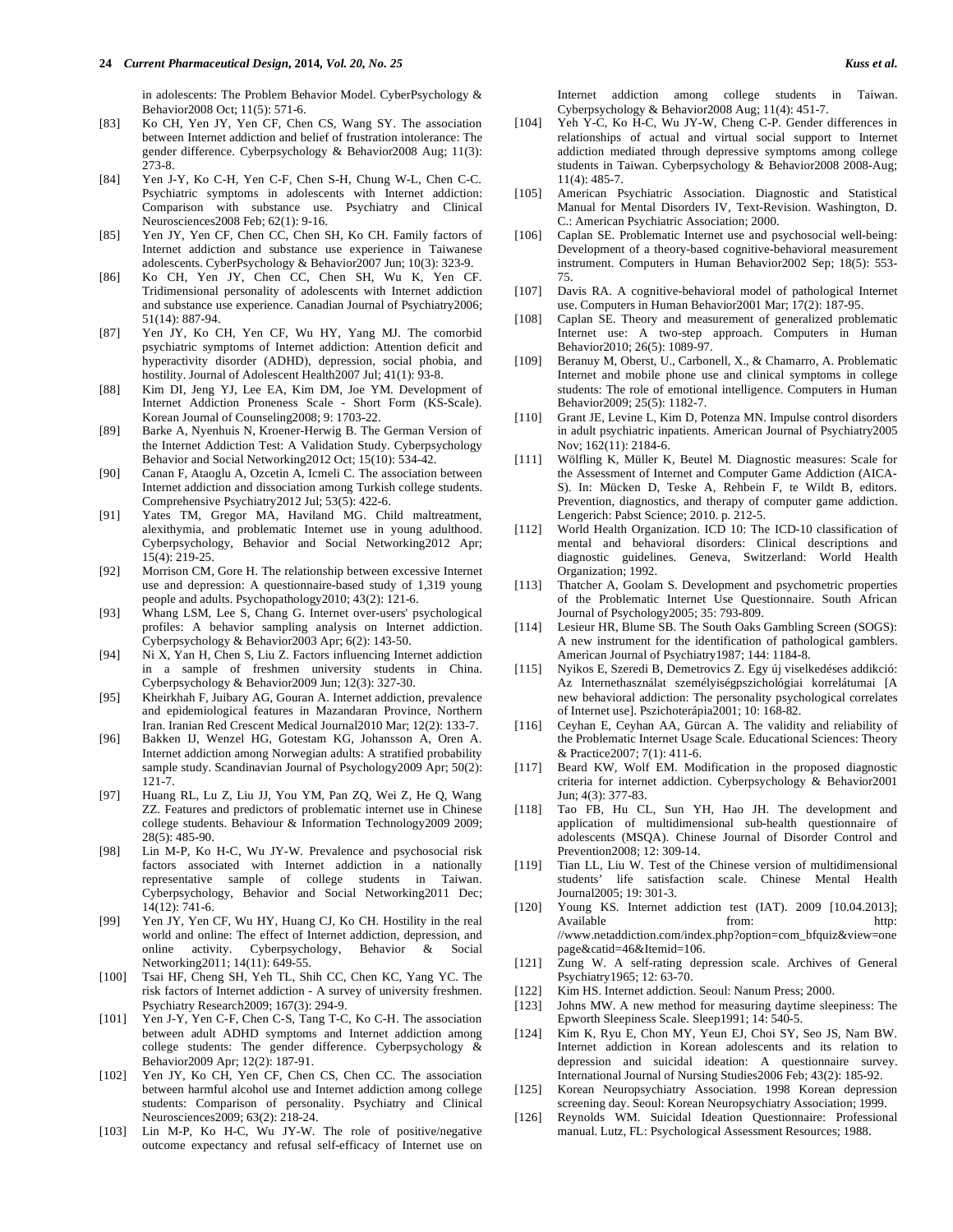- [127] Kovacs M. The Children's Depression Inventory (CDI). North Tonawanda, NY: Multi-Health Systems; 2004.
- [128] Siomos KE, Floros G, Mouzas OD, Angelopoulos NV. Validation of Adolescent Computer Addiction Test at a Greek sample. Psychiatriki2009; 20(3): 222-32.
- [129] Parker GJM. The parental bonding instrument. Social Psychiatry and Psychiatric Epidemiology1990; 25(6): 281-2.
- [130] Gossop M, Eysenck S. A further investigation into the personality of drug addicts in treatment. British Journal of Addiction1980; 75(3): 305-11.
- [131] Young K. Internet addiction: Evaluation and treatment. Student British Medical Journal1999; 7: 351-2.
- [132] Chappel JN, Veach TL, Krug RS. The substance abuse attitude survey: An instrument for measuring attitudes. Journal of Studies on Alcohol and Drugs1985; 46(1): 48-52.
- [133] Patterson GR, Stouthamer-Loeber M. The correlation of family management practices and delinquency. Child Development1984; 55: 1299-307.
- [134] Iso-Ahola SE, Weissinger E. Perceptions of boredom in leisure: Conceptualization, reliability and validity of the leisure boredom scale. Journal of Leisure Research1990; 22(1): 1-17.
- [135] Center for On-Line Addiction. The Internet Addiction Test. 2001 [12.04.2013]: Available from: http: //www.netaddiction.com/index.php?option=com\_bfquiz&view=one page&catid=46&Itemid=106.
- [136] Kuang X, Cao Y, Dai X. Meta-analysis of Internet addiction scales' reliability and validity. Chinese Journal of Clinical Psychology and Psychotherapy2011; 19: 192-4.
- [137] Chien CP, Cheng TA. Depression in Taiwan: Epidemiological survey utilizing CES-D. Seishin Shinkeigaku Zasshi - Psychiatria et Neurologia Japonica1985; 87(5): 335-8.
- [138] Rosenberg M, Schooler C, Schoenbach C. Self-esteem and adolescent problems: Modeling reciprocal effects. American Sociological Review1989; 54: 1004-18.
- [139] Zhang F, Gao W. Development and validation of Chinese Adolescent Lifestyles Scale. Chinese Mental Health Journal for Specialists in Pediatric Nursing2010; 24: 515-9.
- [140] Wolraich ML, Lambert W, Doffing MA, Bickman L, Simmons T, Worley K. Psychometric properties of the Vanderbilt ADHD Diagnostic Parent Rating Scale in a referred population. Journal of Pediatric Psychology2003; 28(8): 559-67.
- [141] Leary MR. A brief version of the Fear of Negative Evaluation Scale. Personality and Social Psychology Bulletin1983; 9(3): 371- 5.
- [142] Lin TK, Weng CY, Wang WC, Chen CC, Lin IM, Lin CL. Hostility trait and vascular dilatory functions in healthy Taiwanese. Journal of Behavioral Medicine2008; 31(6): 517-24.
- [143] McConville DW, Cornell DG. Aggressive attitudes predict aggressive behavior in middle school students. Journal of Emotional and Behavioral Disorders2003; 11: 179-87.
- [144] Smilkstein G. The family APGAR: A proposal for a family function test and its use by physicians. Journal of Family Practice1978; 6: 1231-9.
- [145] Rosenberg M. Conceiving the self. Malabar, FL: Krieger; 1986.
- [146] Radloff LS. The CES-D Scale: A self-report depression scale for research in the general population. Applied Psychological Measurement1977; 1: 385-401.
- [147] Yen CF, Yang YS, Chong MY. Correlates of methamphetamine use for Taiwanese adolescents. Psychiatry and Clinical Neurosciences2006; 60: 160-7.
- [148] Yen CF, Shieh BL. Suicidal ideation and correlates in adolescent methamphetamine users. The Journal of Nervous and Mental Disease2006; 193: 444-9.
- [149] Rosenberg M. Society and adolescent self-image. New Jersey: Princeton University Press; 1965.
- [150] Knight JR, Shrier LA, Bravender TD, Farrell M, Vander Bilt J, Shaffer HJ. A new brief screen for adolescent substance abuse. Archives of Pediatrics and Adolescent Medicine 1999; 153(6): 591- 6.
- [151] Gray JA. The neuropsychology of temperament. In: Strelau J, Angleitner A, editors. Explorations in temperament: International perspectives on theory and measurement. New York: Plenum Press; 1991. p. 105-28.
- [152] Zullig KJ, Huebner ES, Gilman R, Patton JM, Murray KA. Validation of the brief multidimensional students' life satisfaction

scale among college students. . American Journal of Health Behavior2005; 29(3): 206-14.

- [153] Harrington N. The Frustration Discomfort Scale: Development and psychometric properties. Clinical Psychology and Psychotherapy2005; 12: 374-87.
- [154] Derogatis LR, Melisaratos N. The Brief Symptom Inventory: An introductory report. Psychological Medicine1983; 13: 595-605.
- [155] Yen CF, Yang YH, Ko CH, Yen JY. Substance initiation sequences among Taiwanese adolescents using methamphetamine. Psychiatry and Clinical Neurosciences2005; 59: 683-9.
- [156] Kuo PH, Yang HJ, Soong WT, Chen WJ. Substance use among adolescents in Taiwan: Associated personality traits, incompetence, and behavioral/emotional problems. Drug and Alcohol Dependence2002; 67: 27-39.
- [157] Yen J-Y, Ko C-H, Yen C-F, Wu H-Y, Yang M-J. The comorbid psychiatric symptoms of Internet addiction: Attention deficit and hyperactivity disorder (ADHD), depression, social phobia, and hostility. Journal of Adolescent Health2007 Jul; 41(1): 93-8.
- [158] Connor KM, Davidson JRT, Churchill LE, Sherwood A, Weisler RH. Psychometric properties of the Social Phobia Inventory (SPIN): New self-rating scale. The British Journal of Psychiatry2000; 176(4): 379-86.
- [159] Lin IM, Weng CY. Relationship between hostility pattern and psychophysiological disorders: Cases of coronary artery disease and headache. Chinese Journal of Psychology2002; 44: 211-26.
- [160] Vermulst AA, Gerris JRM. QBF: Quick Big Five Persoonlijkheidstest Handleiding [Quick Big Five Personality Test Manual]. Leeuwarden, NL: LDC Publications; 2005.
- [161] Russell D, Peplau LA, Cutrona CE. The revised UCLA Loneliness Scale: Concurrent and discriminant validity evidence. Journal of Personality and Social Psychology1980; 39: 472-80.
- [162] Rosenberg M. Society and the Adolescent Self-Image. Middletown: Wesleyan University Press; 1989.
- [163] Kandel DB, Davies M. Adult sequelae of adolescent depressive symptoms. Archives of General Psychiatry1986; 43: 255-62.
- [164] Pereda N, Forns M, Peró M. Dimensional structure of the Brief Symptom Inventory with Spanish college students. Psicothema2007; 19(4): 634-9.
- [165] Chico E, Tous JM, Lorenzo-Seva U, Vigil-Colet A. Spanish adaptation of Dickman's Impulsivity Inventory: Its relationship to Eysenck's Personality Questionnaire. Personality and Individual Differences2003; 35(8): 1883-92.
- [166] Dickman SJ. Functional and dysfunctional impulsivity: Personality and cognitive correlates. Journal of Personality and Social Psychology1990; 58(1): 95-102.
- [167] DRM Study Group. DRM 52 scale of internet use in adolescents. In: Shanghai Youth Federation HKoYG, and Singapore People's Association Youth Movement, editor. Adolescent internet addiction: Recognition and intervention. Shanghai: East China University of Science and Technology Press; 2006. p. 34–40.
- [168] Beranuy M, Chamarro A, Graner C, Carbonell X. Validación de dos escalas breves para evaluar la adicción a Internet y el abuso de móvil. Psicothema2009; 21(3): 480-5.
- [169] Davis RA. Problematic internet use: Structure of the construct and association with personality, stress, and coping. Dissertation Abstracts International Section B2004; 65: 472.
- [170] Nichols LA, Nicki R. Development of a psychometrically sound Internet addiction scale: A preliminary step. Psychology of Addictive Behaviors2004 Dec; 18(4): 381-4.
- [171] Bernstein EM, Putnam FW. Development, reliability, and validity of a dissociation scale. The Journal of Nervous and Mental Disease1986; 174(2): 727-35.
- [172] Sanders B, Becker-Lausen E. The measurement of psychological maltreatment: early data on the child abuse and trauma scale. Child Abuse and Neglect 1995; 19(3): 315-23.
- [173] Bagby RM, Parker JDA, Taylor GJ. The twenty-item Toronto Alexithymia Scale: I. Item selection and cross-validation of the factor structure. Journal of Psychosomatic Research1994; 38(1): 23-32.
- [174] Broadhead WE, Gehlbach SH, de Gruy FV, Kaplan BH. The Duke-UNC Functional Social Support Questionnaire: Measurement of social support in family medicine patients. Medical Care1988; 26(7): 709-23.
- [175] Derogatis LR. SCL-90-R: Administration, scoring, and procedures manual II for the revised version. Towson, MD: Clinical Psychometric Research; 1983.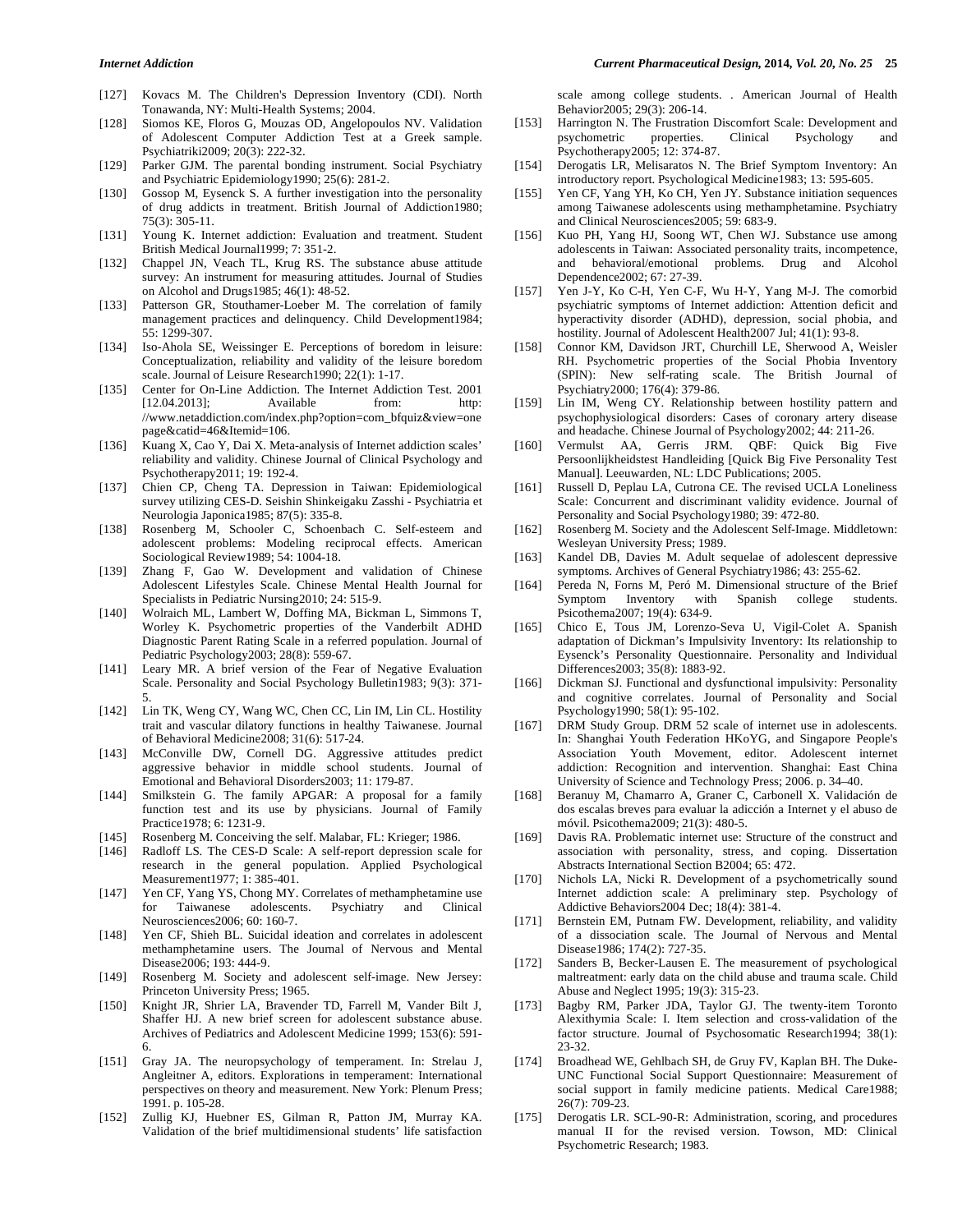- [176] Beck AT, Ward CH, Mendelson M, Mock J, Erbaugh J. An inventory for measuring depression. Archives of General Psychiatry1961; 4(6): 561-71.
- [177] Zung WW. A rating instrument for anxiety disorders. Psychosomatics1971; 12: 371-9.
- [178] Kitamura T, Sugawara M, Shima S, Toda MA. Temporal variation of validity of self-rating questionnaires: Improved validity of repeated use of Zung's selfrating depression scale among women during the perinatal period. Journal of Psychosomatic Obstetrics & Gynaecology1999; 20(2): 112-7.
- [179] Ko CH, Yen JY, Chen SH, Yang MJ, Lin HC, Yen CF. Proposed diagnostic criteria and the screening and diagnosing tool of Internet addiction in college students. Comprehensive Psychiatry2009 Jul-Aug; 50(4): 378-84.
- [180] Chiu SH, Ko HC, Wu JY. Depression moderated the effect of exposure to suicide news on suicidality among college students in Taiwan. Suicide and Life-Threatening Behavior2007; 37(5): 585-  $92.$
- [181] Li CH, Ko HC, Weng LJ, Liau L-C, Lu R-B. The development of an impulsiveness scale: Psychometric properties and relation to antisocial personality disorder. Chinese Journal of Psychology2002; 44(1): 109-19.
- [182] Bartholomew K, Horowitz LM. Attachment styles among young adults: A test of a four-category model. Journal of Personality and Social Psychology Bulletin1991; 61(2): 226-44.
- [183] Chong MY, Wilkinson G. Validation of 30- and 12-item versions of the Chinese Health Questionnaire (CHQ) in patients admitted for general health screening. Psychological Medicine1989; 19: 495- 505.
- [184] Berkman LF, Glass T. Social integration, social networks, social support, and health. In: Berkman LF, Kawachi I, editors. Social Epidemiology. Oxford: Oxford University Press; 2000. p. 137-73.
- [185] Eysenck HJ, Eysenck SBG. Manual of the Eysenck Personality Questionnaire. London: Hodder & Stoughton; 1975.
- [186] Kessler RC, Adler L, Ames M, Demler O, Faraone S, Hiripi E, Howes MJ, Jin R, Secnik K, Spencer T, Ustun TB, Walters EE. The World Health Organization Adult ADHD Self-Report Scale (ASRS): A short screening scale for use in the general population. Psychological Medicine2005; 35(2): 245-56.
- [187] Babor T, Fuente J, Saunders J, Grant M. The Alcohol Use Disorders Identification Test: Guidelines for use in primary health care. Geneva: Division of Mental Health, World Health Organization; 1989.
- [188] Ko HC. The comparison of the dexamethasone suppression test, dysfunctional attitude style, and life stress between patients with endogenous and nonendogenous depression. Taipei: Institute of Psychology, National Taiwan University; 1989.
- [189] Costa PT, McCrae RR. Revised NEO personality inventory (NEO-PI-R) and the NEO Five-Factor inventory (NEO-FFI): Professional manual. Odessa, FL: Psychological Assessment Resources; 1992.
- [190] Webster J, Trevino LK, Ryan L. The dimensionality and correlates of flow in human-computer interactions. Computers in Human Behavior1993; 9: 411-29.
- [191] Ceyhan E, Ceyhan AA, Gürcan A. Problemli Internet kullanımı ölçe gi'nin geçerlik ve güvenirlik çalısmaları. [The validity and reliability of the problematic Internet usage scale]. Kuram ve Uygulamada Egitim Bilimleri [Educational Sciences: Theory & Practice]2007; 7(1): 387–416.
- [192] Sübası G. Etkilesim kaygısı ölçeginin gelistirilmesi: geçerlik ve güvenirlik çalısmaları. [The development of interaction anxiousness scale: Studies on the validity and reliability of the scale]. Türk Psikolojik Danısma ve Rehberlik Dergisi [Journal of Turkish Psychological & Guidance]2003; 2(19): 35-40.
- [193] Michal M, Zwerenz R, Tschan R, Edinger J, Lichy M, Knebel A, Tuin I, Beutel M. Screening for depersonalization-derealization with two items of the Cambridge Depersonalization Scale. Psychotherapie, Psychosomatik, Medizinische Psychologie2010; 60(5): 175-9.
- [194] Hinz A, Schwarz R. Anxiety and depression in the general population: Normal values in the Hospital Anxiety and Depression Scale. Psychotherapie, Psychosomatik, Medizinische Psychologie2001; 51: 193-200.
- [195] Wang C-C, Chen C-F, Chen C-T. Exploring the different aspects of Internet leisure use by college students. Information Development2013 July 5, 2013.
- [196] Xu Z, Yuan Y, editors. The impact of motivation and prevention factors on game addiction. Special Interest Group on Human-Computer Interaction 2008; 2008: Association for Information Systems.
- [197] First MB. Clinical utility: A prerequisite for the adoption of a dimensional approach in DSM. Journal of Abnormal Psychology2005 Nov; 114(4): 560-4.
- [198] Kraemer HC. DSM categories and dimensions in clinical and research contexts. International Journal of Methods in Psychiatric Research2007 Jun; 16: S8-S15.
- [199] Watson D. Rethinking the mood and anxiety disorders: A quantitative hierarchical model for DSM-V. Journal of Abnormal Psychology2005 Nov; 114(4): 522-36.
- [200] Widiger TA, Samuel DB. Diagnostic categories or dimensions? A question for the Diagnostic and Statistical Manual of Mental Disorders - Fifth edition. Journal of Abnormal Psychology2005 Nov; 114(4): 494-504.
- [201] Helsper E, Gerber MM. The plausibility of cross-national comparisons of Internet use types. Information Society2012 2012; 28(2): 83-98.
- [202] Griffiths MD. The use of online methodologies in data collection. International Journal of Mental Health and Addiction2010; 8(1): 8- 20.
- [203] Church AT, Lonner WJ. The cross-cultural perspective in the study of personality. Journal of Cross-Cultural Psychology1998; 29(1): 32-62.
- [204] Frankfort-Nachmias C, Nachmias D. Research methods in the social sciences. 5 ed. London: St Martin's Press; 1996.
- [205] Polaino A, Senra C. Measurement of depression Comparison between self-reports and clinical assessments of depressed outpatients. Journal of Psychopathology and Behavioral Assessment1991 Dec; 13(4): 313-24.
- [206] Cheshire K, Pilgrim D. A short introduction to clinical psychology. London: Sage; 2004.
- [207] Ruben DH. Diagnosing alcoholism and its addictive patterns using self-report rating scales. Alcoholism Treatment Quarterly1999; 17(3): 37-46.
- [208] Jackson JL, O'Malley PG, Kroenke K. Clinical predictors of mental disorders among medical outpatients - Validation of the "S4" model. Psychosomatics1998 Sep-Oct; 39(5): 431-6.
- [209] Waldeck TL, Miller LS. Gender and impulsivity differences in licit substance use. Journal of Substance Abuse Treatment1997; 9: 269- 75.
- [210] Billieux J, Rochat L, Ceschi G, Carré A, Offerlin-Meyer I, Defeldre A-C, Khazaal Y, Besche-Richard C, Van der Linden M. Validation of a short French version of the UPPS-P Impulsive Behaviour Scale. Comprehensive Psychiatry2012; 54(5): 609-15.
- [211] Kessler RC, Avenevoli S, Costello EJ, Georgiades K, Green JG, Gruber MJ, He J-p, Koretz D, McLaughlin KA, Petukhova M, Sampson NA, Zaslavsky AM, Merikangas KR. Prevalence, persistence, and sociodemographic correlates of DSM-IV disorders in the National Comorbidity Survey Replication Adolescent Supplement. Archives of General Psychiatry2012 Apr; 69(4): 372- 80.
- [212] Csikszentmihályi M. Flow: The psychology of optimal experience. New York: HarperCollins; 1990.
- [213] Lombard M, Ditton T. At the heart of it all: The concept of presence. Journal of Computer-Mediated Communication1997;  $3(2): 0-.$
- [214] Stavropoulos V, Alexandraki K, Motti-Stefanidi F. Flow and telepresence contributing to Internet abuse: Differences according to gender and age. Computers in Human Behavior2013; 29(5): 1941-8.
- [215] Kuss DJ, Griffiths MD. Internet gaming addiction: A systematic review of empirical research. International Journal of Mental Health and Addiction2012; 10(2): 278-96.
- [216] Kuss DJ, Griffiths MD. Online social networking and addiction A review of the psychological literature. International Journal of Environmental Research and Public Health2011 Sep; 8(9): 3528- 52.
- [217] Lin SSJ, Tsai CC. Sensation seeking and internet dependence of Taiwanese high school adolescents. Computers in Human Behavior2002 Jul; 18(4): 411-26.
- [218] Kuss DJ, Louws J, Wiers RWW. Online gaming addiction? Motives predict addictive play behavior in Massively Multiplayer